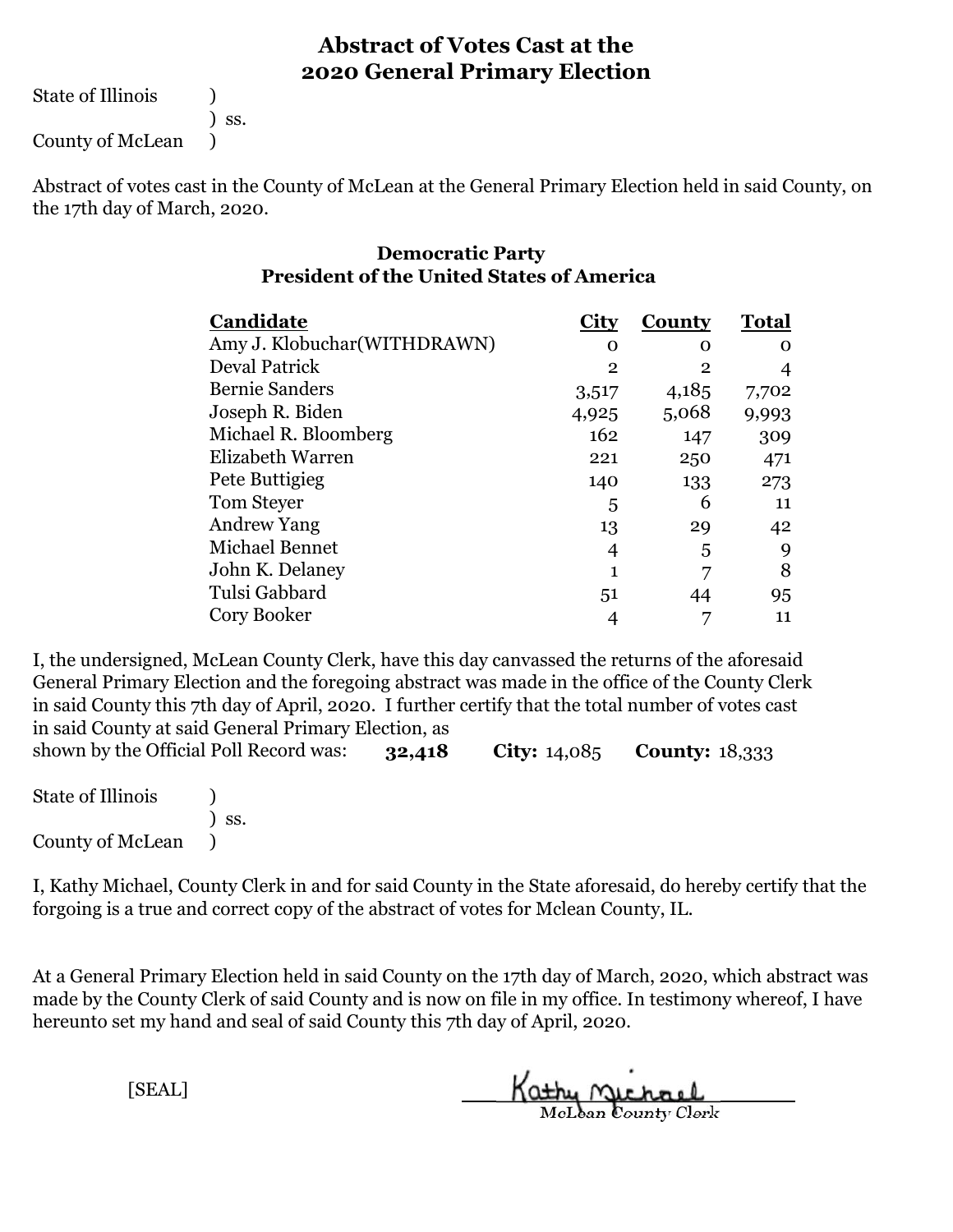State of Illinois (1)

) ss.

County of McLean )

Abstract of votes cast in the County of McLean at the General Primary Election held in said County, on the 17th day of March, 2020

#### **Democratic Party United States Senator**

| Candidate         | City County Total  |  |
|-------------------|--------------------|--|
| Richard J. Durbin | 7,661 8,560 16,221 |  |

**32,418 City:** 14,085 **County:** 18,333 I, the undersigned, McLean County Clerk, have this day canvassed the returns of the aforesaid General Primary Election and the foregoing abstract was made in the office of the County Clerk in said County this 7th day of April, 2020. I further certify that the total number of votes cast in said County at said General Primary Election, as shown by the Official Poll Record was:

State of Illinois (a) ) ss. County of McLean )

I, Kathy Michael, County Clerk in and for said County in the State aforesaid, do hereby certify that the forgoing is a true and correct copy of the abstract of votes for Mclean County, IL.

At a General Primary Election held in said County on the 17th day of March, 2020, which abstract was made by the County Clerk of said County and is now on file in my office. In testimony whereof, I have hereunto set my hand and seal of said County this 7th day of April, 2020.

Kathy Michael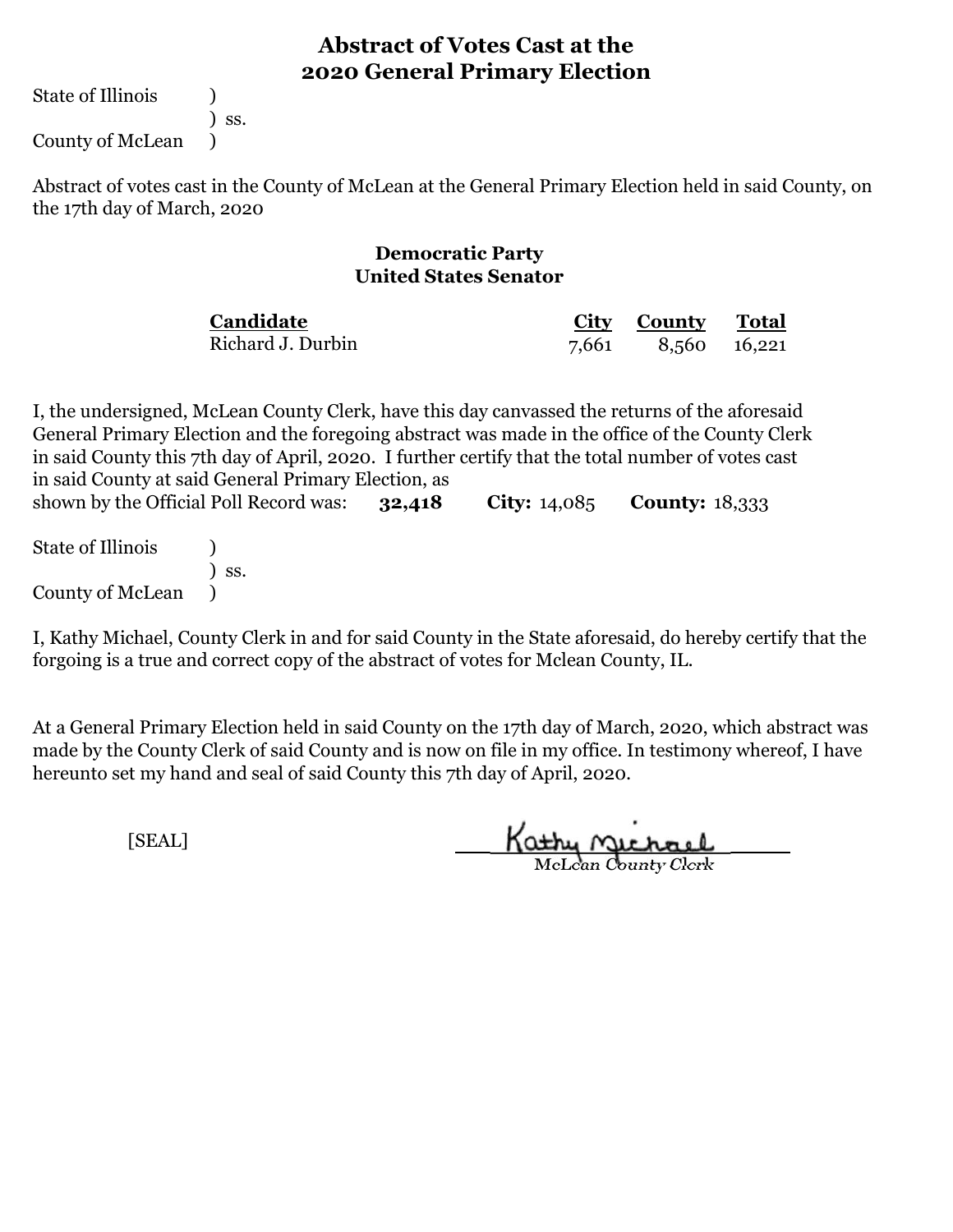State of Illinois (1)

) ss.

County of McLean )

Abstract of votes cast in the County of McLean at the General Primary Election held in said County, on the 17th day of March, 2020.

#### **Democratic Party Congressional Representative in Congress Thirteenth Congressional District**

| <b>Candidate</b>        | City  | <b>County Total</b> |             |
|-------------------------|-------|---------------------|-------------|
| Betsy Dirksen Londrigan | 2.102 |                     | 1,834 3,936 |
| Stefanie Smith          | 913   | 830                 | 1,743       |

**32,418 City:** 14,085 **County:** 18,333 I, the undersigned, McLean County Clerk, have this day canvassed the returns of the aforesaid General Primary Election and the foregoing abstract was made in the office of the County Clerk in said County this 7th day of April, 2020. I further certify that the total number of votes cast in said County at said General Primary Election, as shown by the Official Poll Record was:

State of Illinois (1) ) ss. County of McLean )

I, Kathy Michael, County Clerk in and for said County in the State aforesaid, do hereby certify that the forgoing is a true and correct copy of the abstract of votes for Mclean County, IL.

At a General Primary Election held in said County on the 17th day of March, 2020, which abstract was made by the County Clerk of said County and is now on file in my office. In testimony whereof, I have hereunto set my hand and seal of said County this 7th day of April, 2020.

Kathy Michael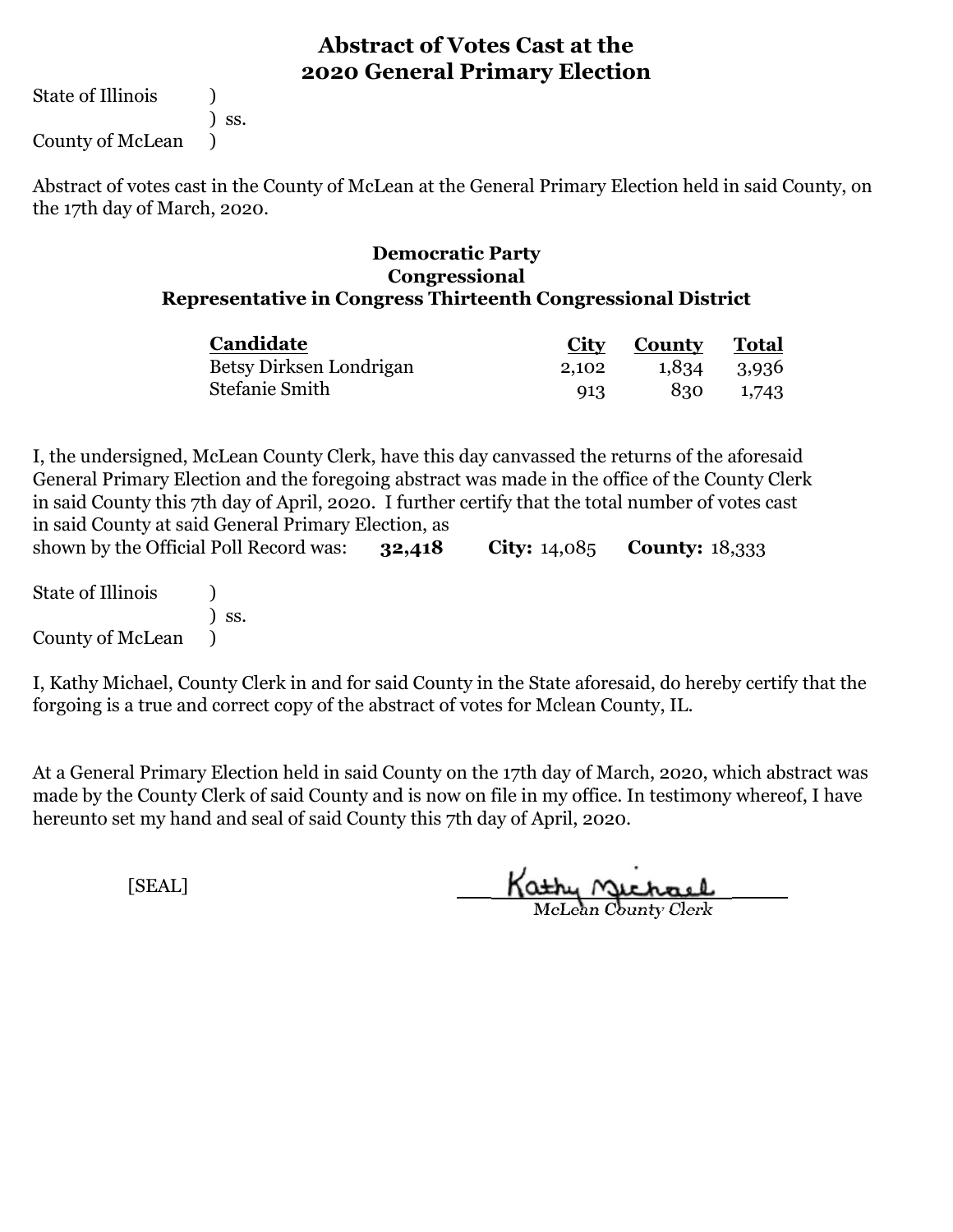State of Illinois (1) ) ss. County of McLean )

Abstract of votes cast in the County of McLean at the General Primary Election held in said County, on the 17th day of March, 2020.

#### **Democratic Party Congressional Representative In Congress Eighteenth Congressional District**

| Candidate    | City County Total |  |
|--------------|-------------------|--|
| No Candidate |                   |  |

**32,418 City:** 14,085 **County:** 18,333 I, the undersigned, McLean County Clerk, have this day canvassed the returns of the aforesaid General Primary Election and the foregoing abstract was made in the office of the County Clerk in said County this 7th day of April, 2020. I further certify that the total number of votes cast in said County at said General Primary Election, as shown by the Official Poll Record was:

State of Illinois (1) ) ss. County of McLean )

I, Kathy Michael, County Clerk in and for said County in the State aforesaid, do hereby certify that the forgoing is a true and correct copy of the abstract of votes for Mclean County, IL.

At a General Primary Election held in said County on the 17th day of March, 2020, which abstract was made by the County Clerk of said County and is now on file in my office. In testimony whereof, I have hereunto set my hand and seal of said County this 7th day of April, 2020.

Kathy Victoria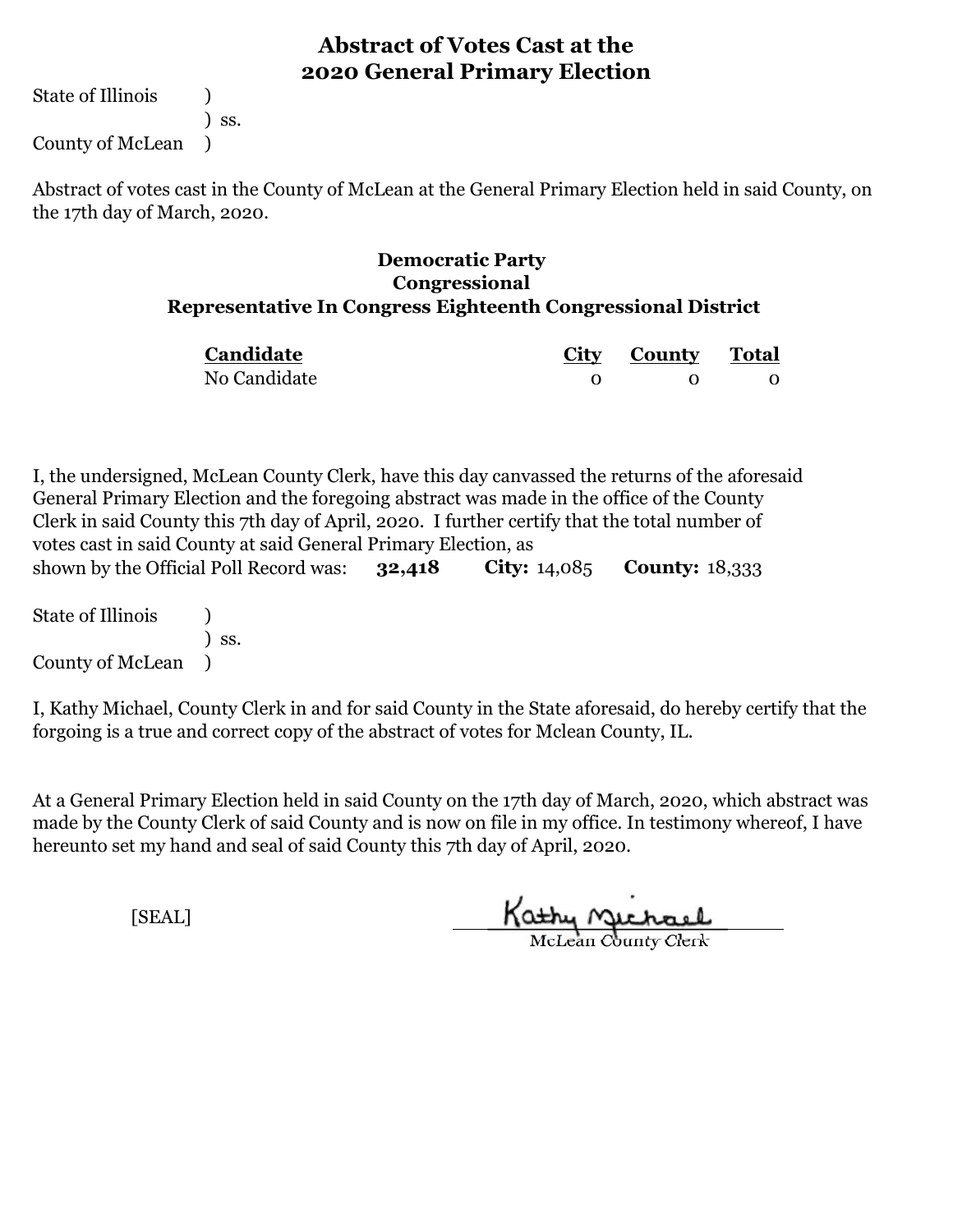State of Illinois (a)

) ss.

County of McLean (1)

Abstract of votes cast in the County of McLean at the General Primary Election held in said County, on the 17th day of March, 2020.

#### **Thirteenth Congressional District Democratic Party Congressional Delegate To the National Nominating Convention**

| Candidate                  | <b>City</b> | <b>County</b> | <u>Total</u> |  |
|----------------------------|-------------|---------------|--------------|--|
| Teresa Brennan             | 120         | 220           | 340          |  |
| Gabriela Romero            | 123         | 245           | 368          |  |
| Khaled Messai              | 80          | 135           | 215          |  |
| Michelle Paul              | 280         | 478           | 758          |  |
| <b>Michael Frerichs</b>    | 221         | 266           | 487          |  |
| Emma Todd                  | 294         | 218           | 512          |  |
| Craig Colbrook             | 171         | 123           | 294          |  |
| Lisa M. Stanley            | 314         | 200           | 514          |  |
| Sue Scherer                | 1,386       | 920           | 2,306        |  |
| <b>Chuck Napier</b>        | 1,208       | 853           | 2,061        |  |
| Ellen Schanzle-Haskins     | 854         | 890           | 1,744        |  |
| <b>Mark Robert Maddock</b> | 815         | 824           | 1,639        |  |
| Ada Owens                  | 1,088       | 815           | 1,903        |  |
| <b>Carol Ammons</b>        | 1,131       | 1,209         | 2,340        |  |
| Jenn Carrillo              | 1,220       | 1,284         | 2,504        |  |
| Pamella Gronemeyer         | 961         | 1,161         | 2,122        |  |
| Allan M. Axelrod           | 927         | 1,004         | 1,931        |  |
| <b>Brian Wilens</b>        | 915         | 958           | 1,873        |  |
| Carol McClaine             | 80          | 90            | 170          |  |
| John Bergee                | 81          | 51            | 132          |  |
| Anne M. Heiles             | 112         | 93            | 205          |  |
| <b>Carl Ernest Kasten</b>  | 64          | 43            | 107          |  |

**32,418 City:** 14,085 **County:** 18,333 I, the undersigned, McLean County Clerk, have this day canvassed the returns of the aforesaid General Primary Election and the foregoing abstract was made in the office of the County Clerk in said County this 7th day of April, 2020. I further certify that the total number of votes cast in said County at said General Primary Election, as

| shown by the Official Poll Record was: | 32,418 | <b>City:</b> $14,085$ | Coun |
|----------------------------------------|--------|-----------------------|------|
|----------------------------------------|--------|-----------------------|------|

| <b>State of Illinois</b> |            |
|--------------------------|------------|
|                          | $\sum$ SS. |
| County of McLean         |            |

I, Kathy Michael, County Clerk in and for said County in the State aforesaid, do hereby certify that the forgoing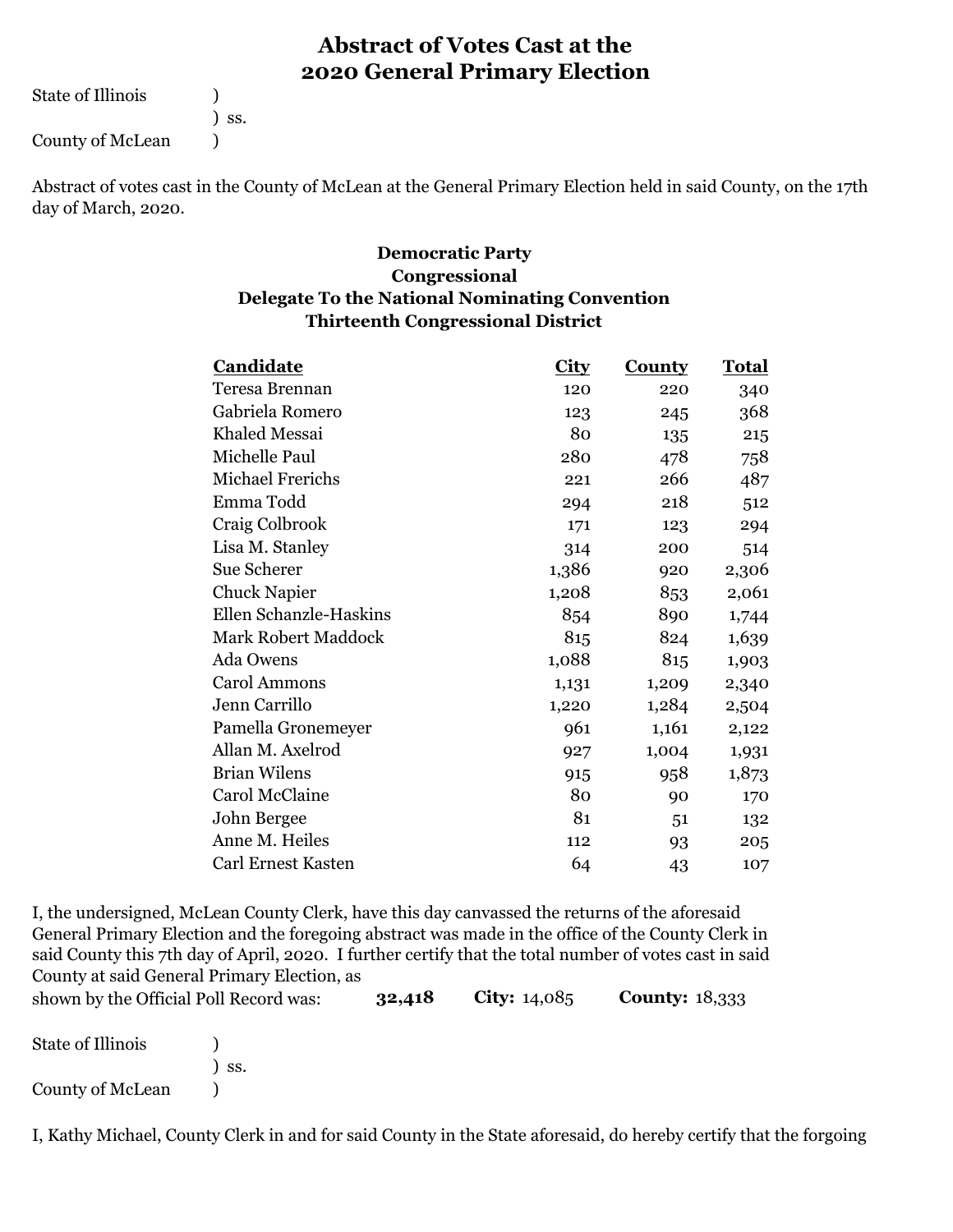is a true and correct copy of the abstract of votes for Mclean County, IL.

At a General Primary Election held in said County on the 17th day of March, 2020, which abstract was made by the County Clerk of said County and is now on file in my office. In testimony whereof, I have hereunto set my hand and seal of said County this 7th day of April, 2020.

Kathy Michael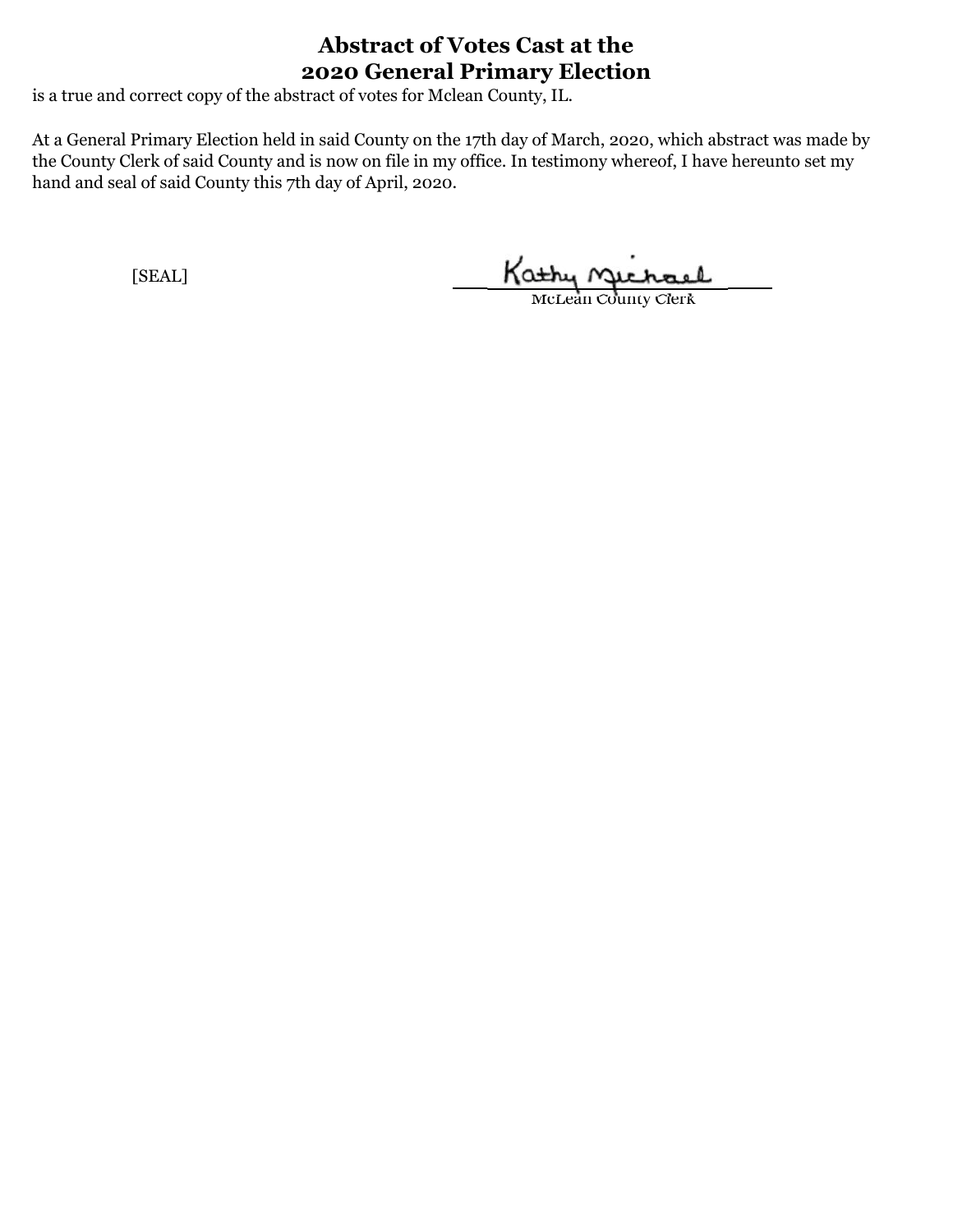State of Illinois (1)

) ss.

County of McLean )

Abstract of votes cast in the County of McLean at the General Primary Election held in said County, on the 17th day of March, 2020.

#### **Eighteenth Congressional District Democratic Party Congressional Delegate To the National Nominating Convention**

| Candidate                 | City  | <b>County</b> | <b>Total</b> |
|---------------------------|-------|---------------|--------------|
| <b>Billy Halstead</b>     | 2,901 | 3,221         | 6,122        |
| Liz Brown-Reeves          | 3,226 | 3,663         | 6,889        |
| <b>Jay Briney</b>         | 2,814 | 3,051         | 5,865        |
| Cherri A. Montgomery      | 2,427 | 3,281         | 5,708        |
| Bryen Johnson             | 216   | 318           | 534          |
| Jill Blair                | 504   | 747           | 1,251        |
| <b>Ben Isabel</b>         | 183   | 192           | 375          |
| Radiance Campbell         | 233   | 302           | 535          |
| Erin C. Brown             | 1,578 | 1,789         | 3,367        |
| <b>Kelsey Harms</b>       | 1,696 | 1,926         | 3,622        |
| <b>Andrew Spiro</b>       | 1,437 | 1,625         | 3,062        |
| Emiliano Vera             | 1,465 | 1,605         | 3,070        |
| Jodi Brown                | 73    | 96            | 169          |
| Laura Cordell             | 67    | 92            | 159          |
| Patrick Cortesi           | 243   | 254           | 497          |
| <b>Jennifer Fray</b>      | 275   | 246           | 521          |
| Kim Kelley                | 180   | 139           | 319          |
| Ambra Haake               | 121   | 92            | 213          |
| Lawrence (Larry) Ruemmler | 89    | 72            | 161          |
| Kathleen Clark Kimmel     | 120   | 127           | 247          |

**32,418 City:** 14,085 **County:** 18,333 I, the undersigned, McLean County Clerk, have this day canvassed the returns of the aforesaid General Primary Election and the foregoing abstract was made in the office of the County Clerk in said County this 7th day of April, 2020. I further certify that the total number of votes cast in said County at said General Primary Election, as shown by the Official Poll Record was:

State of Illinois (a) ) ss. County of McLean )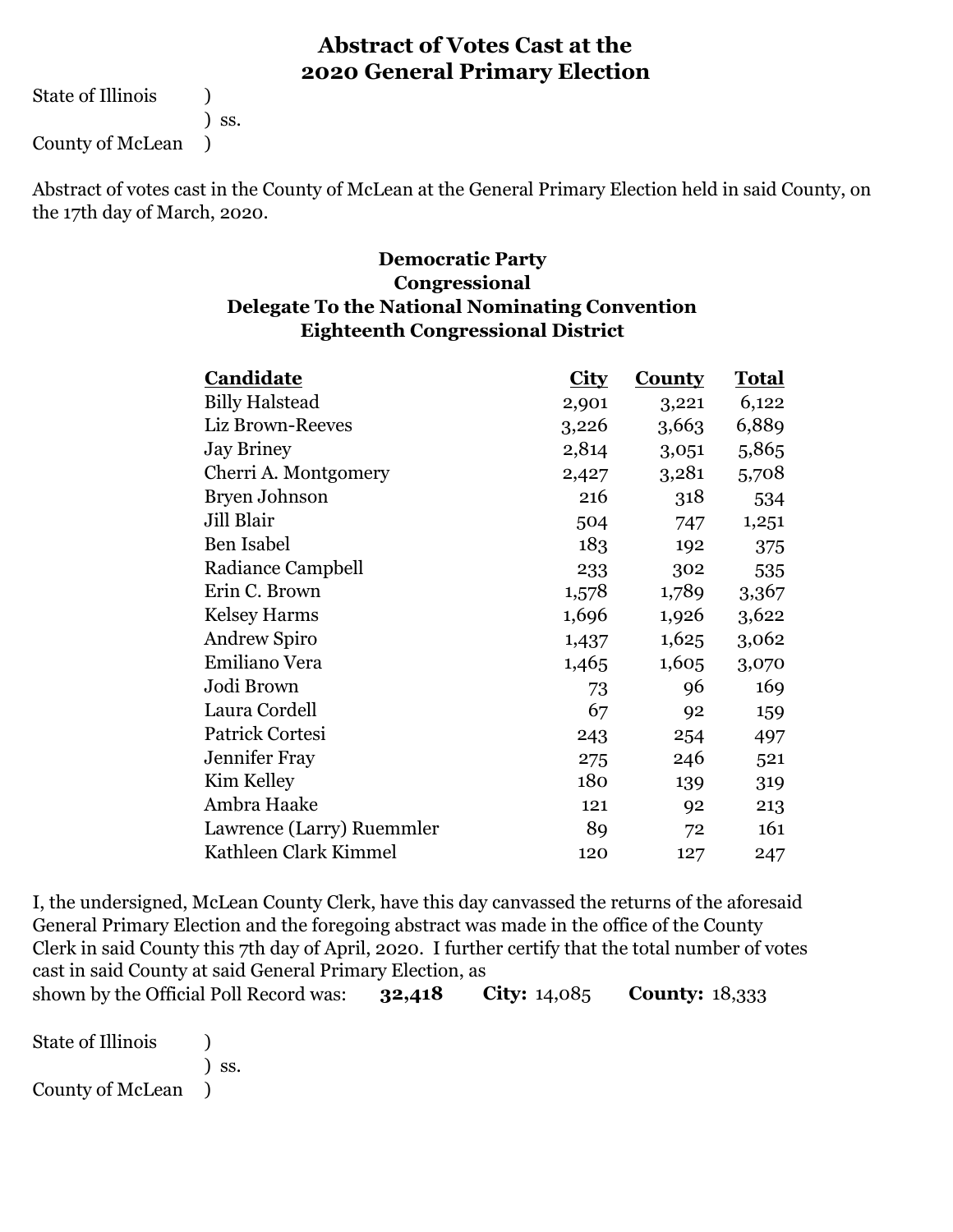I, Kathy Michael, County Clerk in and for said County in the State aforesaid, do hereby certify that the forgoing is a true and correct copy of the abstract of votes for Mclean County, IL.

At a General Primary Election held in said County on the 17th day of March, 2020, which abstract was made by the County Clerk of said County and is now on file in my office. In testimony whereof, I have hereunto set my hand and seal of said County this 7th day of April, 2020.

Kathy nichael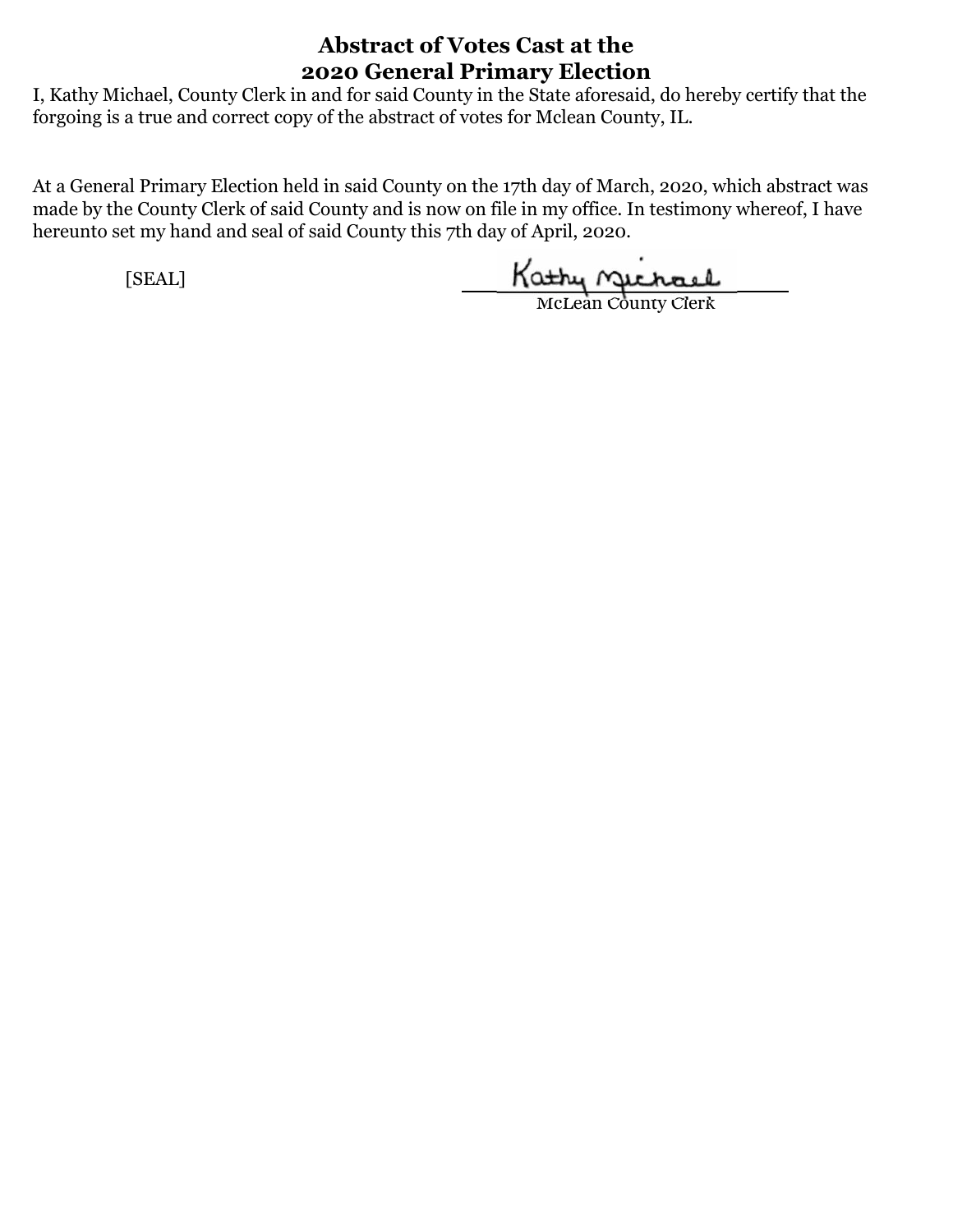State of Illinois (1)

) ss.

County of McLean )

Abstract of votes cast in the County of McLean at the General Primary Election held in said County, on the 17th day of March, 2020.

# **Democratic State of Illinois**

#### **Representative In the General Assembly Eighty-Eighth Representative District**

| Candidate          |       | City County Total |           |
|--------------------|-------|-------------------|-----------|
| Karla Bailey-Smith | 4,331 |                   | 836 5,167 |

**32,418 City:** 14,085 **County:** 18,333 I, the undersigned, McLean County Clerk, have this day canvassed the returns of the aforesaid General Primary Election and the foregoing abstract was made in the office of the County Clerk in said County this 7th day of April, 2020. I further certify that the total number of votes cast in said County at said General Primary Election, as shown by the Official Poll Record was:

State of Illinois (a) ) ss. County of McLean )

I, Kathy Michael, County Clerk in and for said County in the State aforesaid, do hereby certify that the forgoing is a true and correct copy of the abstract of votes for Mclean County, IL.

At a General Primary Election held in said County on the 17th day of March, 2020, which abstract was made by the County Clerk of said County and is now on file in my office. In testimony whereof, I have hereunto set my hand and seal of said County this 7th day of April, 2020.

Kathy Michael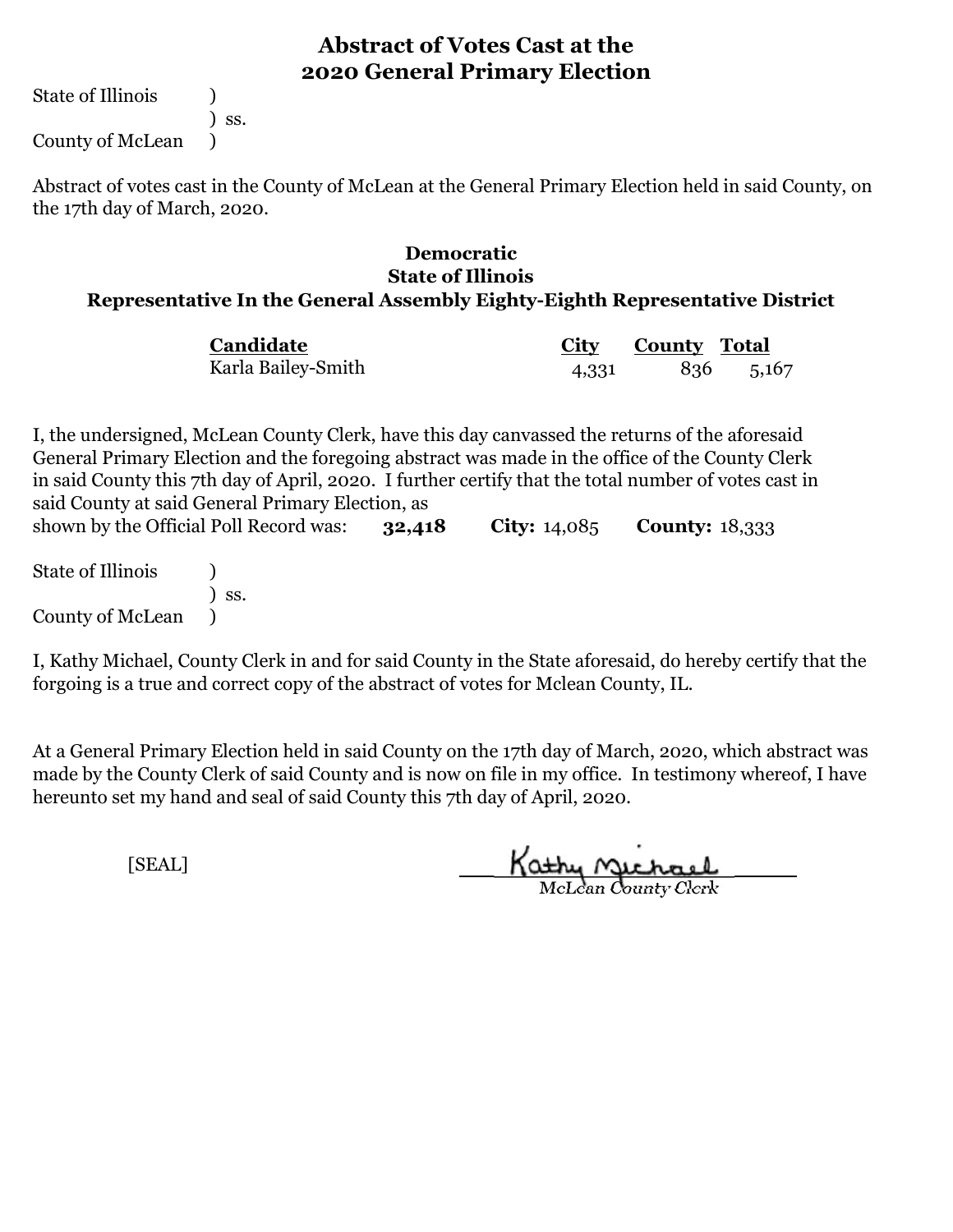State of Illinois (1)

) ss.

County of McLean )

Abstract of votes cast in the County of McLean at the General Primary Election held in said County, on the 17th day of March, 2020.

#### **One Hundred and First Representative District Democratic State of Illinois Representative In the General Assembly**

| Candidate    | City | <b>County Total</b> |  |
|--------------|------|---------------------|--|
| No Candidate |      |                     |  |

**32,418 City:** 14,085 **County:** 18,333 I, the undersigned, McLean County Clerk, have this day canvassed the returns of the aforesaid General Primary Election and the foregoing abstract was made in the office of the County Clerk in said County this 7th day of April, 2020. I further certify that the total number of votes cast in said County at said General Primary Election, as shown by the Official Poll Record was:

State of Illinois (1) ) ss. County of McLean )

I, Kathy Michael, County Clerk in and for said County in the State aforesaid, do hereby certify that the forgoing is a true and correct copy of the abstract of votes for Mclean County, IL.

At a General Primary Election held in said County on the 17th day of March, 2020, which abstract was made by the County Clerk of said County and is now on file in my office. In testimony whereof, I have hereunto set my hand and seal of said County this 7th day of April, 2020.

Kathy Michael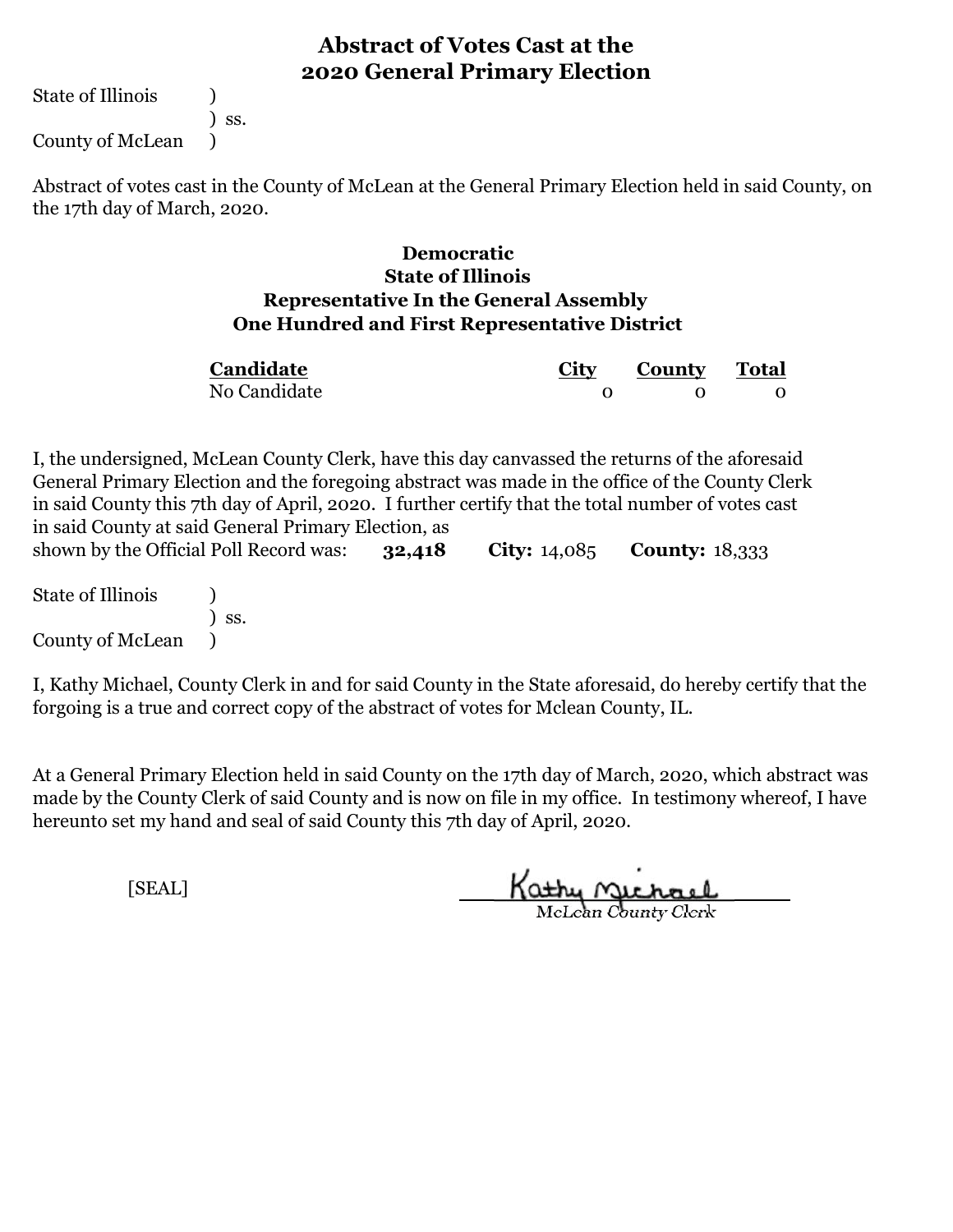State of Illinois (1)

) ss.

County of McLean )

Abstract of votes cast in the County of McLean at the General Primary Election held in said County, on the 17th day of March, 2020.

#### **One Hundred and Fifth Representative District Democratic State of Illinois Representative In the General Assembly**

| Candidate                 | City County Total  |  |
|---------------------------|--------------------|--|
| <b>Chemberly Cummings</b> | 3,368 6,710 10,078 |  |

**32,418 City:** 14,085 **County:** 18,333 I, the undersigned, McLean County Clerk, have this day canvassed the returns of the aforesaid General Primary Election and the foregoing abstract was made in the office of the County Clerk in said County this 7th day of April, 2020. I further certify that the total number of votes cast in said County at said General Primary Election, as shown by the Official Poll Record was:

State of Illinois (1) ) ss. County of McLean )

I, Kathy Michael, County Clerk in and for said County in the State aforesaid, do hereby certify that the forgoing is a true and correct copy of the abstract of votes for Mclean County, IL.

At a General Primary Election held in said County on the 17th day of March, 2020, which abstract was made by the County Clerk of said County and is now on file in my office. In testimony whereof, I have hereunto set my hand and seal of said County this 7th day of April, 2020.

Kathy Michael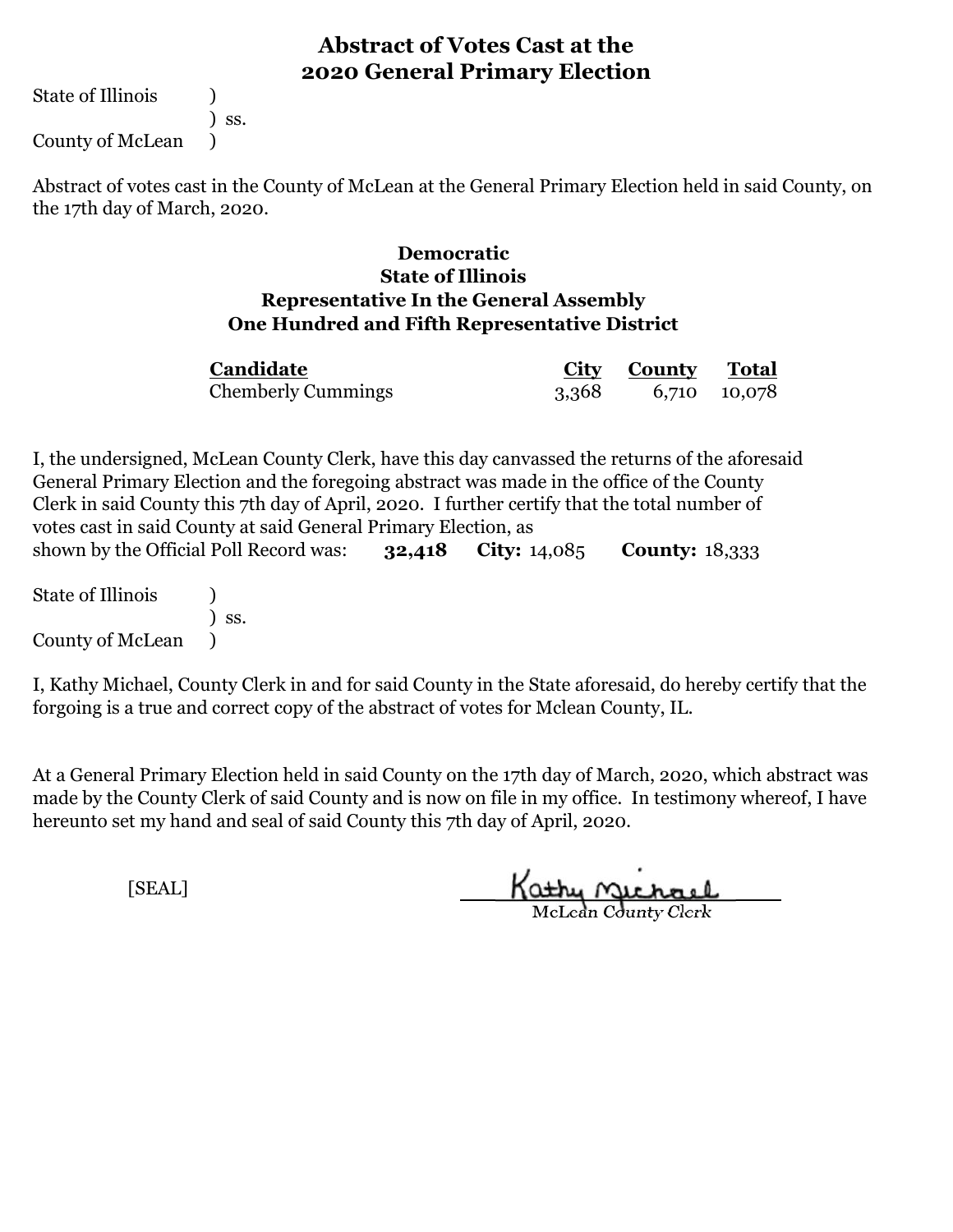State of Illinois (1)

) ss.

County of McLean )

Abstract of votes cast in the County of McLean at the General Primary Election held in said County, on the 17th day of March, 2020.

#### **Democratic Party McLean County Circuit Clerk**

**Candidate** Erik Rankin

**City County Total** 7,577 8,346 15,923 \*

\* Indicates the Winner

**32,418 City:** 14,085 **County:** 18,333 I, the undersigned, McLean County Clerk, have this day canvassed the returns of the aforesaid General Primary Election and the foregoing abstract was made in the office of the County Clerk in said County this 7th day of April, 2020. I further certify that the total number of votes cast in said County at said General Primary Election, as shown by the Official Poll Record was:

State of Illinois (1) ) ss. County of McLean )

I, Kathy Michael, County Clerk in and for said County in the State aforesaid, do hereby certify that the forgoing is a true and correct copy of the abstract of votes for Mclean County, IL.

At a General Primary Election held in said County on the 17th day of March, 2020, which abstract was made by the County Clerk of said County and is now on file in my office. In testimony whereof, I have hereunto set my hand and seal of said County this 7th day of April, 2020.

Kathy Michael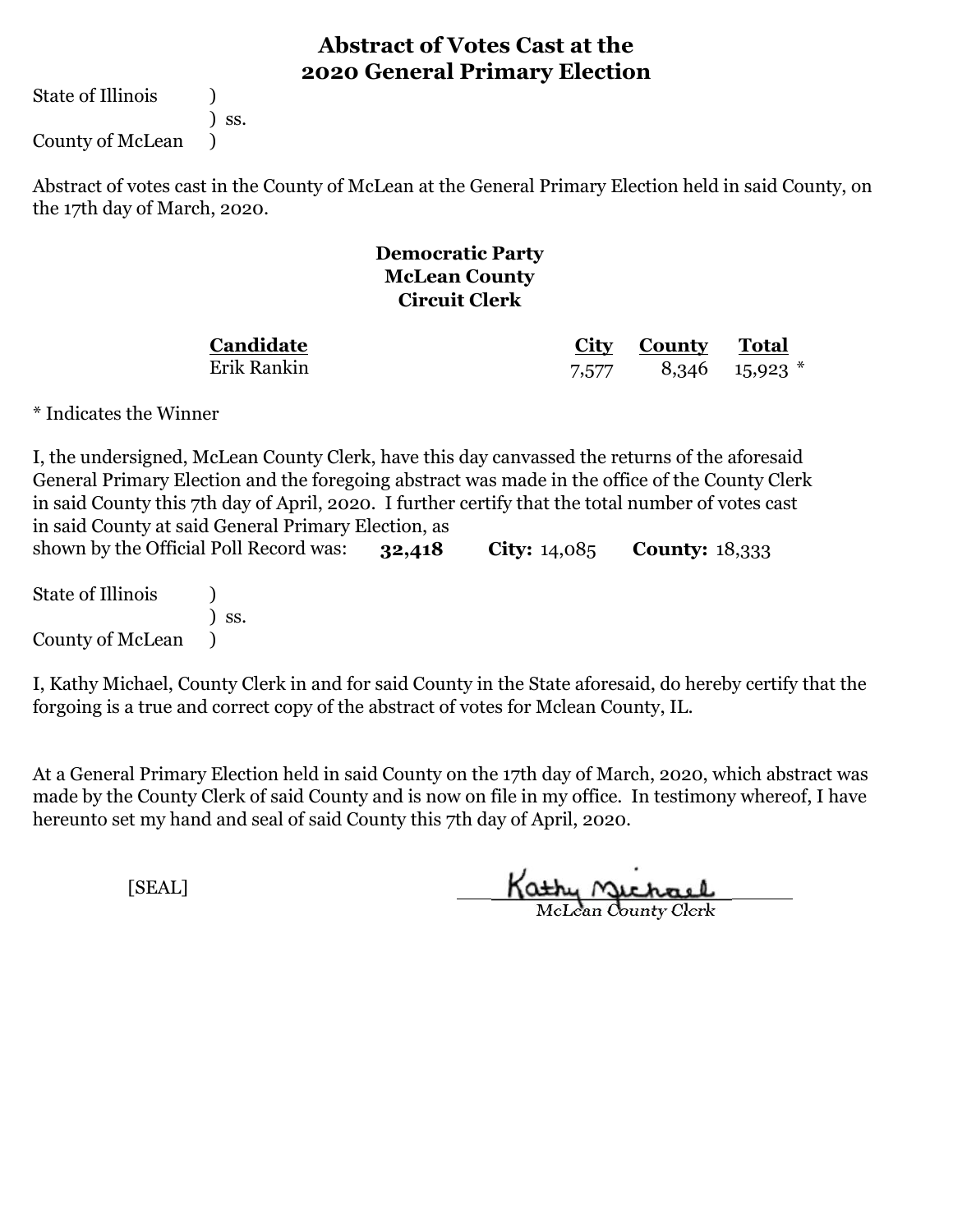State of Illinois (1)

) ss.

County of McLean )

Abstract of votes cast in the County of McLean at the General Primary Election held in said County, on the 17th day of March, 2020.

> **Democratic Party McLean County State's Attorney**

**Candidate**

No Candidate

**City County Total** 0 0 0

\* Indicates the Winner

**32,418 City:** 14,085 **County:** 18,333 I, the undersigned, McLean County Clerk, have this day canvassed the returns of the aforesaid General Primary Election and the foregoing abstract was made in the office of the County Clerk in said County this 7th day of April, 2020. I further certify that the total number of votes cast in said County at said General Primary Election, as shown by the Official Poll Record was:

State of Illinois (1) ) ss. County of McLean )

I, Kathy Michael, County Clerk in and for said County in the State aforesaid, do hereby certify that the forgoing is a true and correct copy of the abstract of votes for Mclean County, IL.

At a General Primary Election held in said County on the 17th day of March, 2020, which abstract was made by the County Clerk of said County and is now on file in my office. In testimony whereof, I have hereunto set my hand and seal of said County this 7th day of April, 2020.

Kathy Michael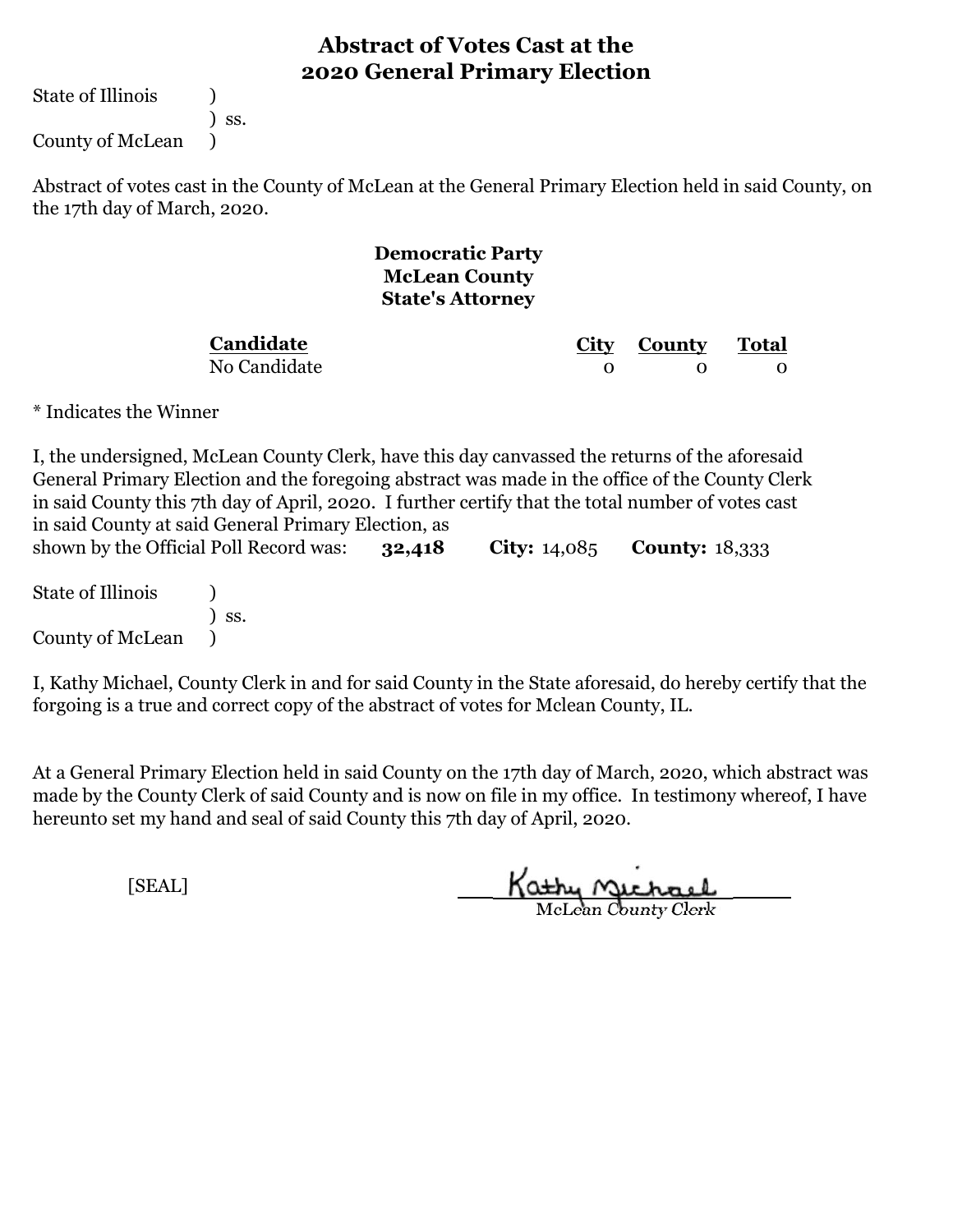State of Illinois (1)

) ss.

County of McLean )

Abstract of votes cast in the County of McLean at the General Primary Election held in said County, on the 17th day of March, 2020.

#### **Democratic Party McLean County Auditor**

**Candidate** Robert B. Fazzini

**City County Total** 7,599 8,083 15,682

\* Indicates the Winner

**32,418 City:** 14,085 **County:** 18,333 I, the undersigned, McLean County Clerk, have this day canvassed the returns of the aforesaid General Primary Election and the foregoing abstract was made in the office of the County Clerk in said County this 7th day of April, 2020. I further certify that the total number of votes cast in said County at said General Primary Election, as shown by the Official Poll Record was:

State of Illinois (1) ) ss. County of McLean )

I, Kathy Michael, County Clerk in and for said County in the State aforesaid, do hereby certify that the forgoing is a true and correct copy of the abstract of votes for Mclean County, IL.

At a General Primary Election held in said County on the 17th day of March, 2020, which abstract was made by the County Clerk of said County and is now on file in my office. In testimony whereof, I have hereunto set my hand and seal of said County this 7th day of April, 2020.

Kathy Michael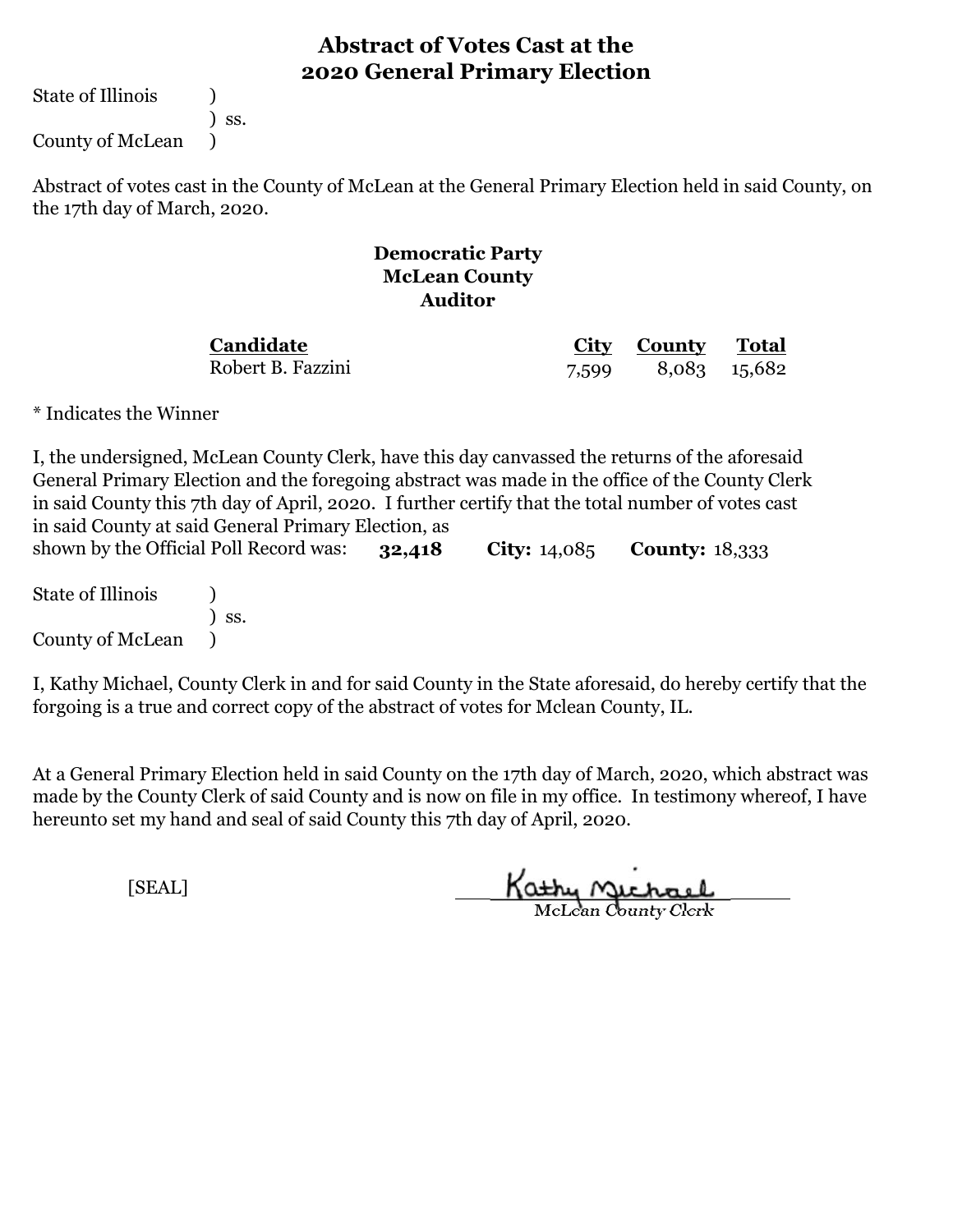State of Illinois (1)

) ss.

County of McLean )

Abstract of votes cast in the County of McLean at the General Primary Election held in said County, on the 17th day of March, 2020.

#### **Democratic Party McLean County Coroner**

**Candidate**

Abbi Sorrells

**City County Total** 7,484 8,130 15,614

\* Indicates the Winner

**32,418 City:** 14,085 **County:** 18,333 I, the undersigned, McLean County Clerk, have this day canvassed the returns of the aforesaid General Primary Election and the foregoing abstract was made in the office of the County Clerk in said County this 7th day of April, 2020. I further certify that the total number of votes cast in said County at said General Primary Election, as shown by the Official Poll Record was:

State of Illinois (1) ) ss. County of McLean )

I, Kathy Michael, County Clerk in and for said County in the State aforesaid, do hereby certify that the forgoing is a true and correct copy of the abstract of votes for Mclean County, IL.

At a General Primary Election held in said County on the 17th day of March, 2020, which abstract was made by the County Clerk of said County and is now on file in my office. In testimony whereof, I have hereunto set my hand and seal of said County this 7th day of April, 2020.

Kathy Michael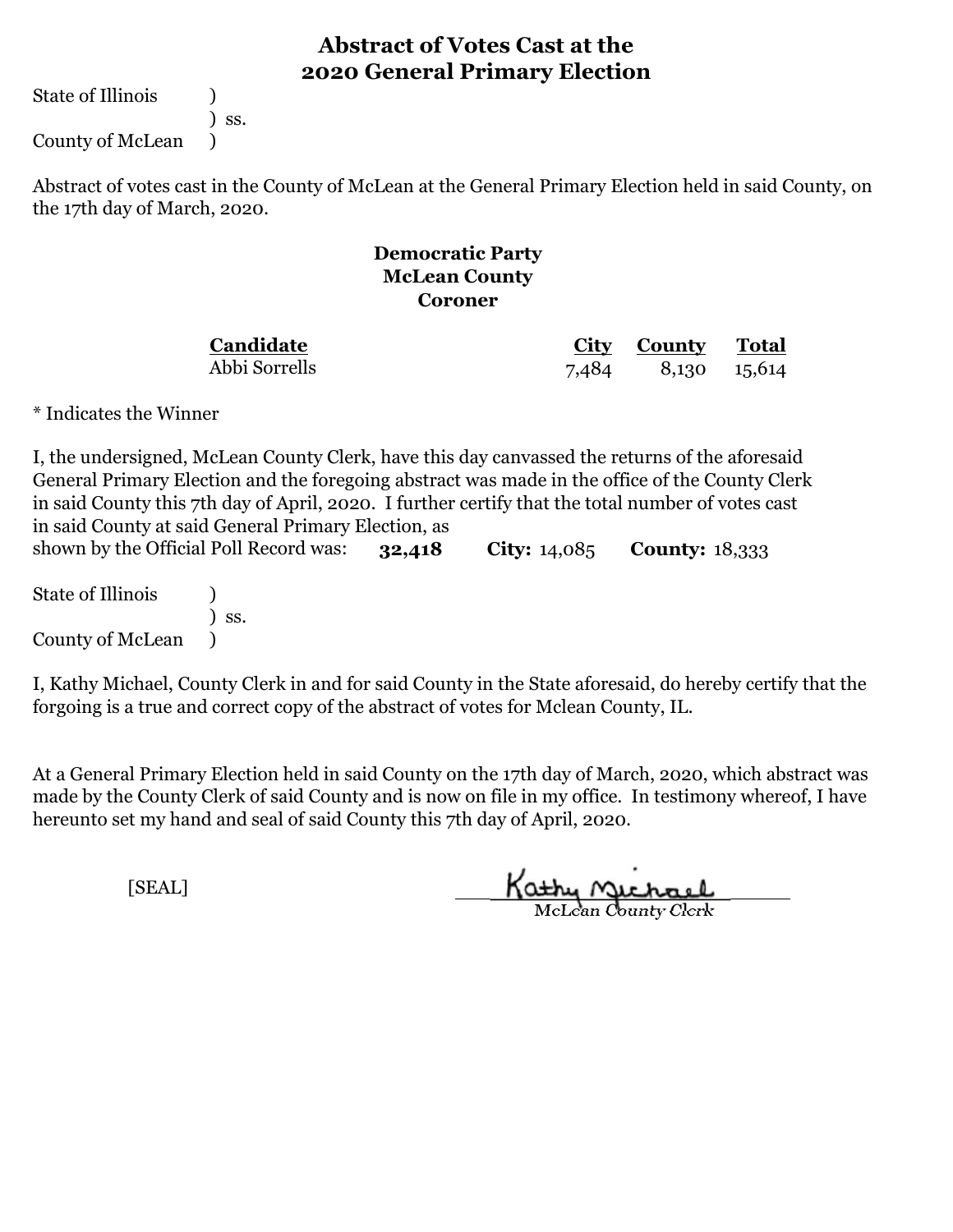State of Illinois (1)

) ss.

County of McLean )

Abstract of votes cast in the County of McLean at the General Primary Election held in said County, on the 17th day of March, 2020.

#### **Unexpired 2-year term Democratic Party Educational Service Region Regional Superintendent of Schools (Mason, Tazewell and Woodford Counties)**

| Candidate    | <b>County</b> Total |  |
|--------------|---------------------|--|
| No Candidate |                     |  |

**32,418 City:** 14,085 **County:** 18,333 I, the undersigned, McLean County Clerk, have this day canvassed the returns of the aforesaid General Primary Election and the foregoing abstract was made in the office of the County Clerk in said County this 7th day of April, 2020. I further certify that the total number of votes cast in said County at said General Primary Election, as shown by the Official Poll Record was:

| <b>State of Illinois</b> |                              |
|--------------------------|------------------------------|
|                          | $\overline{\phantom{a}}$ SS. |
| <b>County of McLean</b>  |                              |

I, Kathy Michael, County Clerk in and for said County in the State aforesaid, do hereby certify that the forgoing is a true and correct copy of the abstract of votes for Mclean County, IL.

At a General Primary Election held in said County on the 17th day of March, 2020, which abstract was made by the County Clerk of said County and is now on file in my office. In testimony whereof, I have hereunto set my hand and seal of said County this 7th day of April, 2020.

Kathy <u>Michael</u>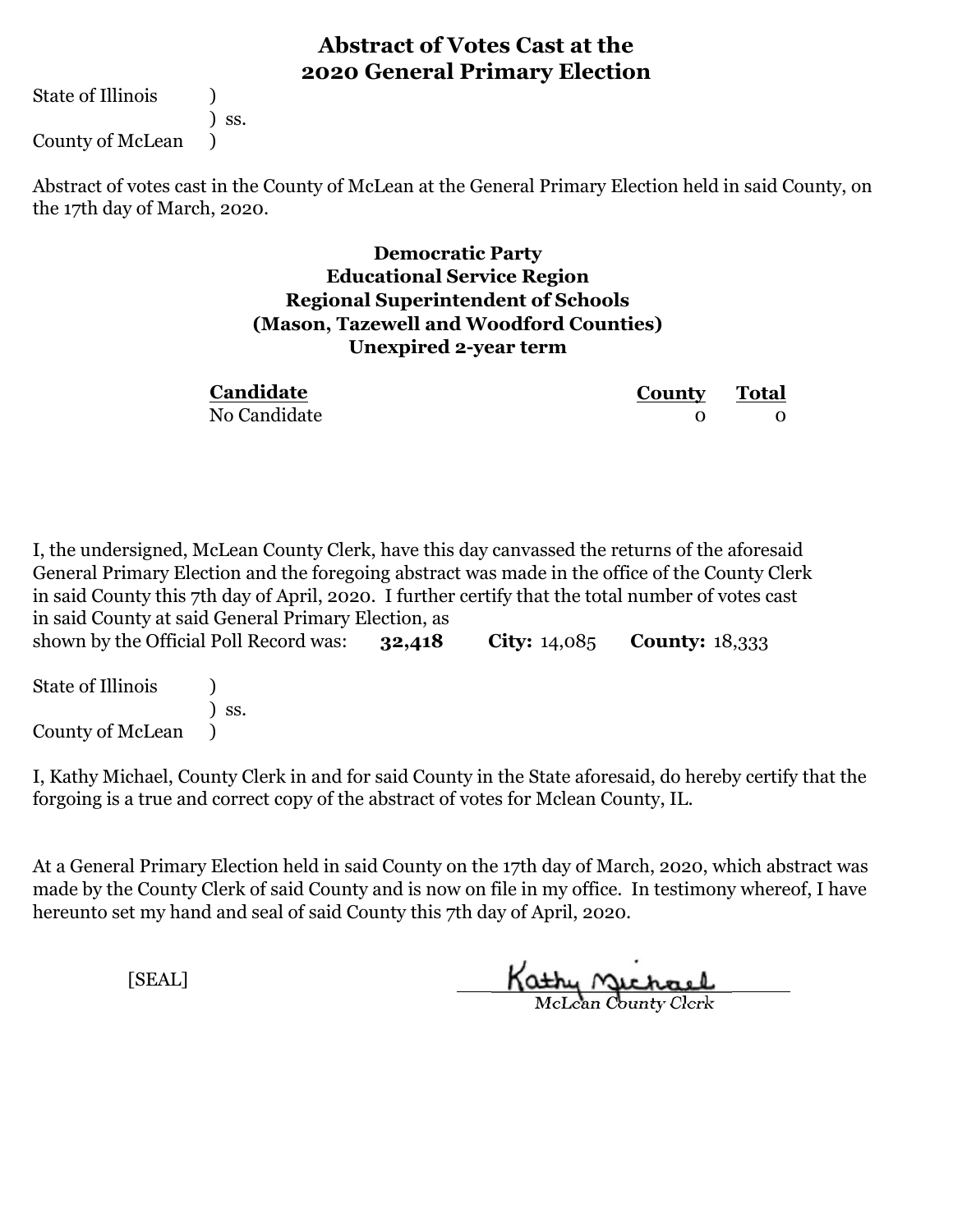State of Illinois (1)

) ss.

County of McLean )

Abstract of votes cast in the County of McLean at the General Primary Election held in said County, on the 17th day of March, 2020.

#### **Democratic Party McLean County Board District 1 Member of the County Board**

| Candidate    | <b>County</b> Total |  |
|--------------|---------------------|--|
| No Candidate |                     |  |

\* Indicates the Winner

I, the undersigned, McLean County Clerk, have this day canvassed the returns of the aforesaid General Primary Election and the foregoing abstract was made in the office of the County Clerk in said County this 7th day of April, 2020. I further certify that the total number of votes cast in said County at said General Primary Election, as shown by the

**32,418 City:** 14,085 **County:** 18,333 State of Illinois (1) ) ss. County of McLean ) Official Poll Record was:

I, Kathy Michael, County Clerk in and for said County in the State aforesaid, do hereby certify that the forgoing is a true and correct copy of the abstract of votes for Mclean County, IL.

At a General Primary Election held in said County on the 17th day of March, 2020, which abstract was made by the County Clerk of said County and is now on file in my office. In testimony whereof, I have hereunto set my hand and seal of said County this 7th day of April, 2020.

Kathy Michael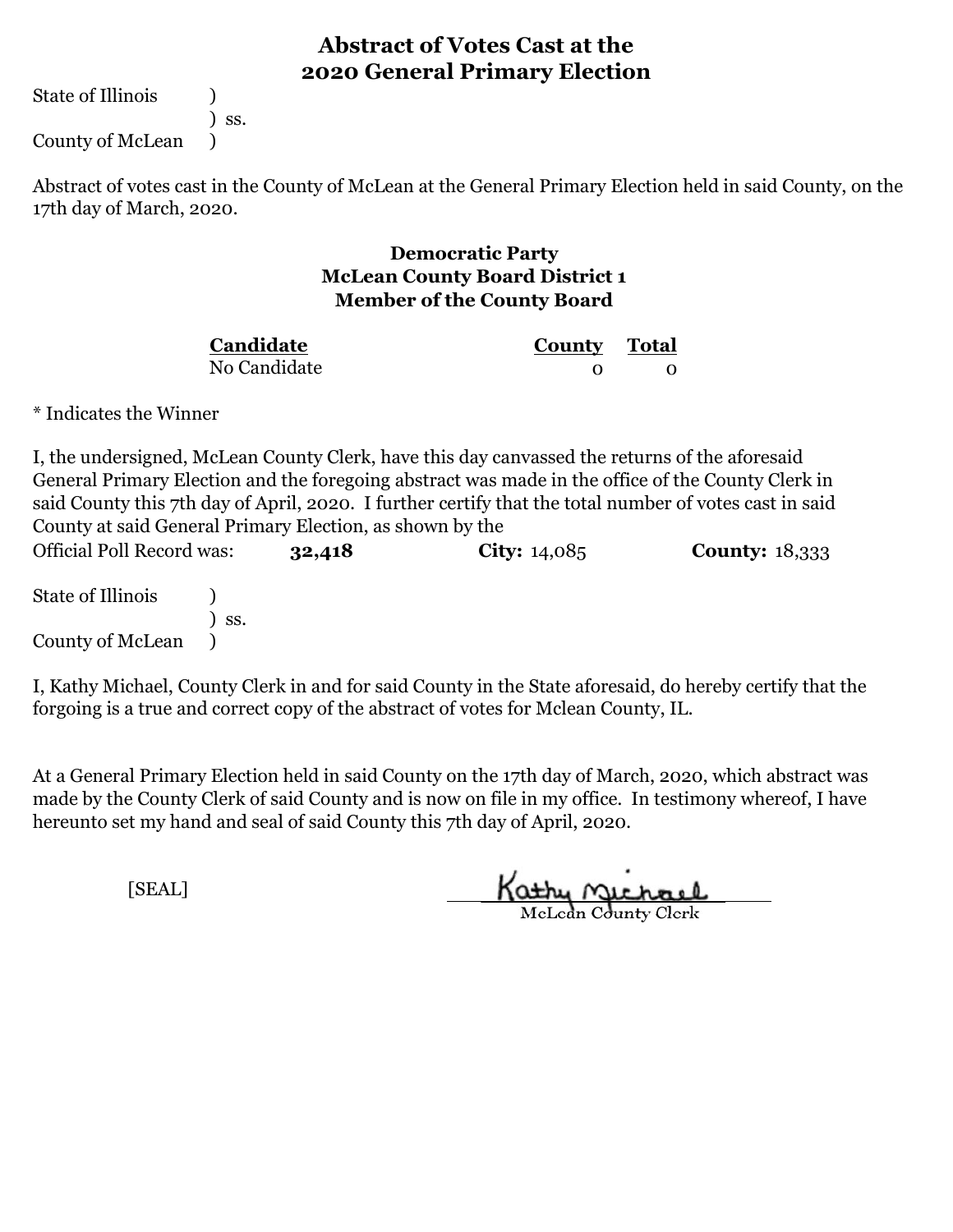State of Illinois (1)

) ss.

County of McLean )

Abstract of votes cast in the County of McLean at the General Primary Election held in said County, on the 17th day of March, 2020.

#### **Democratic Party McLean County Board District 2 Member of the County Board**

| Candidate     | <b>County</b> | <b>Total</b> |
|---------------|---------------|--------------|
| Jeff Bertrand | 1,223         | $1,223$ $*$  |

\* Indicates the Winner

**32,418 City:** 14,085 **County:** 18,333 Official Poll Record was: I, the undersigned, McLean County Clerk, have this day canvassed the returns of the aforesaid General Primary Election and the foregoing abstract was made in the office of the County Clerk in said County this 7th day of April, 2020. I further certify that the total number of votes cast in said County at said General Primary Election, as shown by the

State of Illinois (1) ) ss. County of McLean )

I, Kathy Michael, County Clerk in and for said County in the State aforesaid, do hereby certify that the forgoing is a true and correct copy of the abstract of votes for Mclean

At a General Primary Election held in said County on the 17th day of March, 2020, which abstract was made by the County Clerk of said County and is now on file in my office. In testimony whereof, I have hereunto set my hand and seal of said County this 7th day of April, 2020.

McLean County Clerk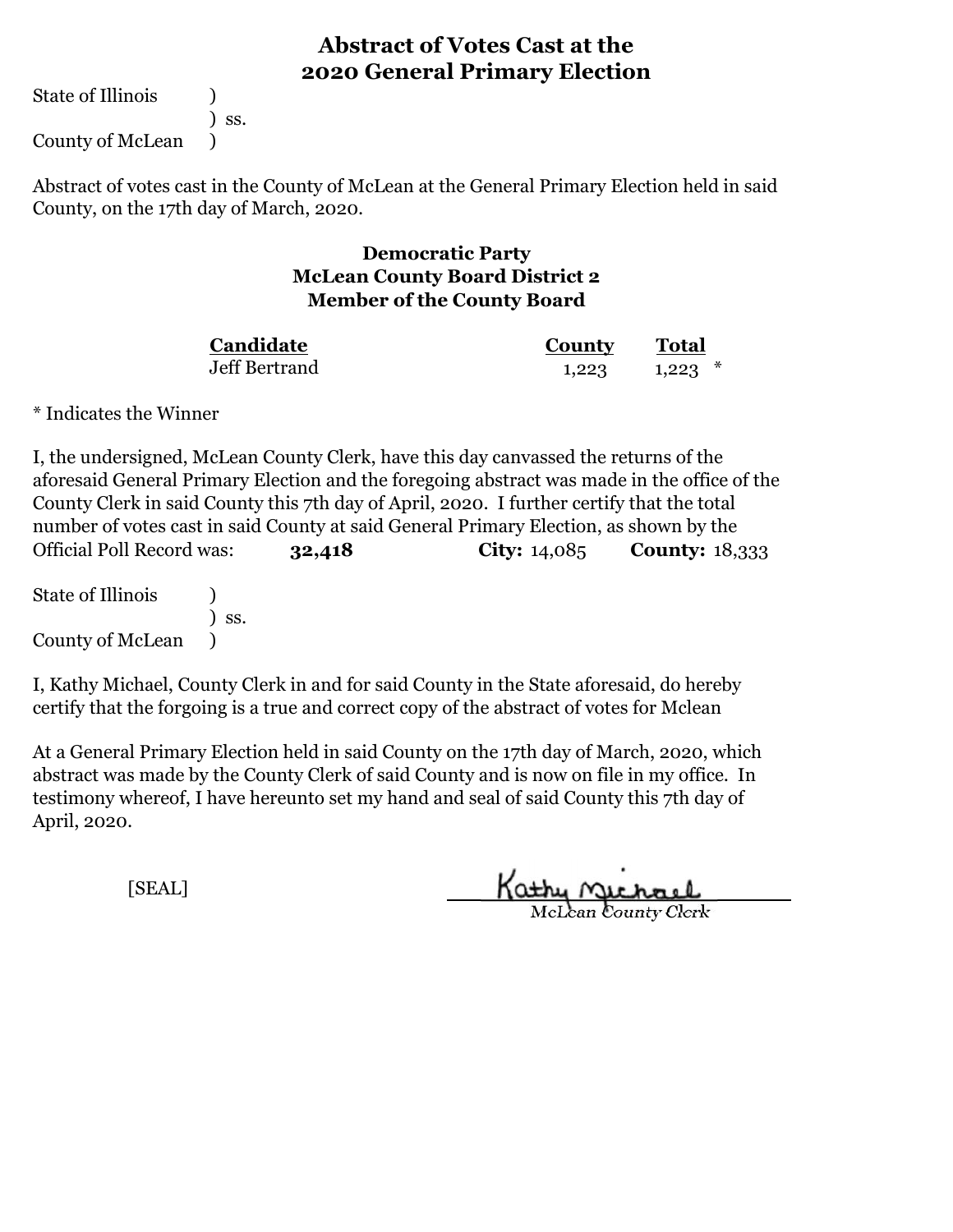State of Illinois (1)

) ss.

County of McLean )

Abstract of votes cast in the County of McLean at the General Primary Election held in said County, on the 17th day of March, 2020.

#### **Democratic Party McLean County Board District 3 Member of the County Board**

R.J. McCracken **Candidate**

**City County Total** 416 765 1,181 \*

\* Indicates the Winner

**32,418 City:** 14,085 **County:** 18,333 I, the undersigned, McLean County Clerk, have this day canvassed the returns of the aforesaid General Primary Election and the foregoing abstract was made in the office of the County Clerk in said County this 7th day of April, 2020. I further certify that the total number of votes cast in said County at said General Primary Election, as shown by the Official Poll Record was:

State of Illinois (1) ) ss. County of McLean )

I, Kathy Michael, County Clerk in and for said County in the State aforesaid, do hereby certify that the forgoing is a true and correct copy of the abstract of votes for Mclean County, IL.

At a General Primary Election held in said County on the 17th day of March, 2020, which abstract was made by the County Clerk of said County and is now on file in my office. In testimony whereof, I have hereunto set my hand and seal of said County this 7th day of April, 2020.

Kathy Michael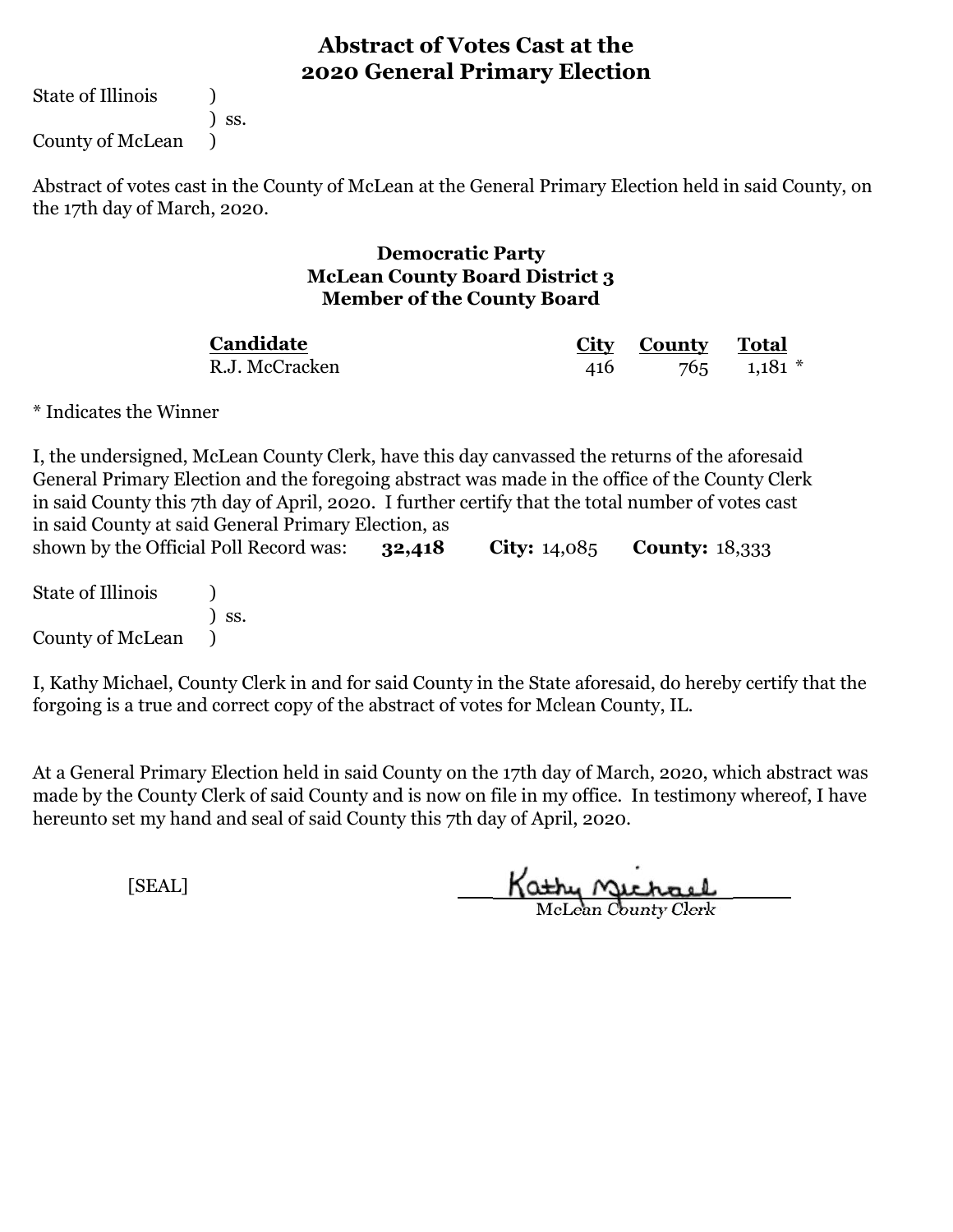State of Illinois (1)

) ss.

County of McLean )

Abstract of votes cast in the County of McLean at the General Primary Election held in said County, on the 17th day of March, 2020.

#### **Democratic Party McLean County Board District 4 Member of the County Board**

Benjamin Webb **Candidate**

**City County Total** 174 1,691 1,865 \*

\* Indicates the Winner

**32,418 City:** 14,085 **County:** 18,333 I, the undersigned, McLean County Clerk, have this day canvassed the returns of the aforesaid General Primary Election and the foregoing abstract was made in the office of the County Clerk in said County this 7th day of April, 2020. I further certify that the total number of votes cast in said County at said General Primary Election, as shown by the Official Poll Record was:

State of Illinois (1) ) ss. County of McLean )

I, Kathy Michael, County Clerk in and for said County in the State aforesaid, do hereby certify that the forgoing is a true and correct copy of the abstract of votes for Mclean County, IL.

At a General Primary Election held in said County on the 17th day of March, 2020, which abstract was made by the County Clerk of said County and is now on file in my office. In testimony whereof, I have hereunto set my hand and seal of said County this 7th day of April, 2020.

Kathy Michael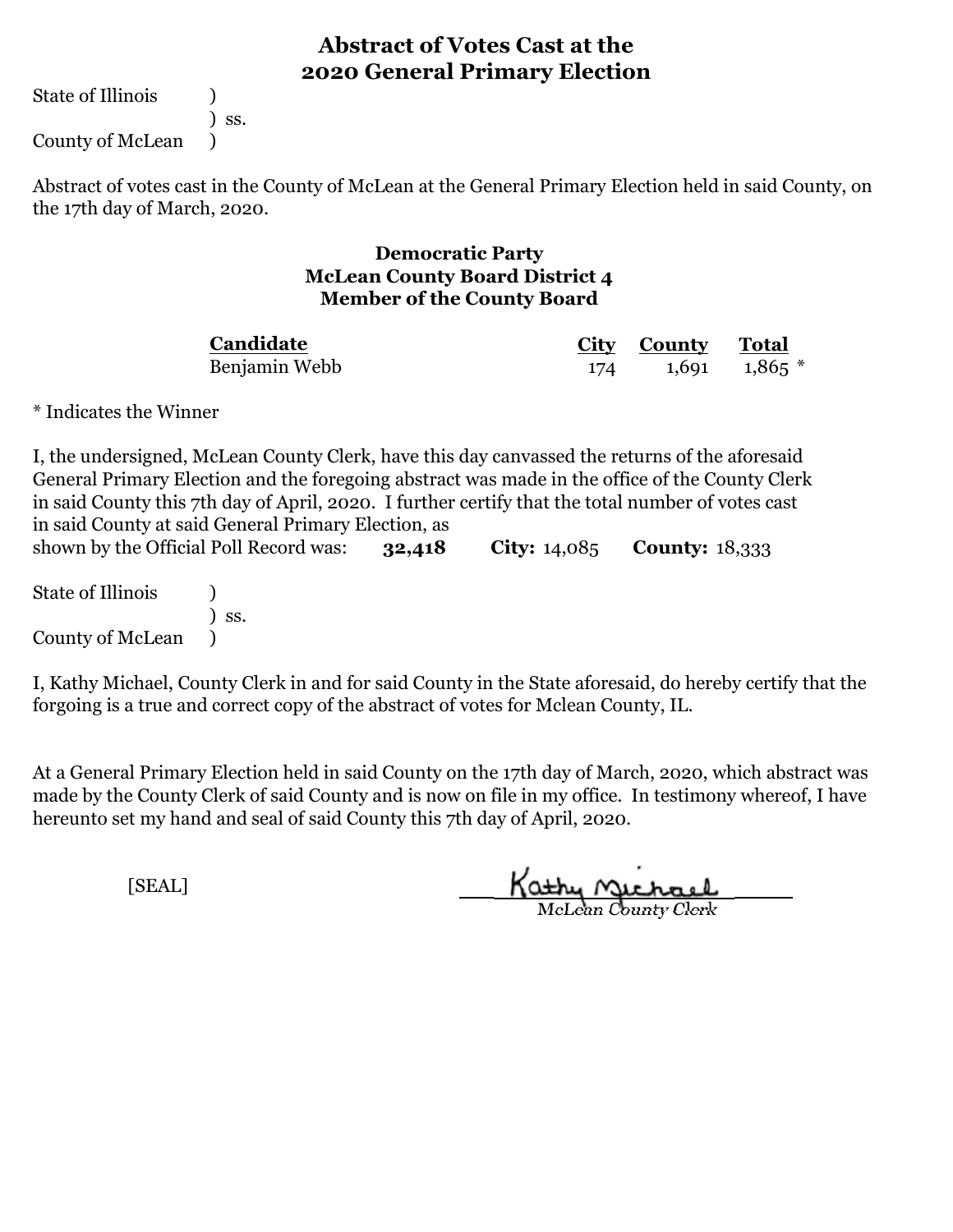State of Illinois (1)

) ss.

County of McLean )

Abstract of votes cast in the County of McLean at the General Primary Election held in said County, on the 17th day of March, 2020.

#### **Democratic Party McLean County Board District 5 Member of the County Board**

Rachael Lund **Candidate**

**County Total** 1,876 1,876 \*

\* Indicates the Winner

I, the undersigned, McLean County Clerk, have this day canvassed the returns of the aforesaid General Primary Election and the foregoing abstract was made in the office of the County Clerk in said County this 7th day of April, 2020. I further certify that the total number of votes cast in said County at said General Primary Election, as shown by the

**32,418 City:** 14,085 **County:** 18,333 State of Illinois (1) ) ss. County of McLean ) Official Poll Record was:

I, Kathy Michael, County Clerk in and for said County in the State aforesaid, do hereby certify that the forgoing is a true and correct copy of the abstract of votes for Mclean County, IL.

At a General Primary Election held in said County on the 17th day of March, 2020, which abstract was made by the County Clerk of said County and is now on file in my office. In testimony whereof, I have hereunto set my hand and seal of said County this 7th day of April, 2020.

Kathy Michael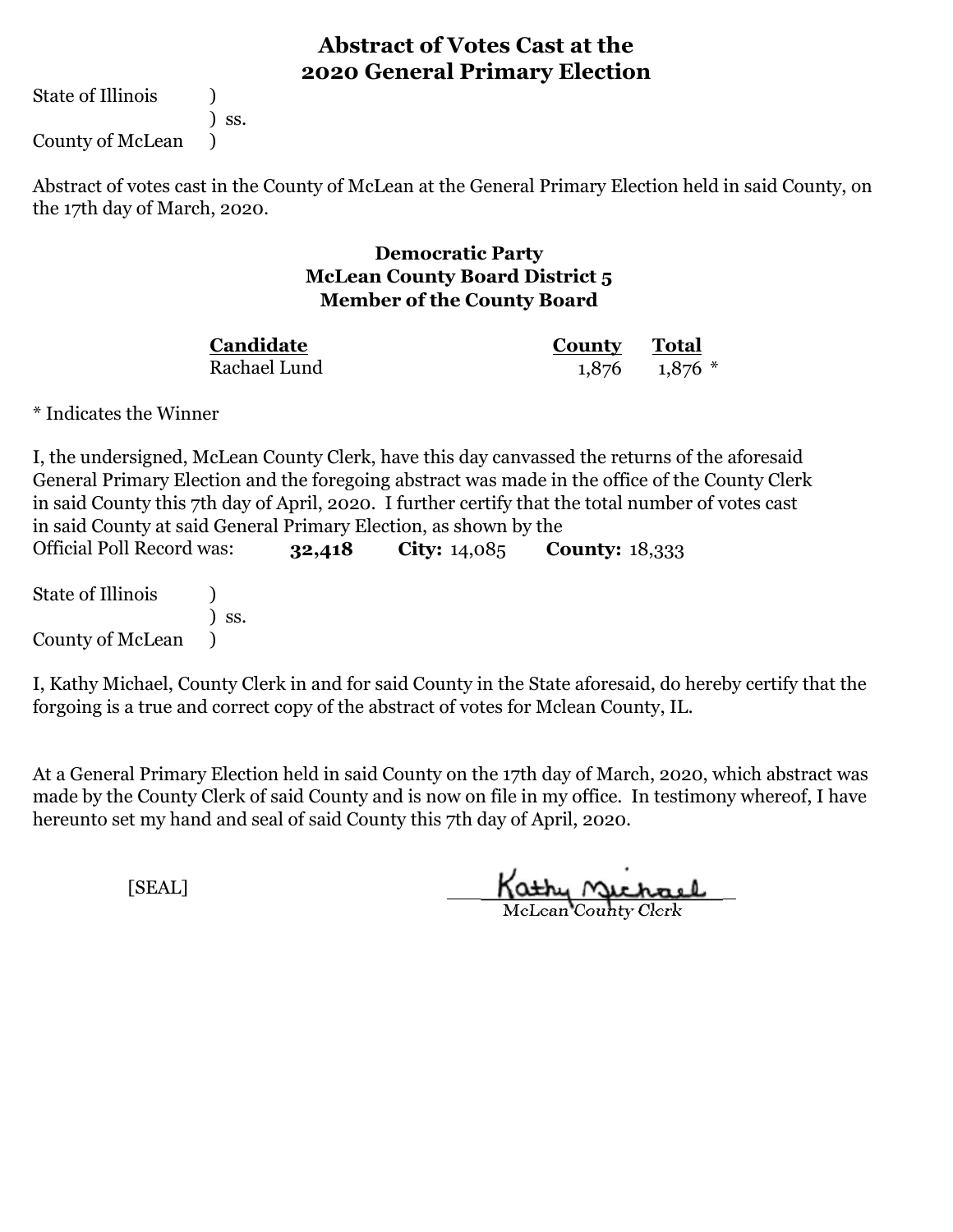State of Illinois (a)

) ss.

County of McLean )

Abstract of votes cast in the County of McLean at the General Primary Election held in said County, on the 17th day of March, 2020.

#### **Democratic Party McLean County Board District 6 Member of the County Board**

| Candidate        | <u>City</u> | <b>Total</b> |
|------------------|-------------|--------------|
| Hannah Beer      | 1,013       | $1,013$ $*$  |
| George J. Gordon | 506         | 506          |

\* Indicates the Winner

| I, the undersigned, McLean County Clerk, have this day can vassed the returns of the aforesaid                                                                                                      |        |                       |                       |  |
|-----------------------------------------------------------------------------------------------------------------------------------------------------------------------------------------------------|--------|-----------------------|-----------------------|--|
| General Primary Election and the foregoing abstract was made in the office of the County Clerk<br>in said County this 7th day of April, 2020. I further certify that the total number of votes cast |        |                       |                       |  |
| in said County at said General Primary Election, as                                                                                                                                                 |        |                       |                       |  |
| shown by the Official Poll Record was:                                                                                                                                                              |        |                       |                       |  |
|                                                                                                                                                                                                     | 32,418 | <b>City:</b> $14,085$ | <b>County: 18,333</b> |  |
| State of Illinois                                                                                                                                                                                   |        |                       |                       |  |
| SS.                                                                                                                                                                                                 |        |                       |                       |  |

County of McLean )

I, Kathy Michael, County Clerk in and for said County in the State aforesaid, do hereby certify that the forgoing is a true and correct copy of the abstract of votes for Mclean County, IL.

At a General Primary Election held in said County on the 17th day of March, 2020, which abstract was made by the County Clerk of said County and is now on file in my office. In testimony whereof, I have hereunto set my hand and seal of said County this 7th day of April, 2020.

Kathy Michael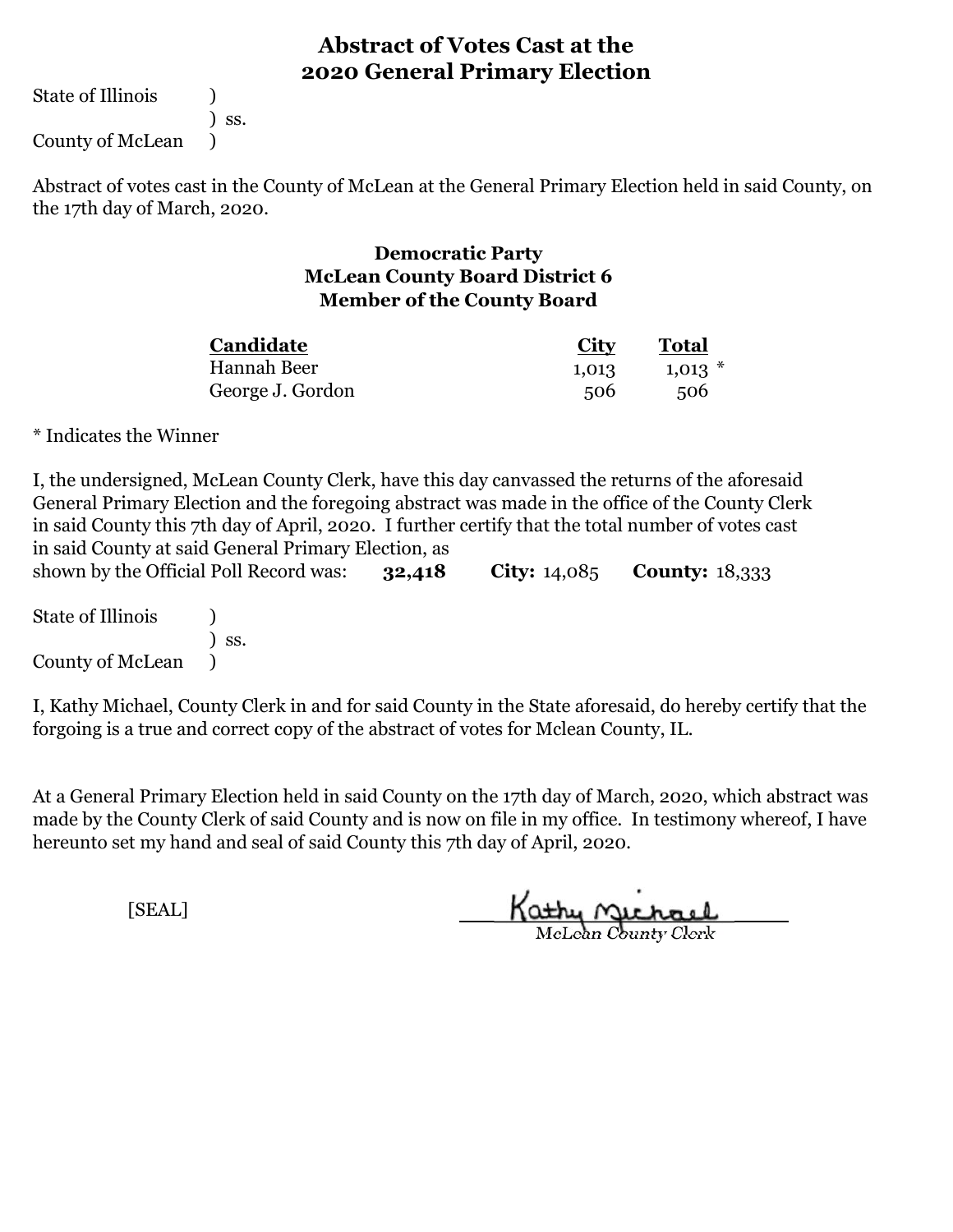State of Illinois (1)

) ss.

County of McLean )

Abstract of votes cast in the County of McLean at the General Primary Election held in said County, on the 17th day of March, 2020.

#### **Democratic Party McLean County Board District 7 Member of the County Board**

| Candidate  | <u>City</u> | <b>Total</b> |
|------------|-------------|--------------|
| Val Laymon | 1,708       | $1,708$ *    |

\* Indicates the Winner

**32,418 City:** 14,085 **County:** 18,333 I, the undersigned, McLean County Clerk, have this day canvassed the returns of the aforesaid General Primary Election and the foregoing abstract was made in the office of the County Clerk in said County this 7th day of April, 2020. I further certify that the total number of votes cast in said County at said General Primary Election, as shown by the Official Poll Record was:

State of Illinois (1) ) ss. County of McLean )

I, Kathy Michael, County Clerk in and for said County in the State aforesaid, do hereby certify that the forgoing is a true and correct copy of the abstract of votes for Mclean County, IL.

At a General Primary Election held in said County on the 17th day of March, 2020, which abstract was made by the County Clerk of said County and is now on file in my office. In testimony whereof, I have hereunto set my hand and seal of said County this 7th day of April, 2020.

Kathy Michael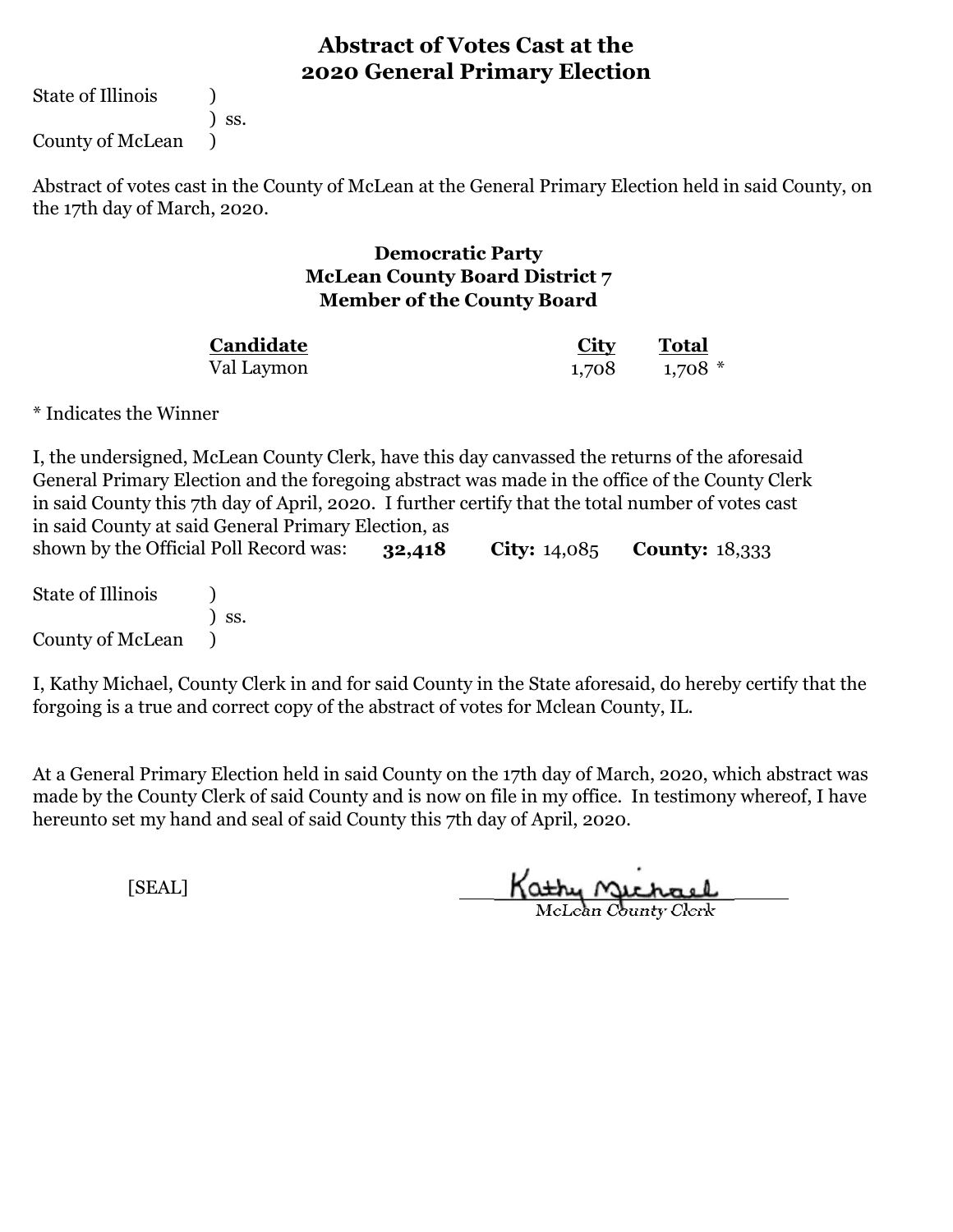State of Illinois (a)

) ss.

County of McLean )

Abstract of votes cast in the County of McLean at the General Primary Election held in said County, on the 17th day of March, 2020.

#### **Democratic Party McLean County Board District 8 Member of the County Board**

| Candidate            | <b>City</b> | <b>Total</b> |  |
|----------------------|-------------|--------------|--|
| Nathan "Chiko" Russo | 737         | 737          |  |
| Lea Cline            | 868         | $868 *$      |  |

\* Indicates the Winner

| General Primary Election and the foregoing abstract was made in the office of the County<br>cast in said County at said General Primary Election, as |       |        |                       | I, the undersigned, McLean County Clerk, have this day can vassed the returns of the aforesaid<br>Clerk in said County this 7th day of April, 2020. I further certify that the total number of votes |  |
|------------------------------------------------------------------------------------------------------------------------------------------------------|-------|--------|-----------------------|------------------------------------------------------------------------------------------------------------------------------------------------------------------------------------------------------|--|
| shown by the Official Poll Record was:                                                                                                               |       | 32,418 | <b>City:</b> $14,085$ | <b>County: 18,333</b>                                                                                                                                                                                |  |
| State of Illinois                                                                                                                                    |       |        |                       |                                                                                                                                                                                                      |  |
|                                                                                                                                                      | ) ss. |        |                       |                                                                                                                                                                                                      |  |

County of McLean )

I, Kathy Michael, County Clerk in and for said County in the State aforesaid, do hereby certify that the forgoing is a true and correct copy of the abstract of votes for Mclean County, IL.

At a General Primary Election held in said County on the 17th day of March, 2020, which abstract was made by the County Clerk of said County and is now on file in my office. In testimony whereof, I have hereunto set my hand and seal of said County this 7th day of April, 2020.

Kathy Michael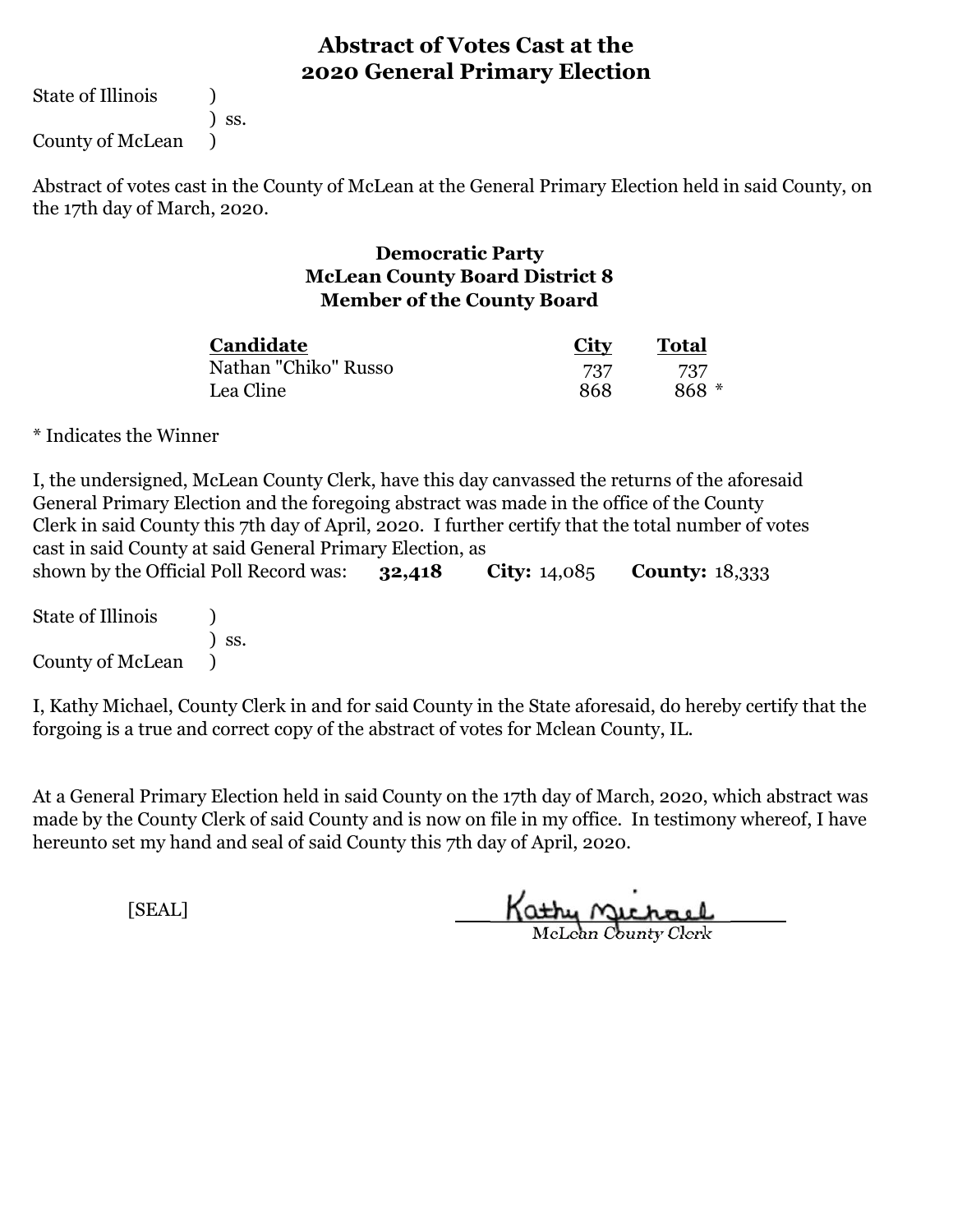State of Illinois (1)

) ss.

County of McLean )

Abstract of votes cast in the County of McLean at the General Primary Election held in said County, on the 17th day of March, 2020.

#### **Democratic Party McLean County Board District 9 Member of the County Board**

| Candidate                  | <b>City</b> | <b>Total</b> |  |
|----------------------------|-------------|--------------|--|
| Jacilyn (Jackie) Gunderson | 1,836       | $1,836*$     |  |

\* Indicates the Winner

**32,418 City:** 14,085 **County:** 18,333 I, the undersigned, McLean County Clerk, have this day canvassed the returns of the aforesaid General Primary Election and the foregoing abstract was made in the office of the County Clerk in said County this 7th day of April, 2020. I further certify that the total number of votes cast in said County at said General Primary Election, as shown by the Official Poll Record was:

State of Illinois (1) ) ss. County of McLean )

I, Kathy Michael, County Clerk in and for said County in the State aforesaid, do hereby certify that the forgoing is a true and correct copy of the abstract of votes for Mclean County, IL.

At a General Primary Election held in said County on the 17th day of March, 2020, which abstract was made by the County Clerk of said County and is now on file in my office. In testimony whereof, I have hereunto set my hand and seal of said County this 7th day of April, 2020.

Kathy Michael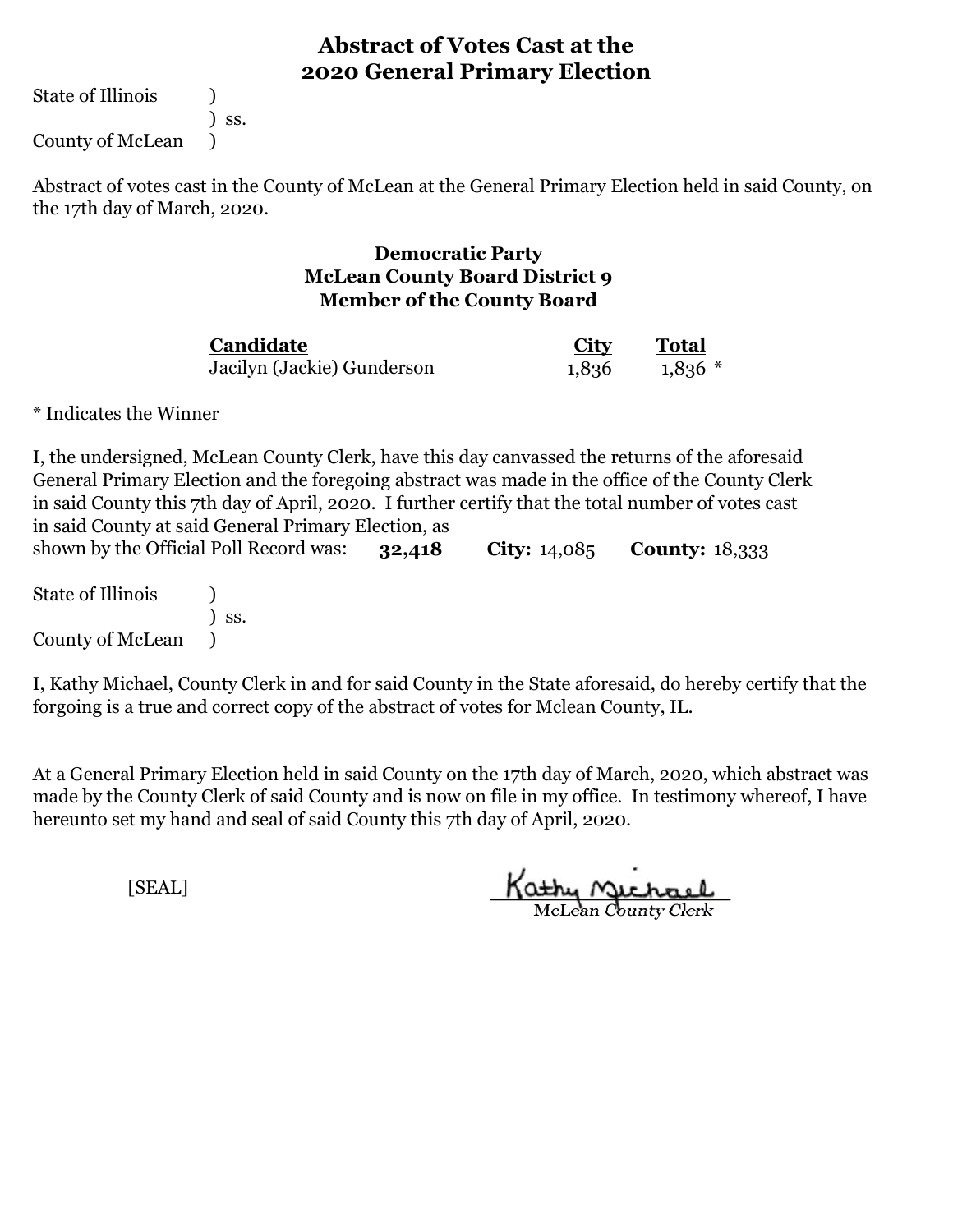State of Illinois (1)

) ss.

County of McLean )

Abstract of votes cast in the County of McLean at the General Primary Election held in said County, on the 17th day of March, 2020.

#### **Democratic Party McLean County Board District 10 Member of the County Board**

| Candidate    | City | <b>Total</b> |  |
|--------------|------|--------------|--|
| No Candidate |      |              |  |

\* Indicates the Winner

**32,418 City:** 14,085 **County:** 18,333 I, the undersigned, McLean County Clerk, have this day canvassed the returns of the aforesaid General Primary Election and the foregoing abstract was made in the office of the County Clerk in said County this 7th day of April, 2020. I further certify that the total number of votes cast in said County at said General Primary Election, as shown by the Official Poll Record was:

State of Illinois (1) ) ss. County of McLean )

I, Kathy Michael, County Clerk in and for said County in the State aforesaid, do hereby certify that the forgoing is a true and correct copy of the abstract of votes for Mclean County, IL.

At a General Primary Election held in said County on the 17th day of March, 2020, which abstract was made by the County Clerk of said County and is now on file in my office. In testimony whereof, I have hereunto set my hand and seal of said County this 7th day of April, 2020.

Kathy Michael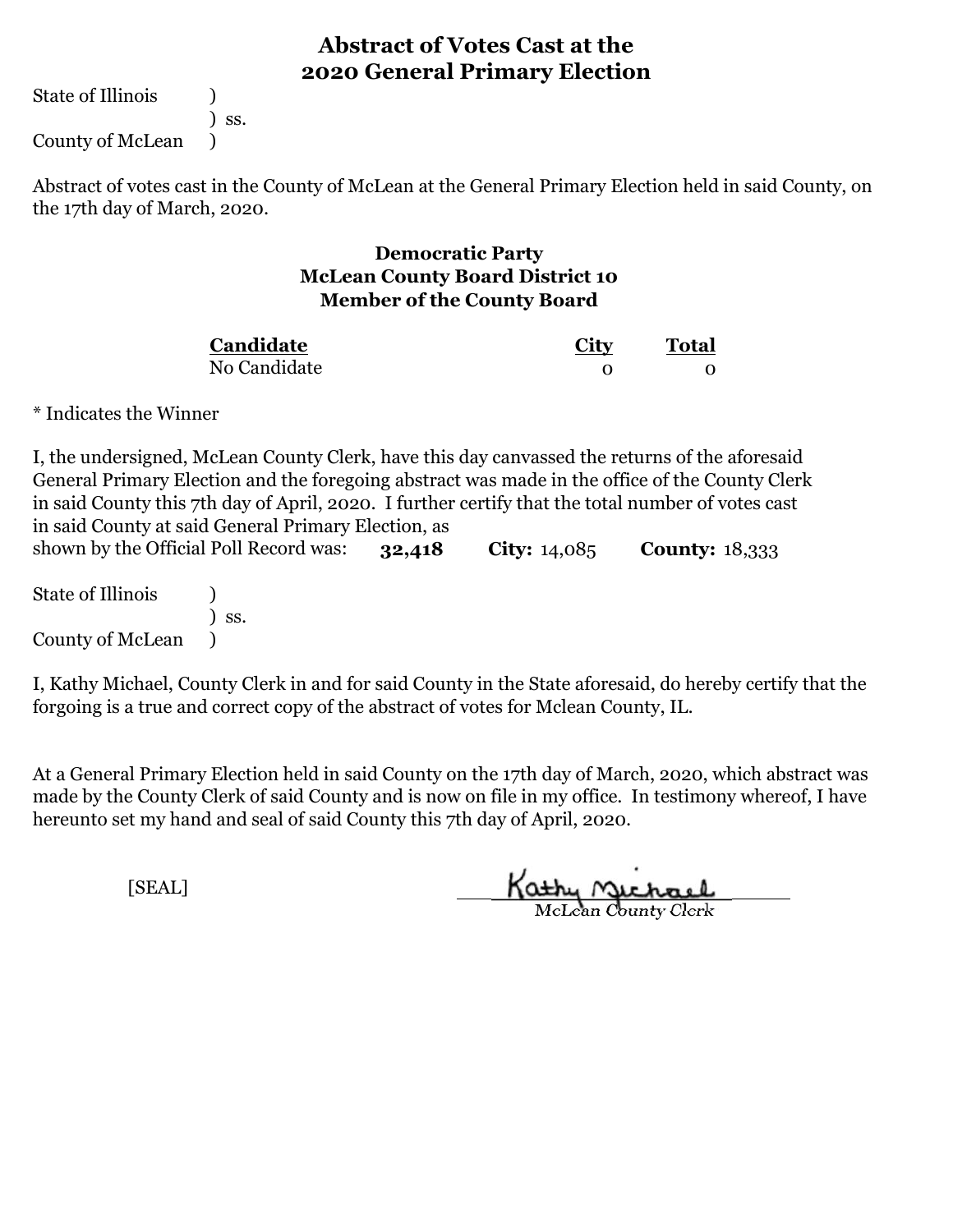State of Illinois (a)

) ss.

County of McLean )

Abstract of votes cast in the County of McLean at the General Primary Election held in said County, on the 17th day of March, 2020.

#### **Democratic Party McLean County Judge of the Circuit Court Eleventh Judicial Circuit (To fill the vacancy of the Hon. Robert L. Freitag)**

| Candidate    | City County Total |  |
|--------------|-------------------|--|
| No Candidate |                   |  |

\* Indicates the Winner

| I, the undersigned, McLean County Clerk, have this day can vassed the returns of the aforesaid       |     |        |                       |                       |  |
|------------------------------------------------------------------------------------------------------|-----|--------|-----------------------|-----------------------|--|
| General Primary Election and the foregoing abstract was made in the office of the County Clerk       |     |        |                       |                       |  |
| in said County this 7th day of April, 2020. I further certify that the total number of votes cast in |     |        |                       |                       |  |
| said County at said General Primary Election, as                                                     |     |        |                       |                       |  |
| shown by the Official Poll Record was:                                                               |     | 32,418 | <b>City:</b> $14,085$ | <b>County: 18,333</b> |  |
| State of Illinois                                                                                    |     |        |                       |                       |  |
|                                                                                                      | SS. |        |                       |                       |  |

County of McLean )

I, Kathy Michael, County Clerk in and for said County in the State aforesaid, do hereby certify that the forgoing is a true and correct copy of the abstract of votes for Mclean County, IL.

At a General Primary Election held in said County on the 17th day of March, 2020, which abstract was made by the County Clerk of said County and is now on file in my office. In testimony whereof, I have hereunto set my hand and seal of said County this 7th day of April, 2020.

Kathy Michael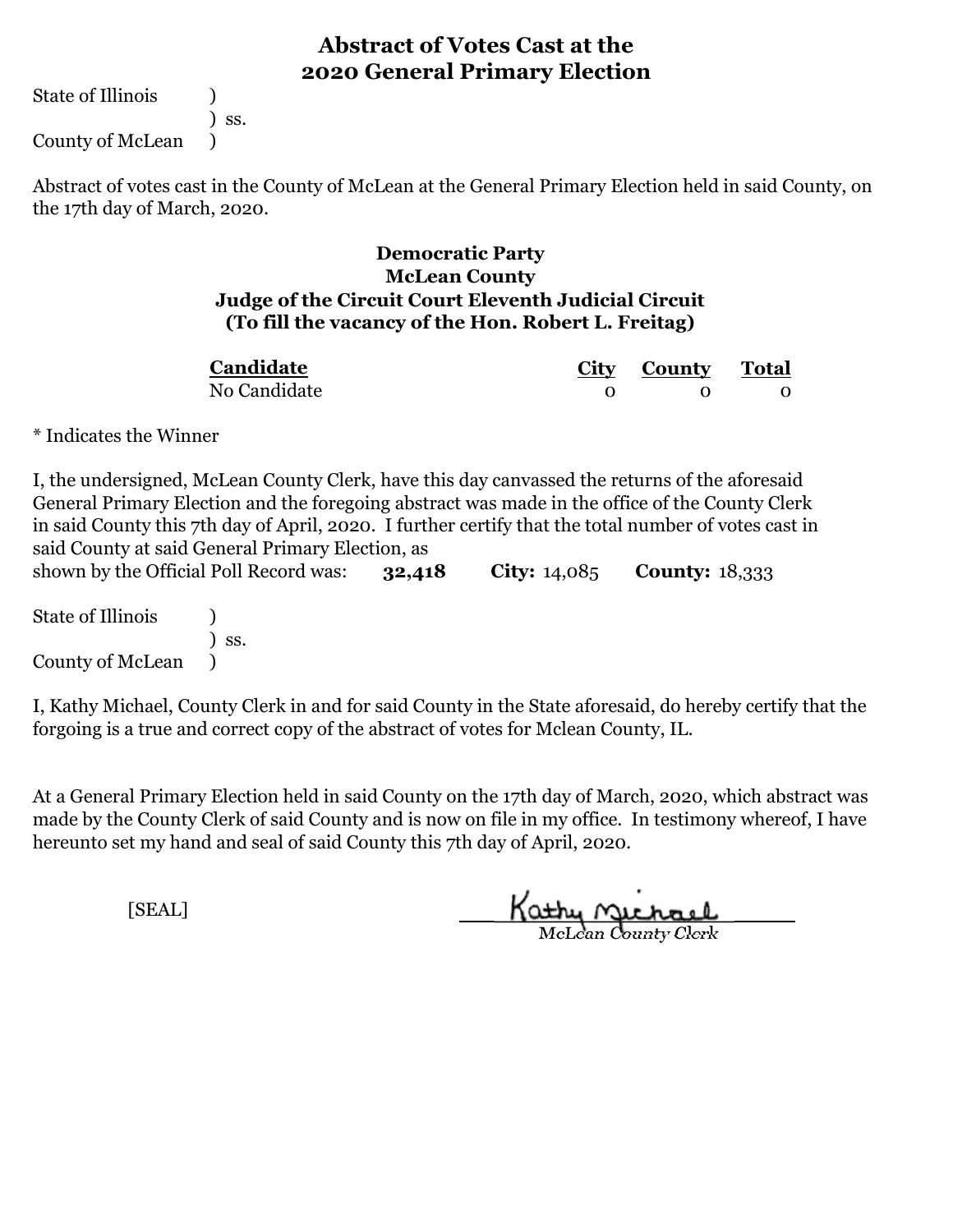State of Illinois ( )

) ss.

County of McLean (1)

Abstract of votes cast in the County of McLean at the General Primary Election held in said County, on the 17th day of March, 2020.

#### **Democratic Party Precinct Committeemen McLean County**

| <b>Precinct</b>    | <b>Candidate</b>        | <b>Total</b> |
|--------------------|-------------------------|--------------|
| Allin              |                         | $\mathbf 0$  |
| Anchor             |                         | $\mathbf 0$  |
| Arrowsmith         |                         | $\mathbf 0$  |
| <b>Bellflower</b>  |                         | $\mathbf 0$  |
| Bloomington 01     |                         | $\mathbf 0$  |
| Bloomington 02     | Patrick Cortesi         | 188 *        |
| <b>Blue Mound</b>  |                         | $\mathbf{O}$ |
| Cheney's Grove     |                         | $\mathbf 0$  |
| Chenoa 01          |                         | $\mathbf{O}$ |
| Chenoa 02          |                         | $\mathbf 0$  |
| Cropsey            |                         | $\Omega$     |
| Dale               |                         | $\mathbf 0$  |
| Danvers 01         |                         | $\mathbf 0$  |
| Danvers 02         |                         | $\mathbf{O}$ |
| Dawson             |                         | $\mathbf 0$  |
| Downs              |                         | $\mathbf 0$  |
| Dry Grove          | John F. Penn            | 192 *        |
| Empire 01          |                         | $\Omega$     |
| Empire 02          |                         | $\mathbf 0$  |
| Empire 03          |                         | $\mathbf 0$  |
| <b>Funks Grove</b> |                         | $\mathbf{O}$ |
| Gridley 01         |                         | $\mathbf 0$  |
| Gridley 02         |                         | $\mathbf 0$  |
| Hudson 01          |                         | $\mathbf{O}$ |
| Hudson 02          | <b>Jan Elise Darrow</b> | $117 *$      |
| Lawndale           |                         | $\mathbf 0$  |
| Lexington 01       |                         | $\mathbf 0$  |
| Lexington 02       |                         | $\mathbf 0$  |
| Martin             |                         | $\mathbf{O}$ |
| <b>Money Creek</b> | Mary Ann Boyd           | $104 *$      |
| Mt. Hope           |                         | $\mathbf 0$  |

\* Indicates the Winner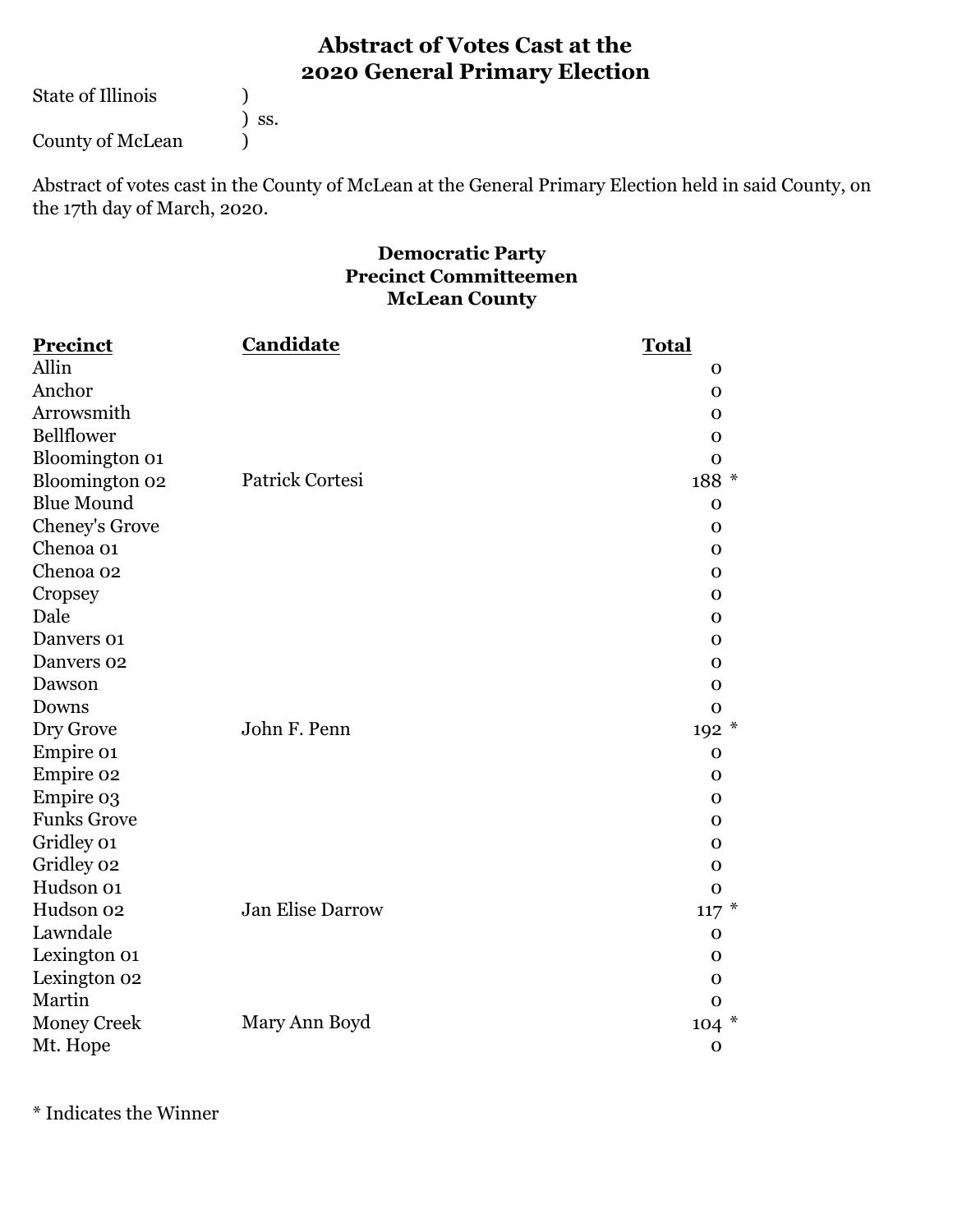Abstract of votes cast in the County of McLean at the General Primary Election held in said County, on the 17th day of March, 2020.

#### **Democratic Party Precinct Committeemen McLean County**

| <b>Precinct</b>     | Candidate               | <b>Total</b>    |  |
|---------------------|-------------------------|-----------------|--|
| Old Town 01         |                         | $\mathbf 0$     |  |
| Old Town 02         |                         | $\mathbf 0$     |  |
| Randolph 01         |                         | $\mathbf 0$     |  |
| Randolph 02         |                         | $\mathbf 0$     |  |
| Randolph 03         |                         | $\mathbf 0$     |  |
| Towanda             |                         | $\mathbf 0$     |  |
| West                |                         | $\mathbf 0$     |  |
| <b>White Oak</b>    |                         | 0               |  |
| Yates               |                         | $\mathbf 0$     |  |
| Normal <sub>1</sub> |                         | $\mathbf O$     |  |
| Normal <sub>2</sub> | Jodie Slothower         | $338$ $^{\ast}$ |  |
| Normal 3            | George J. Gordon        | $198*$          |  |
| Normal 4            | ~Anna Watson            | $12^{*}$        |  |
| Normal 5            | Ron McClintock          | $129 *$         |  |
| Normal 6            | Kathleen V. Kirk        | $115$ *         |  |
| Normal 7            | Philip E. Smith         | $219*$          |  |
| Normal 8            | Hannah Rademaker        | 350 *           |  |
| Normal 9            | Enrico Aloi             | $139 *$         |  |
| Normal 10           | Laurie Wollrab          | $178*$          |  |
| Normal 11           |                         | $\mathbf 0$     |  |
| Normal 12           | Jennifer R. Barlow      | $190 *$         |  |
| Normal 13           | Georgette Walton        | $172 *$         |  |
| Normal 14           | Hannah Beer             | 230 *           |  |
| Normal 15           | Michael G. Matejka      | $243$ $*$       |  |
| Normal 16           | Pamela Morgan           | $196 *$         |  |
| Normal 17           | John M. Whalen          | $251 *$         |  |
| Normal 18           | Elizabeth Johnston      | $250 *$         |  |
| Normal 19           | <b>Ben Matthews</b>     | $245$ $*$       |  |
| Normal 20           | Sara Holthaus Weidemier | $193*$          |  |
| Normal 21           | Kenneth R. Kellum       | $150 *$         |  |
| Normal 22           | Karla Jo Huffman        | 190 *           |  |
| Normal 23           |                         | $\mathbf 0$     |  |
| Normal 24           |                         | 0               |  |
| Normal 25           |                         | $\mathbf 0$     |  |
| Normal 26           |                         | 0               |  |
| Normal 27           |                         | $\mathbf 0$     |  |
| Normal 28           |                         | 0               |  |
| Normal 29           |                         | $\mathbf 0$     |  |
| Normal 30           |                         | $\mathbf{O}$    |  |

 $*$  Indicates the winner  $\sim$  Indicates Write-in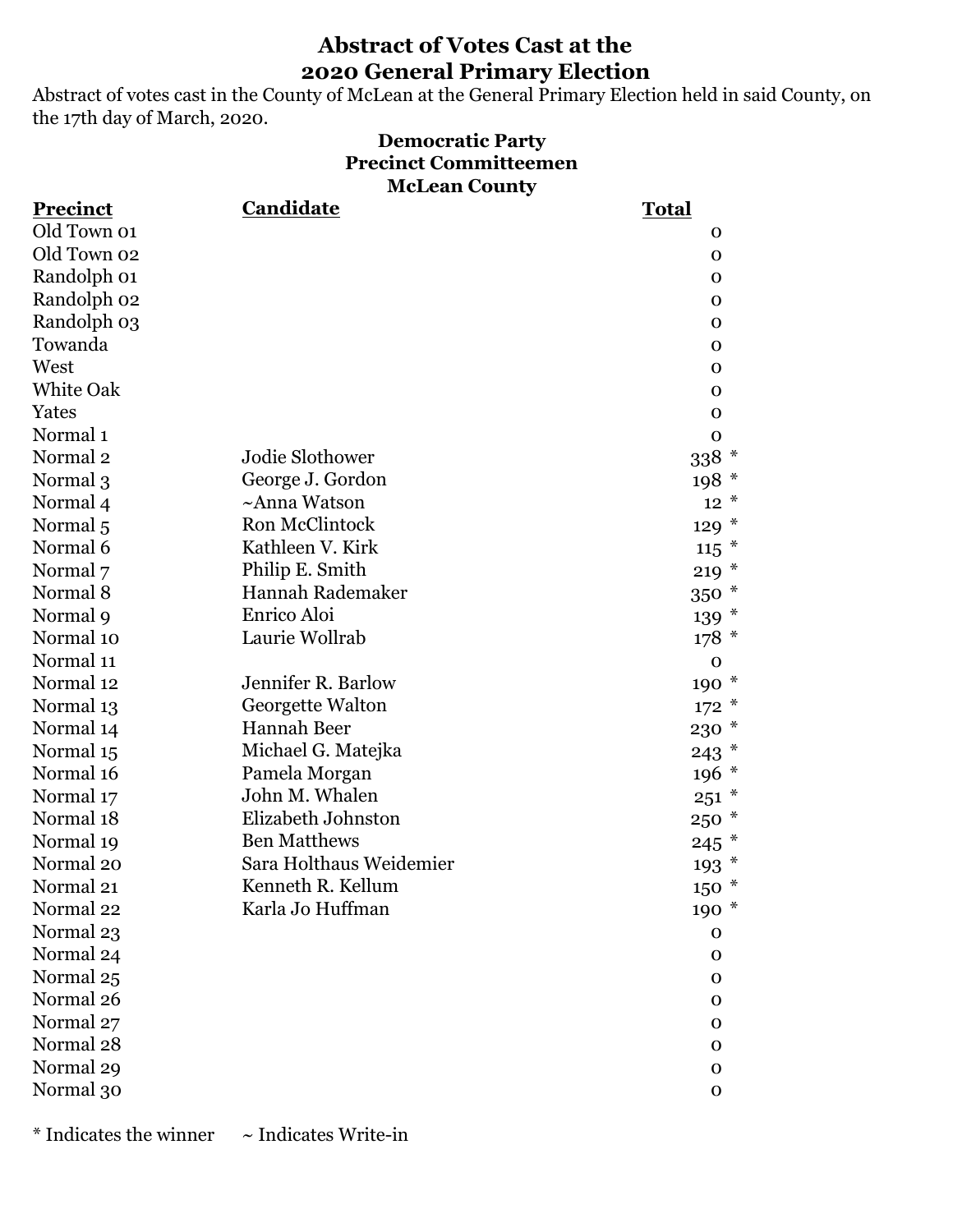Abstract of votes cast in the County of McLean at the General Primary Election held in said County, on the 17th day of March, 2020.

#### **McLean County Democratic Party Precinct Committeemen**

| Precinct               | Candidate                         | <b>Total</b> |
|------------------------|-----------------------------------|--------------|
| City of Bloomington 1  | Dorothy Deany                     | $186 *$      |
| City of Bloomington 2  | David Matthew Parker              | $114 *$      |
| City of Bloomington 3  | Susan O'Rourke                    | $126 *$      |
| City of Bloomington 4  |                                   | $\mathbf 0$  |
| City of Bloomington 5  | <b>Anthony Allen Sipes</b>        | $100*$       |
| City of Bloomington 6  |                                   | $\mathbf O$  |
| City of Bloomington 7  | Jeffery Detherage                 | $150*$       |
| City of Bloomington 8  |                                   | $\mathbf 0$  |
| City of Bloomington 9  |                                   | $\mathbf 0$  |
| City of Bloomington 10 | Daniel Edward Augstin             | $180*$       |
| City of Bloomington 11 |                                   | $\mathbf O$  |
| City of Bloomington 12 | <b>Matthew Anthony Watchinski</b> | 83           |
| City of Bloomington 12 | Nathan "Chiko" Russo              | $151 *$      |
| City of Bloomington 13 | Georgene Chissell                 | $103*$       |
| City of Bloomington 14 |                                   | $\mathbf 0$  |
| City of Bloomington 15 | Joyce Moncelle-Kaye               | $166 *$      |
| City of Bloomington 16 | Dennis R. Huber                   | $129 *$      |
| City of Bloomington 17 | Hannah Eisner                     | $118 *$      |
| City of Bloomington 18 |                                   | $\mathbf 0$  |
| City of Bloomington 19 | <b>Tracey Vogelsang</b>           | $124 *$      |
| City of Bloomington 20 |                                   | $\mathbf 0$  |
| City of Bloomington 21 |                                   | $\mathbf 0$  |
| City of Bloomington 22 | Thomas J. Whitt                   | $295$ $*$    |
| City of Bloomington 23 | Karla Bailey-Smith                | $204 *$      |
| City of Bloomington 24 |                                   | $\mathbf O$  |
| City of Bloomington 25 | Fred J. Hahn                      | 180 *        |
| City of Bloomington 26 | Nikita Richards                   | $70*$        |
| City of Bloomington 27 |                                   | $\mathbf 0$  |
| City of Bloomington 28 | Jean Michalski                    | $145$ *      |
| City of Bloomington 29 |                                   | $\mathbf 0$  |
| City of Bloomington 30 | Cathy Jean Lust                   | 91 *         |
| City of Bloomington 31 |                                   | $\mathbf 0$  |
| City of Bloomington 32 | Craig E. Ryan                     | $114 *$      |
| City of Bloomington 33 | Sally B. Pancrazio                | $170*$       |
| City of Bloomington 34 |                                   | $\mathbf 0$  |
| City of Bloomington 35 | Erik Rankin                       | $204 *$      |
| City of Bloomington 36 |                                   | $\mathbf 0$  |
| City of Bloomington 37 |                                   | $\mathbf 0$  |
| City of Bloomington 38 |                                   | $\mathbf O$  |

\* Indicates the winner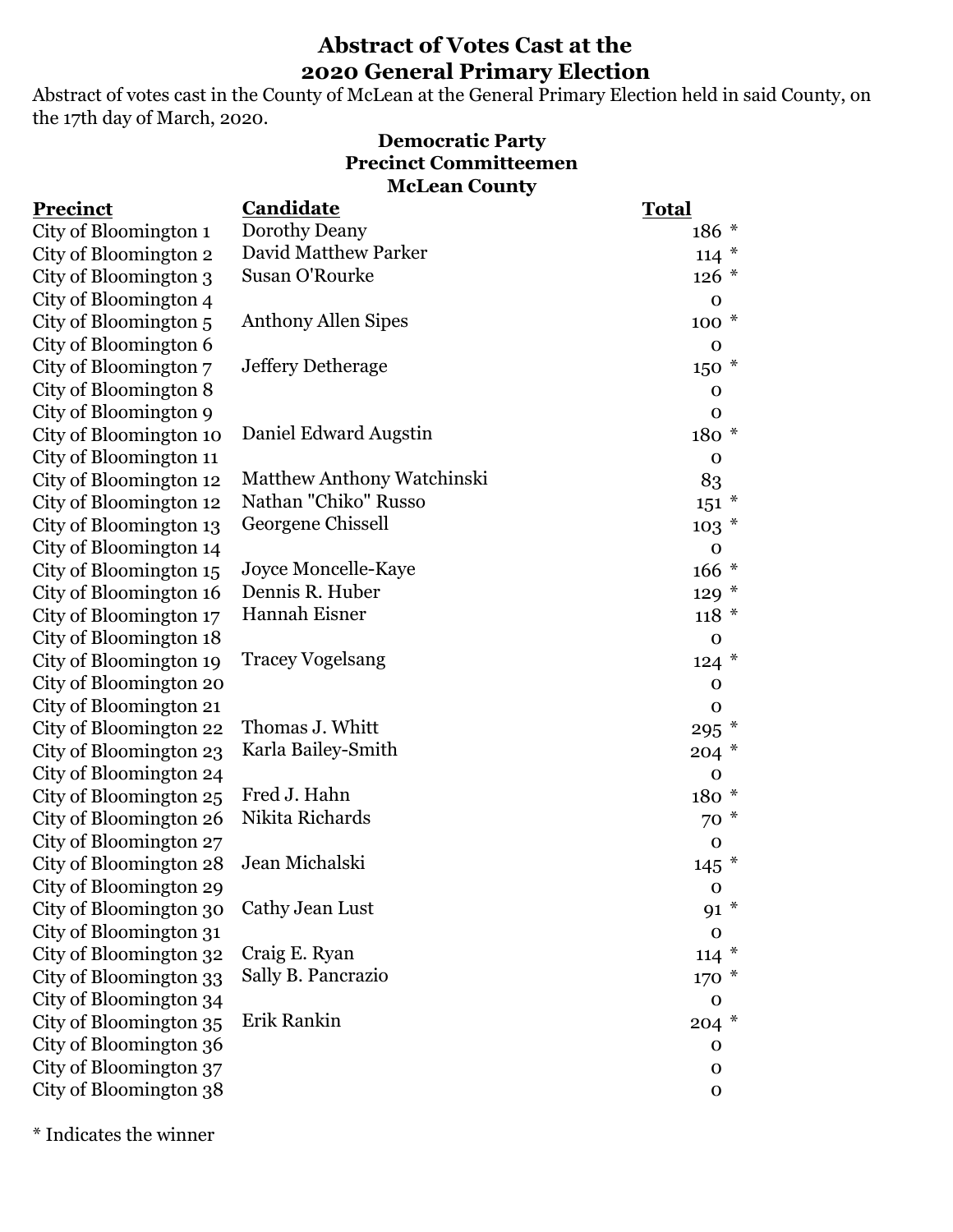Abstract of votes cast in the County of McLean at the General Primary Election held in said County, on the 17th day of March, 2020.

#### **Democratic Party Precinct Committeemen McLean County**

| Precinct               | Candidate            | <b>Total</b> |
|------------------------|----------------------|--------------|
| City of Bloomington 39 |                      | 0            |
| City of Bloomington 40 | Jeffrey Vern Crabill | $177*$       |
| City of Bloomington 41 |                      | $\Omega$     |
| City of Bloomington 42 | Wayne Karplus        | $160*$       |
| City of Bloomington 43 | Rita Kay Moss        | $196*$       |
| City of Bloomington 44 |                      | 0            |
| City of Bloomington 45 |                      | 0            |
| City of Bloomington 46 |                      | $\Omega$     |
| City of Bloomington 47 |                      | $\Omega$     |
| City of Bloomington 48 | Jill Blair           | $115$ *      |
| City of Bloomington 49 |                      | $\Omega$     |
| City of Bloomington 50 | Lynne Fazzini        | 50           |
| City of Bloomington 51 | Sandy L. Colbs       | $165*$       |
| City of Bloomington 52 |                      | $\mathbf 0$  |

\* Indicates the winner

**32,418 City:** 14,085 **County:** 18,333 I, the undersigned, McLean County Clerk, have this day canvassed the returns of the aforesaid General Primary Election and the foregoing abstract was made in the office of the County Clerk in said County this 7th day of April, 2020. I further certify that the total number of votes cast in said County at said General Primary Election, as shown by the Official Poll Record was:

State of Illinois (1) ) ss. County of McLean (1)

I, Kathy Michael, County Clerk in and for said County in the State aforesaid, do hereby certify that the forgoing is a true and correct copy of the abstract of votes for Mclean County, IL.

At a General Primary Election held in said County on the 17th day of March, 2020, which abstract was made by the County Clerk of said County and is now on file in my office. In testimony whereof, I have hereunto set my hand and seal of said County this 7th day of April, 2020.

Kathy Michael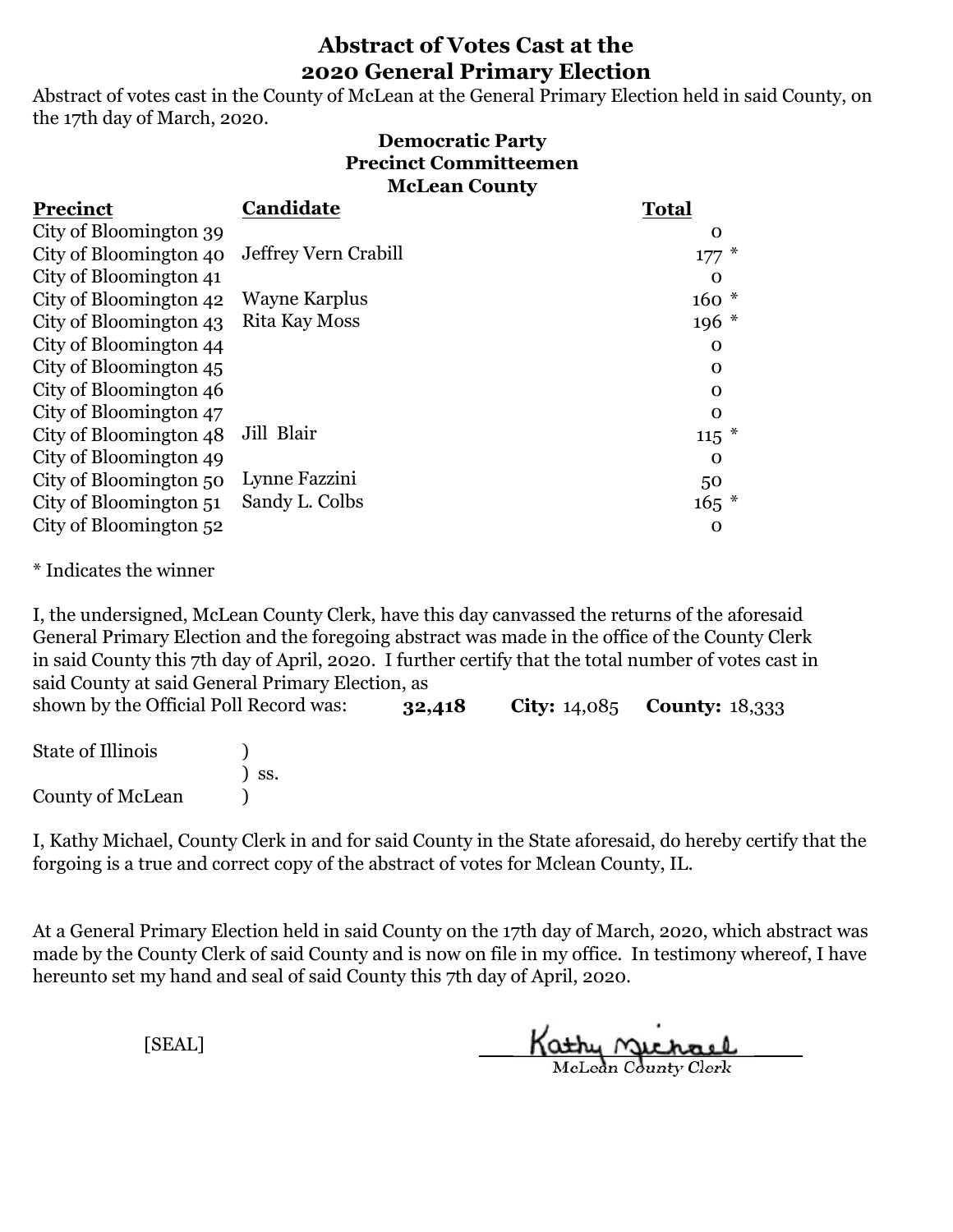State of Illinois (1)

) ss.

County of McLean )

Abstract of votes cast in the County of McLean at the General Primary Election held in said County, on the 17th day of March, 2020.

#### **Libertarian Party McLean County Circuit Clerk**

**Candidate**

No Candidate

**City County Total** 0 0 0

\* Indicates the Winner

**32,418 City:** 14,085 **County:** 18,333 I, the undersigned, McLean County Clerk, have this day canvassed the returns of the aforesaid General Primary Election and the foregoing abstract was made in the office of the County Clerk in said County this 7th day of April, 2020. I further certify that the total number of votes cast in said County at said General Primary Election, as shown by the Official Poll Record was:

State of Illinois (1) ) ss. County of McLean )

I, Kathy Michael, County Clerk in and for said County in the State aforesaid, do hereby certify that the forgoing is a true and correct copy of the abstract of votes for Mclean County, IL.

At a General Primary Election held in said County on the 17th day of March, 2020, which abstract was made by the County Clerk of said County and is now on file in my office. In testimony whereof, I have hereunto set my hand and seal of said County this 7th day of April, 2020.

Kathy Michael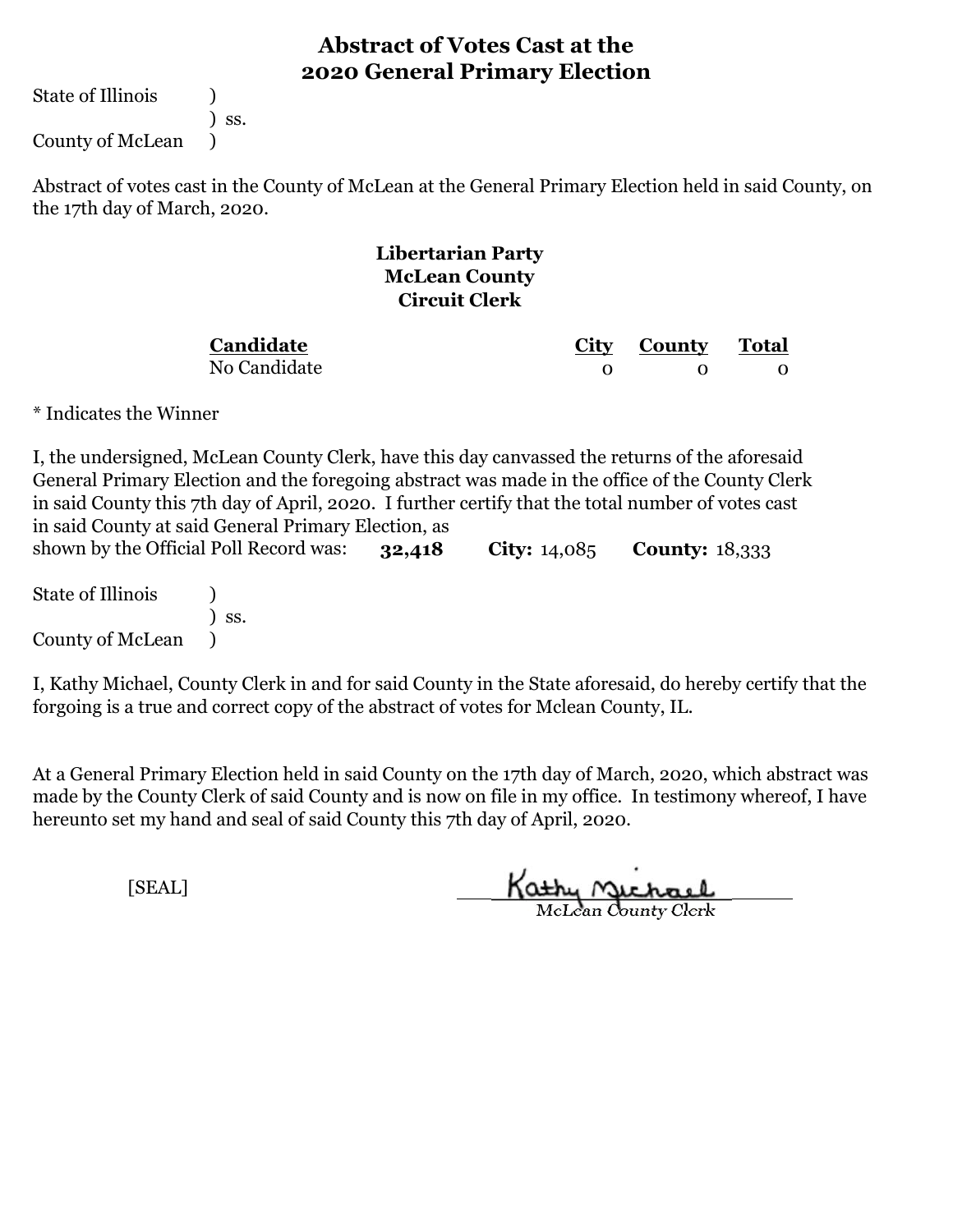State of Illinois (1)

) ss.

County of McLean )

Abstract of votes cast in the County of McLean at the General Primary Election held in said County, on the 17th day of March, 2020.

#### **Libertarian Party McLean County State's Attorney**

**Candidate**

No Candidate

**City County Total** 0 0 0

\* Indicates the Winner

**32,418 City:** 14,085 **County:** 18,333 I, the undersigned, McLean County Clerk, have this day canvassed the returns of the aforesaid General Primary Election and the foregoing abstract was made in the office of the County Clerk in said County this 7th day of April, 2020. I further certify that the total number of votes cast in said County at said General Primary Election, as shown by the Official Poll Record was:

State of Illinois (1) ) ss. County of McLean )

I, Kathy Michael, County Clerk in and for said County in the State aforesaid, do hereby certify that the forgoing is a true and correct copy of the abstract of votes for Mclean County, IL.

At a General Primary Election held in said County on the 17th day of March, 2020, which abstract was made by the County Clerk of said County and is now on file in my office. In testimony whereof, I have hereunto set my hand and seal of said County this 7th day of April, 2020.

Kathy Michael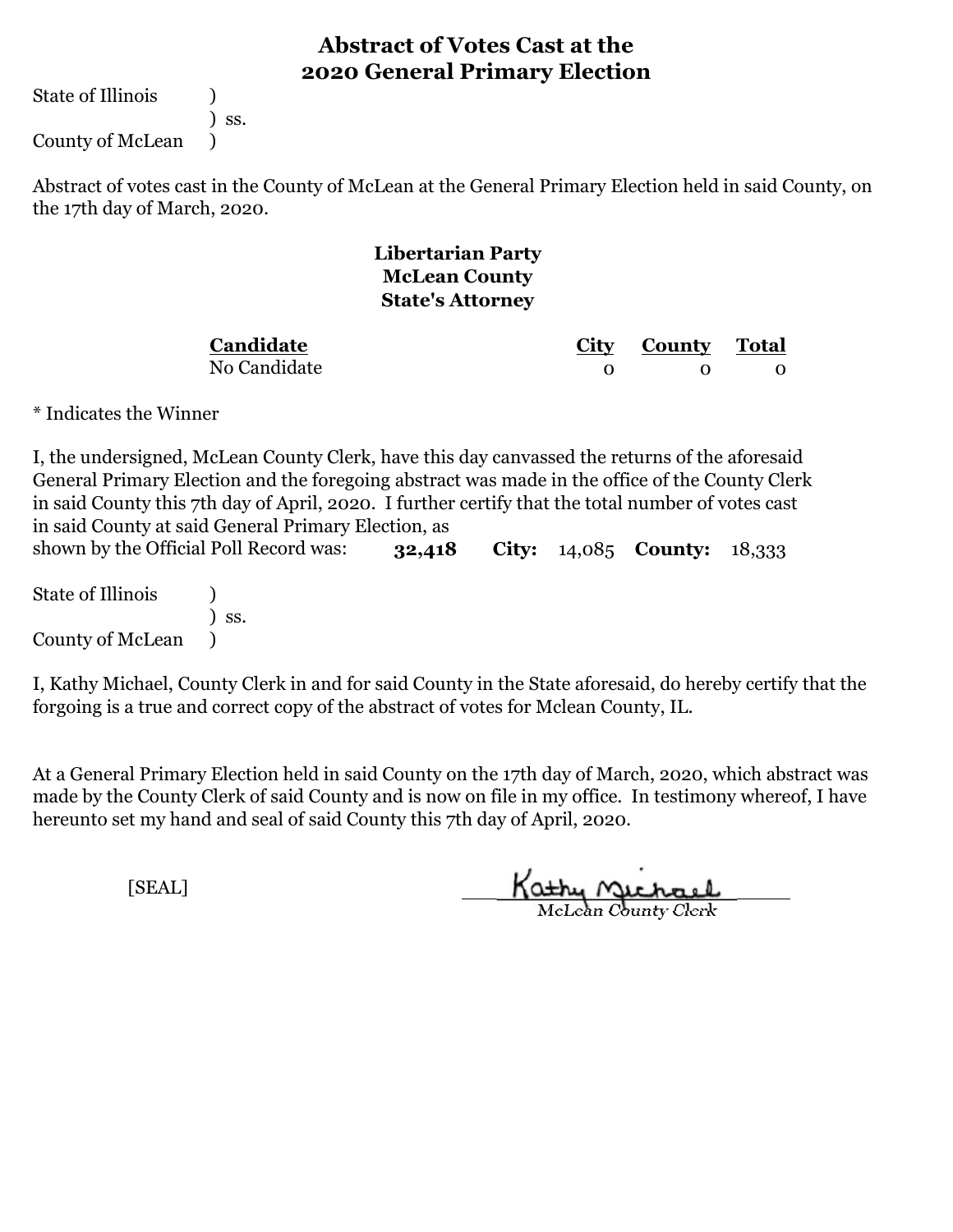State of Illinois (1)

) ss.

County of McLean )

Abstract of votes cast in the County of McLean at the General Primary Election held in said County, on the 17th day of March, 2020.

#### **Libertarian Party McLean County Auditor**

**Candidate** Kevin Woodard

**City County** 37 60 97 \*

\* Indicates the Winner

**32,418 City:** 14,085 **County:** 18,333 I, the undersigned, McLean County Clerk, have this day canvassed the returns of the aforesaid General Primary Election and the foregoing abstract was made in the office of the County Clerk in said County this 7th day of April, 2020. I further certify that the total number of votes cast in said County at said General Primary Election, as shown by the Official Poll Record was:

State of Illinois (1) ) ss. County of McLean )

I, Kathy Michael, County Clerk in and for said County in the State aforesaid, do hereby certify that the forgoing is a true and correct copy of the abstract of votes for Mclean County, IL.

At a General Primary Election held in said County on the 17th day of March, 2020, which abstract was made by the County Clerk of said County and is now on file in my office. In testimony whereof, I have hereunto set my hand and seal of said County this 7th day of April, 2020.

Kathy Michael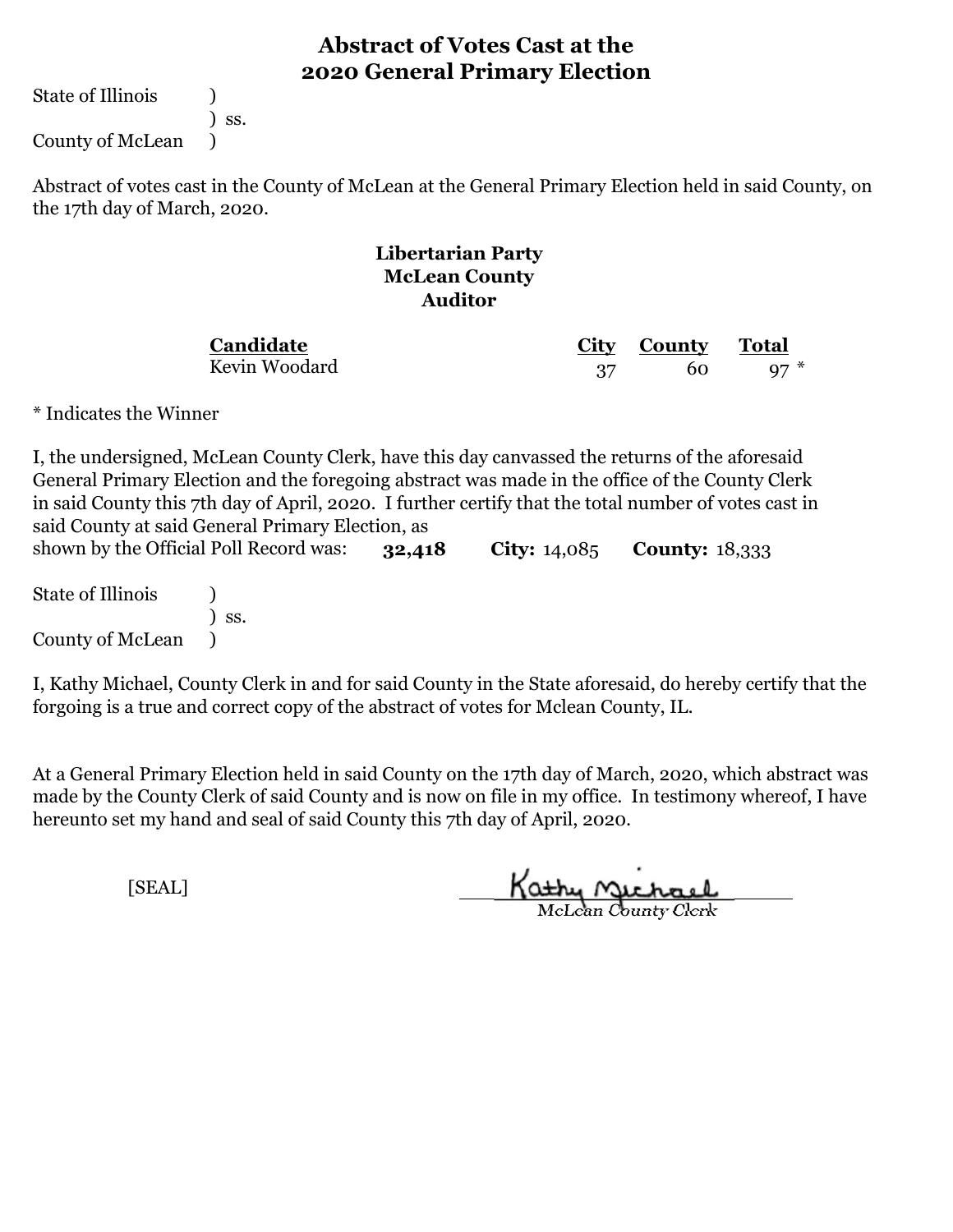State of Illinois (1)

) ss.

County of McLean )

Abstract of votes cast in the County of McLean at the General Primary Election held in said County, on the 17th day of March, 2020.

#### **Libertarian Party McLean County Coroner**

**Candidate**

No Candidate

**City County Total** 0 0 0

\* Indicates the Winner

**32,418 City:** 14,085 **County:** 18,333 I, the undersigned, McLean County Clerk, have this day canvassed the returns of the aforesaid General Primary Election and the foregoing abstract was made in the office of the County Clerk in said County this 7th day of April, 2020. I further certify that the total number of votes cast in said County at said General Primary Election, as shown by the Official Poll Record was:

State of Illinois (1) ) ss. County of McLean )

I, Kathy Michael, County Clerk in and for said County in the State aforesaid, do hereby certify that the forgoing is a true and correct copy of the abstract of votes for Mclean County, IL.

At a General Primary Election held in said County on the 17th day of March, 2020, which abstract was made by the County Clerk of said County and is now on file in my office. In testimony whereof, I have hereunto set my hand and seal of said County this 7th day of April, 2020.

Kathy Michael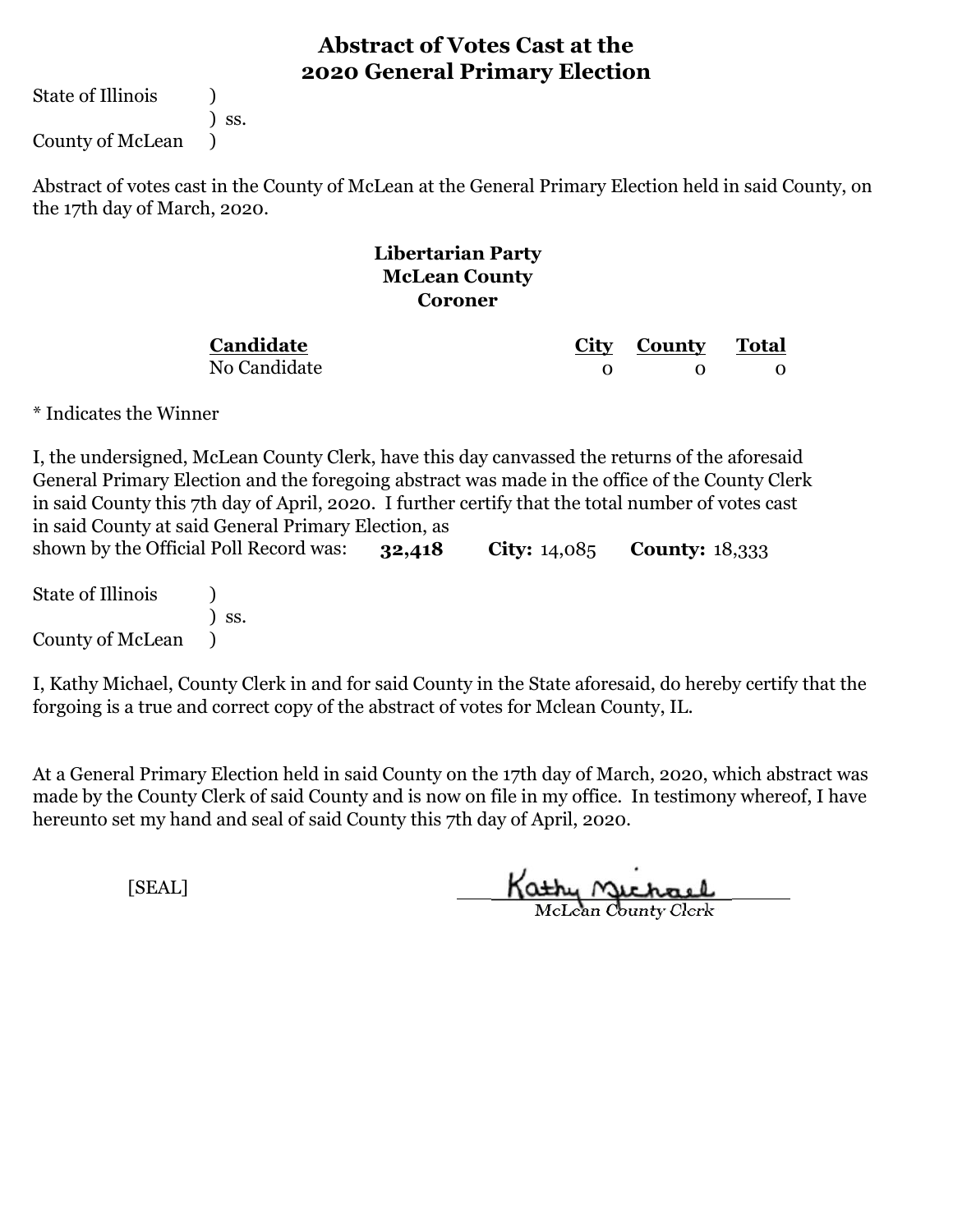State of Illinois (1)

) ss.

County of McLean )

Abstract of votes cast in the County of McLean at the General Primary Election held in said County, on the 17th day of March, 2020.

#### **Libertarian Party McLean County Board District 1 Member of the County Board**

| Candidate    | County Total |  |
|--------------|--------------|--|
| No Candidate |              |  |

\* Indicates the Winner

I, the undersigned, McLean County Clerk, have this day canvassed the returns of the aforesaid General Primary Election and the foregoing abstract was made in the office of the County Clerk in said County this 7th day of April, 2020. I further certify that the total number of votes cast in said County at said General Primary Election, as shown by the

| Official Poll Record was: |     | 32,418 | <b>City:</b> $14,085$ <b>County</b> $18,333$ |  |
|---------------------------|-----|--------|----------------------------------------------|--|
| State of Illinois         | SS. |        |                                              |  |
| County of McLean          |     |        |                                              |  |

I, Kathy Michael, County Clerk in and for said County in the State aforesaid, do hereby certify that the forgoing is a true and correct copy of the abstract of votes for Mclean County, IL.

At a General Primary Election held in said County on the 17th day of March, 2020, which abstract was made by the County Clerk of said County and is now on file in my office. In testimony whereof, I have hereunto set my hand and seal of said County this 7th day of April, 2020.

Kathy Michael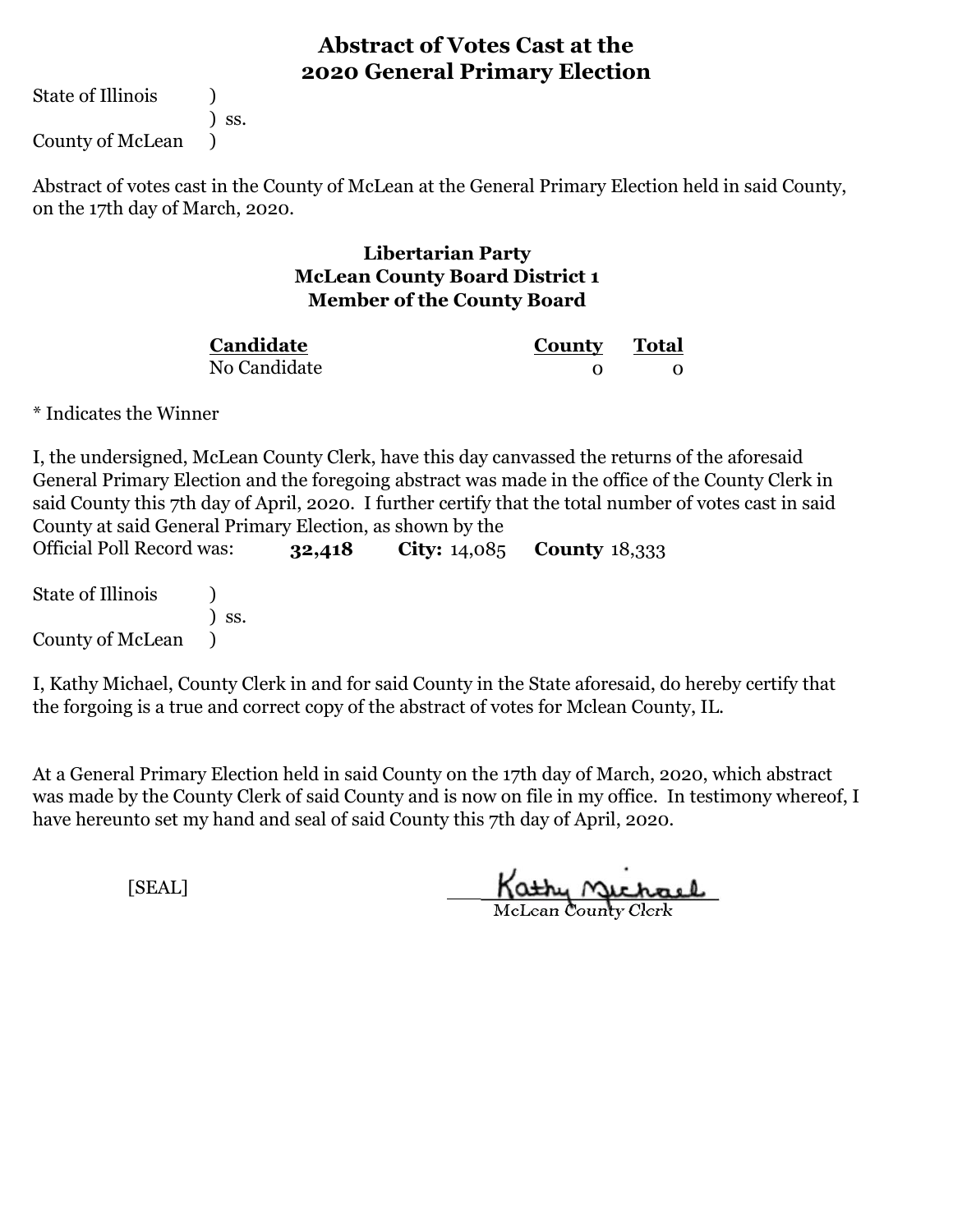State of Illinois (1)

) ss.

County of McLean )

Abstract of votes cast in the County of McLean at the General Primary Election held in said County, on the 17th day of March, 2020.

#### **Libertarian Party McLean County Board District 2 Member of the County Board**

| Candidate    | County Total |  |
|--------------|--------------|--|
| No Candidate |              |  |

\* Indicates the Winner

I, the undersigned, McLean County Clerk, have this day canvassed the returns of the aforesaid General Primary Election and the foregoing abstract was made in the office of the County Clerk in said County this 7th day of April, 2020. I further certify that the total number of votes cast in said County at said General Primary Election, as shown by the

| Official Poll Record was: |     | 32,418 | <b>City:</b> $14,085$ <b>County</b> $18,333$ |  |
|---------------------------|-----|--------|----------------------------------------------|--|
| State of Illinois         | SS. |        |                                              |  |
| County of McLean          |     |        |                                              |  |

I, Kathy Michael, County Clerk in and for said County in the State aforesaid, do hereby certify that the forgoing is a true and correct copy of the abstract of votes for Mclean County, IL.

At a General Primary Election held in said County on the 17th day of March, 2020, which abstract was made by the County Clerk of said County and is now on file in my office. In testimony whereof, I have hereunto set my hand and seal of said County this 7th day of April, 2020.

Kathy Michael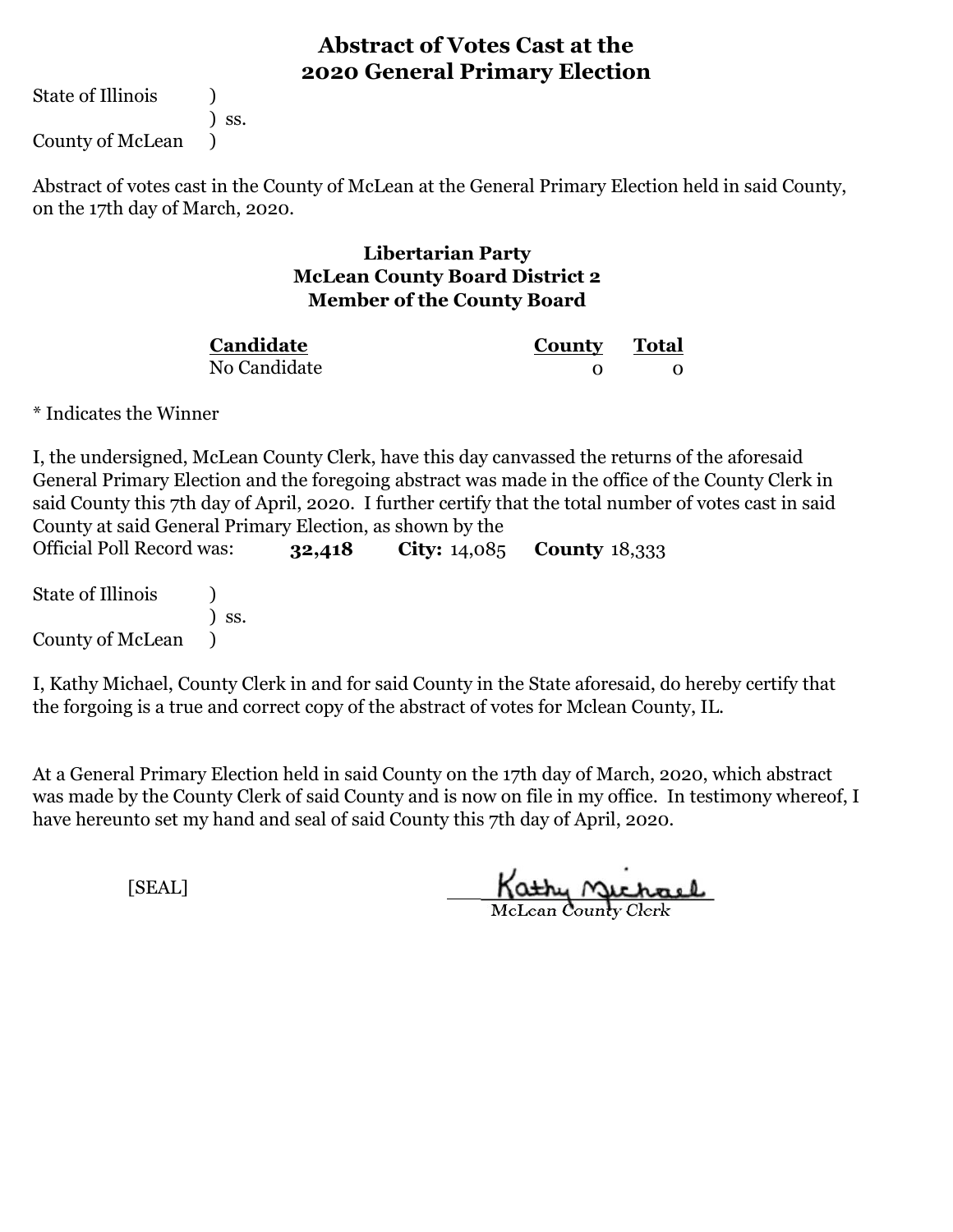State of Illinois (1)

) ss.

County of McLean )

Abstract of votes cast in the County of McLean at the General Primary Election held in said County, on the 17th day of March, 2020.

#### **Libertarian Party McLean County Board District 3 Member of the County Board**

No Candidate **Candidate**

**City County Total** 0 0 0

\* Indicates the Winner

**32,418 City:** 14,085 **County:** 18,333 I, the undersigned, McLean County Clerk, have this day canvassed the returns of the aforesaid General Primary Election and the foregoing abstract was made in the office of the County Clerk in said County this 7th day of April, 2020. I further certify that the total number of votes cast in said County at said General Primary Election, as shown by the Official Poll Record was:

State of Illinois (1) ) ss. County of McLean )

I, Kathy Michael, County Clerk in and for said County in the State aforesaid, do hereby certify that the forgoing is a true and correct copy of the abstract of votes for Mclean County, IL.

At a General Primary Election held in said County on the 17th day of March, 2020, which abstract was made by the County Clerk of said County and is now on file in my office. In testimony whereof, I have hereunto set my hand and seal of said County this 7th day of April, 2020.

Kathy Michael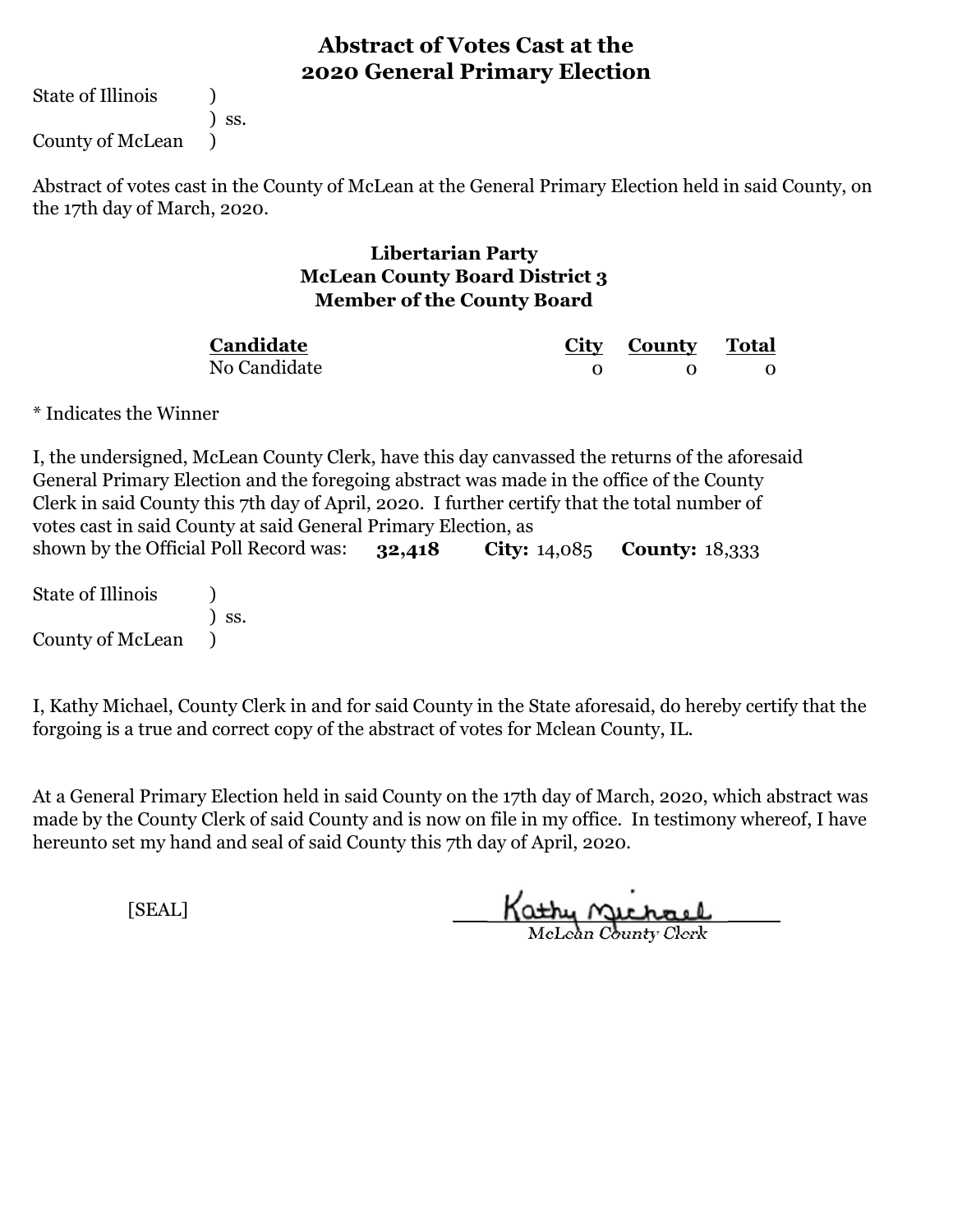State of Illinois (1)

) ss.

County of McLean )

Abstract of votes cast in the County of McLean at the General Primary Election held in said County, on the 17th day of March, 2020.

#### **Libertarian Party McLean County Board District 4 Member of the County Board**

No Candidate **Candidate**

**City County Total** 0 0 0

\* Indicates the Winner

**32,418 City:** 14,085 **County:** 18,333 I, the undersigned, McLean County Clerk, have this day canvassed the returns of the aforesaid General Primary Election and the foregoing abstract was made in the office of the County Clerk in said County this 7th day of April, 2020. I further certify that the total number of votes cast in said County at said General Primary Election, as shown by the Official Poll Record was: shown by the Official Poll Record was:

State of Illinois (1) ) ss. County of McLean )

I, Kathy Michael, County Clerk in and for said County in the State aforesaid, do hereby certify that the forgoing is a true and correct copy of the abstract of votes for Mclean County, IL.

At a General Primary Election held in said County on the 17th day of March, 2020, which abstract was made by the County Clerk of said County and is now on file in my office. In testimony whereof, I have hereunto set my hand and seal of said County this 7th day of April, 2020.

Kathy Michael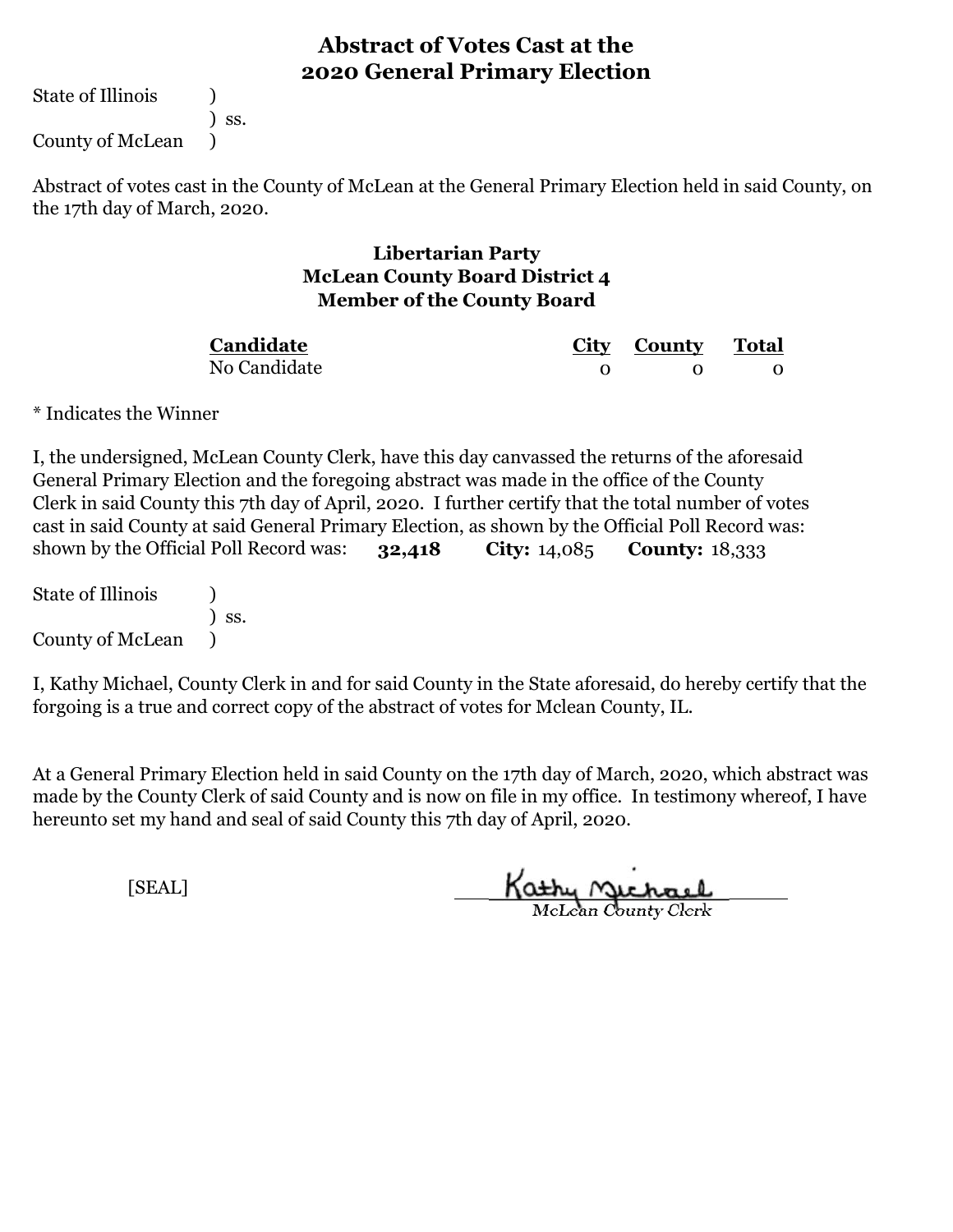State of Illinois (1)

) ss.

County of McLean )

Abstract of votes cast in the County of McLean at the General Primary Election held in said County, on the 17th day of March, 2020.

#### **Libertarian Party McLean County Board District 5 Member of the County Board**

| Candidate    | County Total |  |
|--------------|--------------|--|
| No Candidate |              |  |

\* Indicates the Winner

I, the undersigned, McLean County Clerk, have this day canvassed the returns of the aforesaid General Primary Election and the foregoing abstract was made in the office of the County Clerk in said County this 7th day of April, 2020. I further certify that the total number of votes cast in said County at said General Primary Election, as shown by the

| Official Poll Record was: |     | 32,418 | <b>City:</b> $14,085$ <b>County</b> $18,333$ |  |
|---------------------------|-----|--------|----------------------------------------------|--|
| State of Illinois         |     |        |                                              |  |
| County of McLean          | SS. |        |                                              |  |

I, Kathy Michael, County Clerk in and for said County in the State aforesaid, do hereby certify that the forgoing is a true and correct copy of the abstract of votes for Mclean County, IL.

At a General Primary Election held in said County on the 17th day of March, 2020, which abstract was made by the County Clerk of said County and is now on file in my office. In testimony whereof, I have hereunto set my hand and seal of said County this 7th day of April, 2020.

Kathy Michael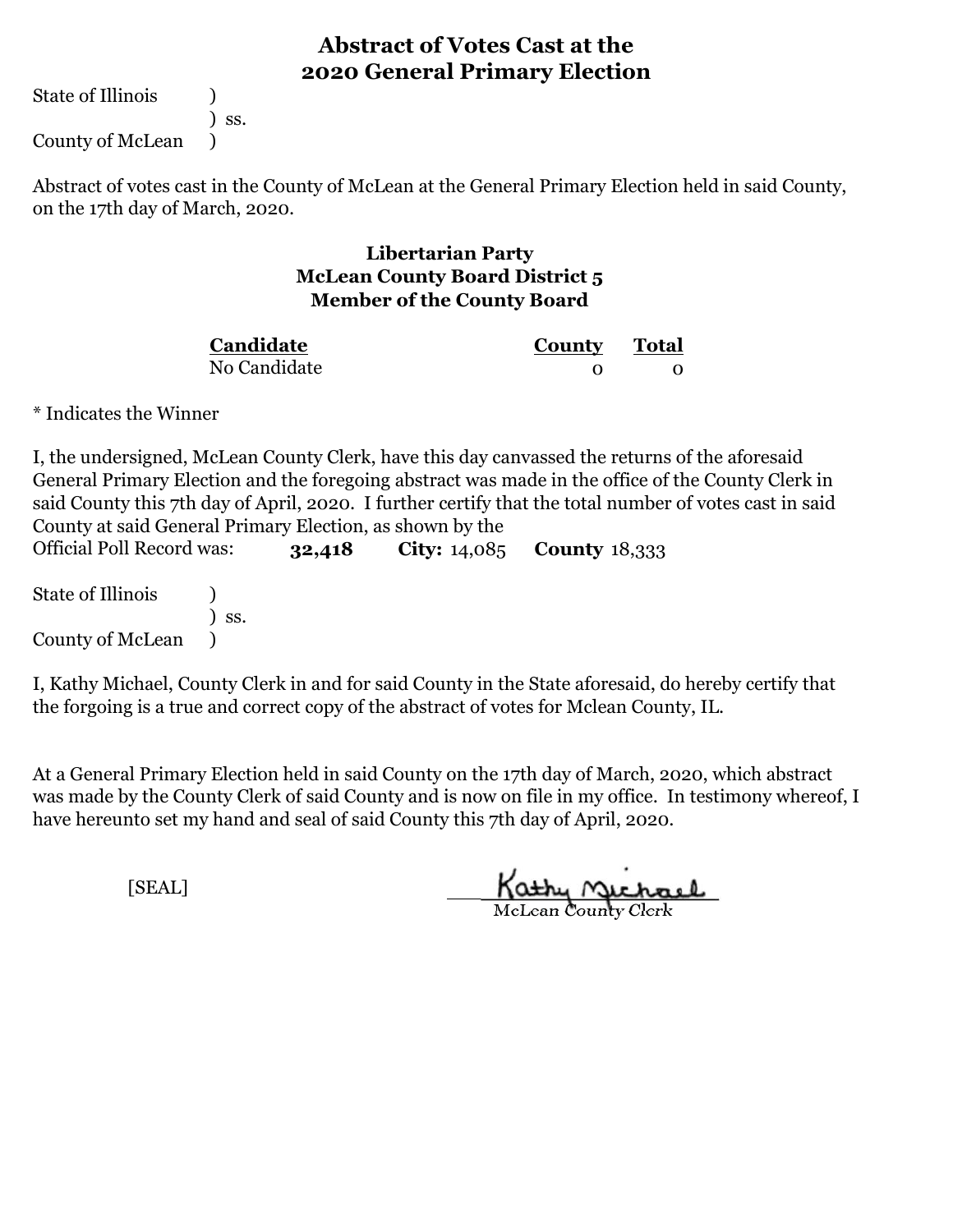State of Illinois (1)

) ss.

County of McLean )

Abstract of votes cast in the County of McLean at the General Primary Election held in said County, on the 17th day of March, 2020.

#### **Libertarian Party McLean County Board District 6 Member of the County Board**

| Candidate       | County Total |       |
|-----------------|--------------|-------|
| David Scarpelli |              | $12*$ |

\* Indicates the Winner

I, the undersigned, McLean County Clerk, have this day canvassed the returns of the aforesaid General Primary Election and the foregoing abstract was made in the office of the County Clerk in said County this 7th day of April, 2020. I further certify that the total number of votes cast in said County at said General Primary Election, as shown by the

| Official Poll Record was: |     | 32,418 | <b>City:</b> $14,085$ <b>County</b> $18,333$ |  |
|---------------------------|-----|--------|----------------------------------------------|--|
| State of Illinois         |     |        |                                              |  |
| County of McLean          | SS. |        |                                              |  |

I, Kathy Michael, County Clerk in and for said County in the State aforesaid, do hereby certify that the forgoing is a true and correct copy of the abstract of votes for Mclean County, IL.

At a General Primary Election held in said County on the 17th day of March, 2020, which abstract was made by the County Clerk of said County and is now on file in my office. In testimony whereof, I have hereunto set my hand and seal of said County this 7th day of April, 2020.

Kathy Michael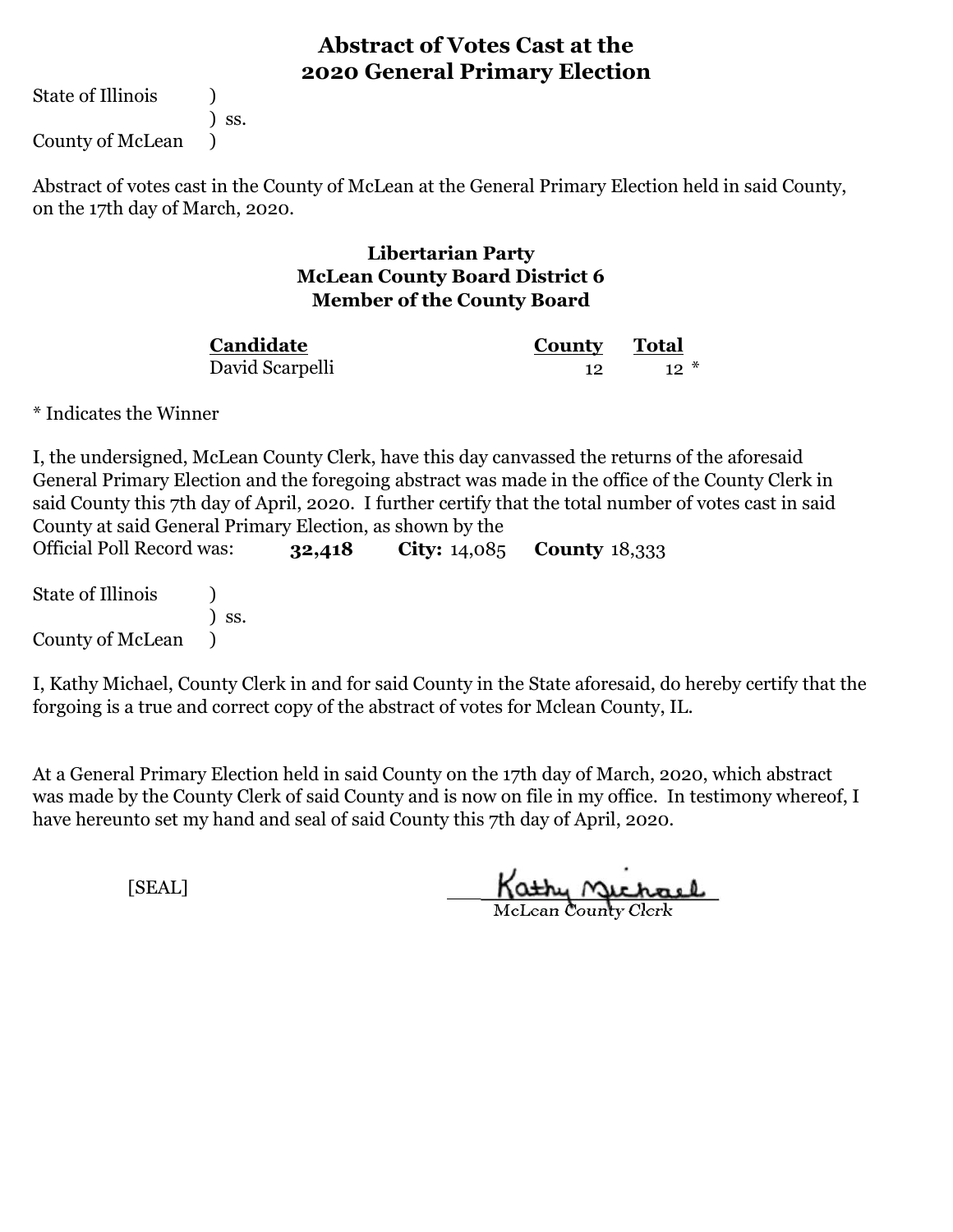State of Illinois (1)

) ss.

County of McLean )

Abstract of votes cast in the County of McLean at the General Primary Election held in said County, on the 17th day of March, 2020.

#### **Libertarian Party McLean County Board District 7 Member of the County Board**

Darin George Kaeb **Candidate**

**City Total** 8 **8** \*

\* Indicates the Winner

**32,418 City:** 14,085 **County:** 18,333 State of Illinois (1) I, the undersigned, McLean County Clerk, have this day canvassed the returns of the aforesaid General Primary Election and the foregoing abstract was made in the office of the County Clerk in said County this 7th day of April, 2020. I further certify that the total number of votes cast in said County at said General Primary Election, as shown by the Official Poll Record was:

) ss. County of McLean )

I, Kathy Michael, County Clerk in and for said County in the State aforesaid, do hereby certify that the forgoing is a true and correct copy of the abstract of votes for Mclean County, IL.

At a General Primary Election held in said County on the 17th day of March, 2020, which abstract was made by the County Clerk of said County and is now on file in my office. In testimony whereof, I have hereunto set my hand and seal of said County this 7th day of April, 2020.

Kathy Michael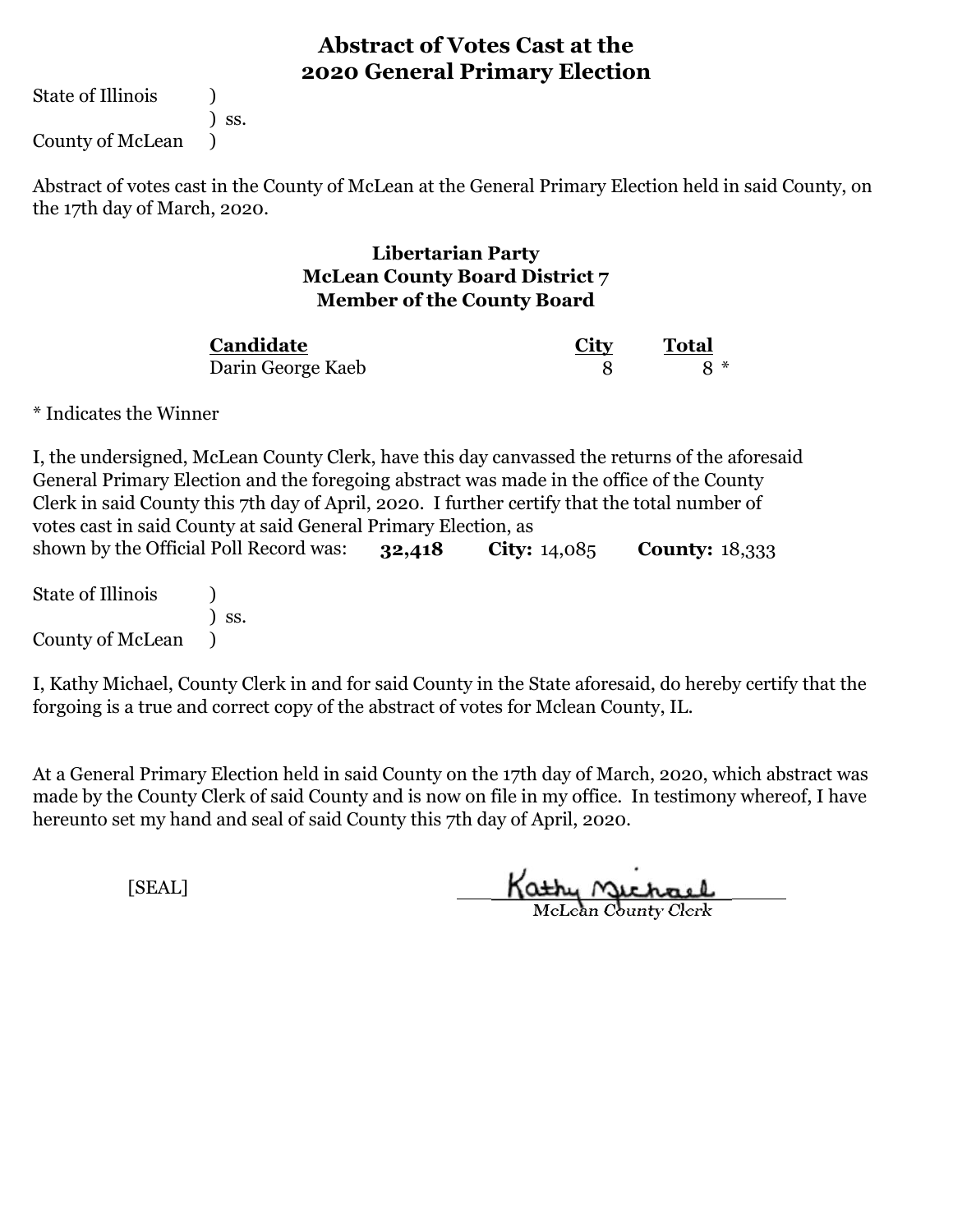State of Illinois (1)

) ss.

County of McLean )

Abstract of votes cast in the County of McLean at the General Primary Election held in said County, on the 17th day of March, 2020.

#### **Libertarian Party McLean County Board District 8 Member of the County Board**

| Candidate    | <u>City</u> | <b>Total</b> |  |
|--------------|-------------|--------------|--|
| No Candidate |             |              |  |

\* Indicates the Winner

**32,418 City:** 14,085 **County:** 18,333 I, the undersigned, McLean County Clerk, have this day canvassed the returns of the aforesaid General Primary Election and the foregoing abstract was made in the office of the County Clerk in said County this 7th day of April, 2020. I further certify that the total number of votes cast in said County at said General Primary Election, as shown by the Official Poll Record was:

State of Illinois (1) ) ss. County of McLean )

I, Kathy Michael, County Clerk in and for said County in the State aforesaid, do hereby certify that the forgoing is a true and correct copy of the abstract of votes for Mclean County, IL.

At a General Primary Election held in said County on the 17th day of March, 2020, which abstract was made by the County Clerk of said County and is now on file in my office. In testimony whereof, I have hereunto set my hand and seal of said County this 7th day of April, 2020.

Kathy Michael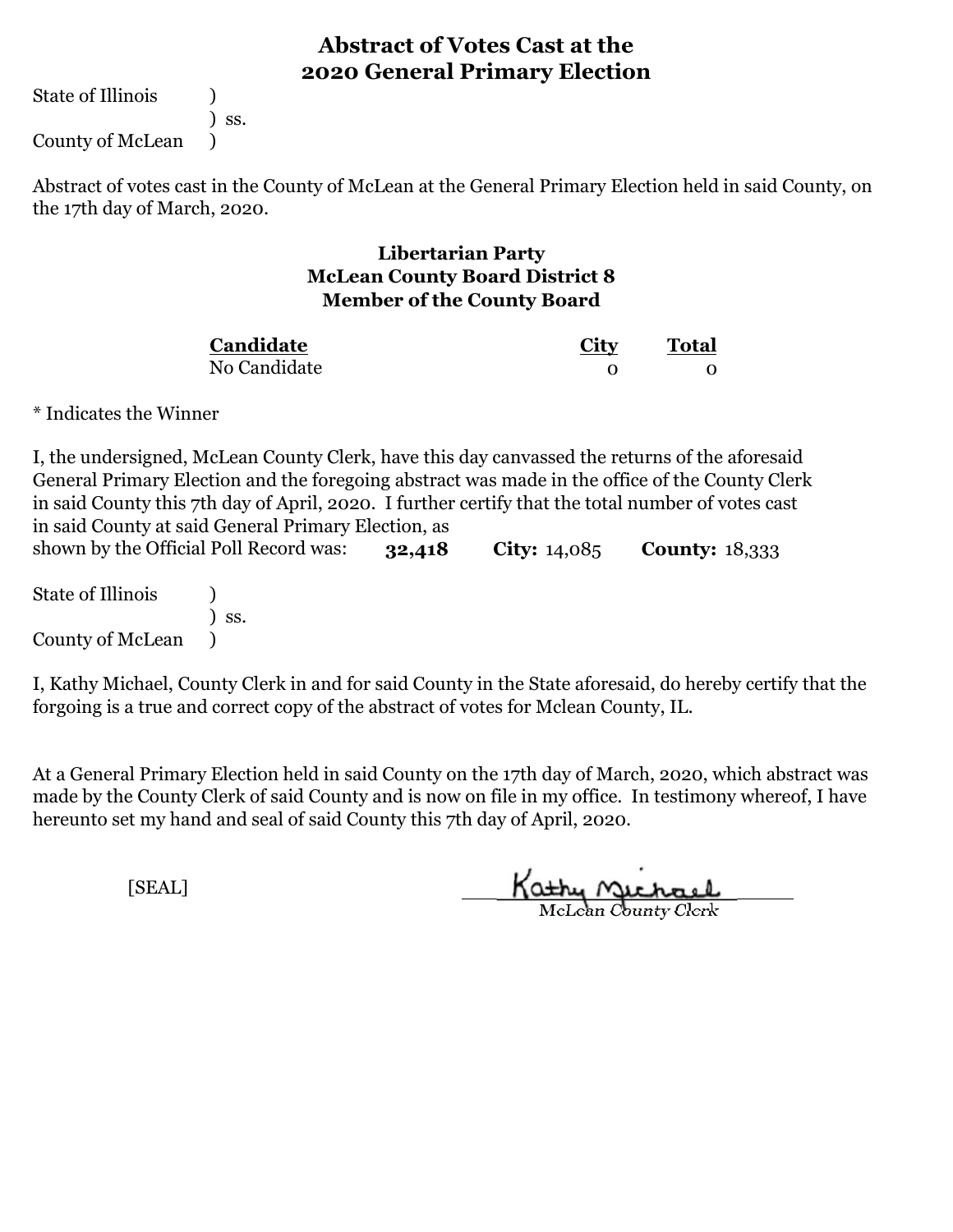State of Illinois (1)

) ss.

County of McLean )

Abstract of votes cast in the County of McLean at the General Primary Election held in said County, on the 17th day of March, 2020.

#### **Libertarian Party McLean County Board District 9 Member of the County Board**

No Candidate **Candidate**

**City Total** 0 0

\* Indicates the Winner

**32,418 City:** 14,085 **County:** 18,333 I, the undersigned, McLean County Clerk, have this day canvassed the returns of the aforesaid General Primary Election and the foregoing abstract was made in the office of the County Clerk in said County this 7th day of April, 2020. I further certify that the total number of votes cast in said County at said General Primary Election, as shown by the Official Poll Record was:

State of Illinois (1) ) ss. County of McLean )

I, Kathy Michael, County Clerk in and for said County in the State aforesaid, do hereby certify that the forgoing is a true and correct copy of the abstract of votes for Mclean County, IL.

At a General Primary Election held in said County on the 17th day of March, 2020, which abstract was made by the County Clerk of said County and is now on file in my office. In testimony whereof, I have hereunto set my hand and seal of said County this 7th day of April, 2020.

Kathy Michael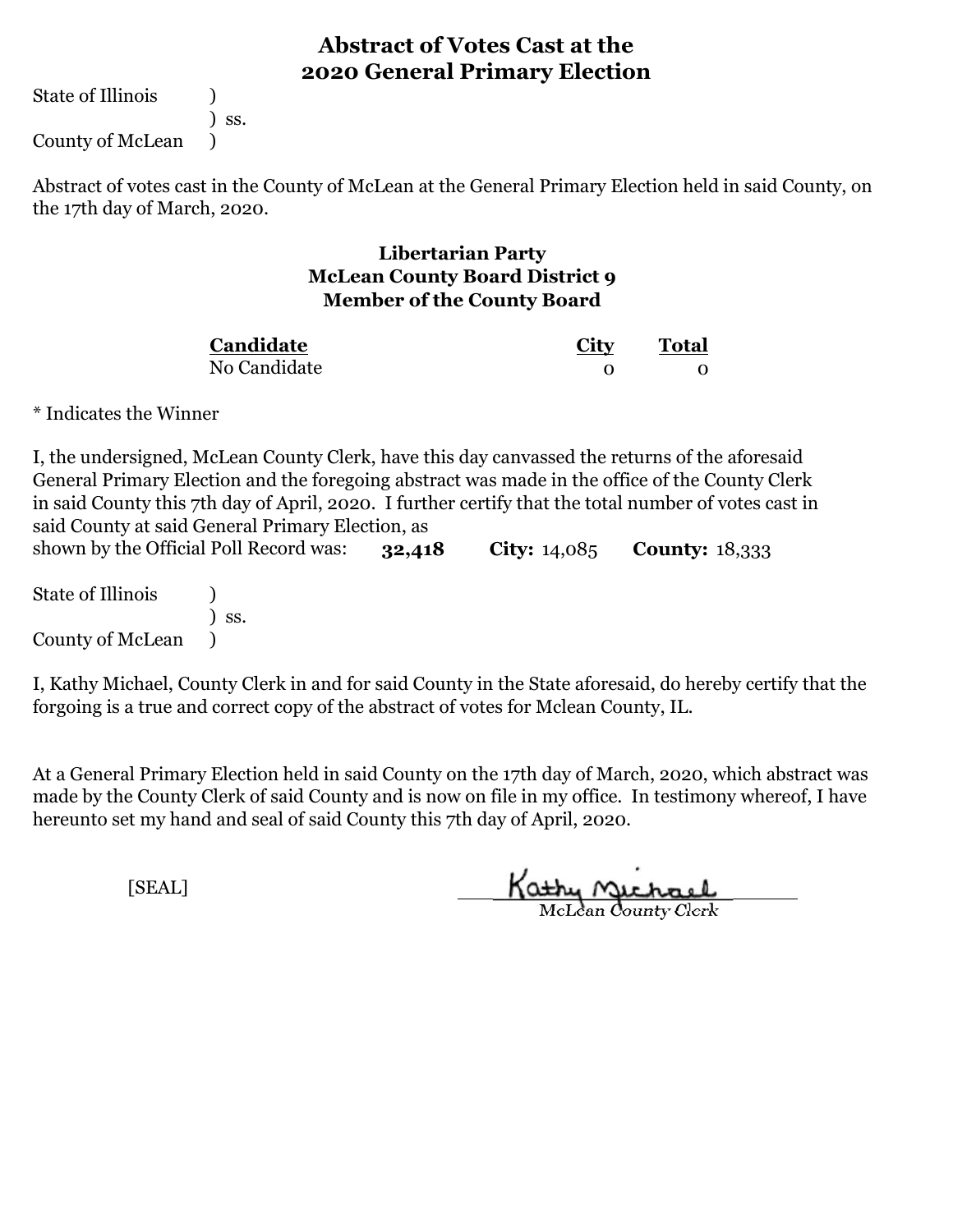State of Illinois (a)

) ss.

County of McLean )

Abstract of votes cast in the County of McLean at the General Primary Election held in said County, on the 17th day of March, 2020.

#### **Libertarian Party McLean County Board District 10 Member of the County Board**

| Candidate    | City | <b>Total</b> |  |
|--------------|------|--------------|--|
| No Candidate |      |              |  |

\* Indicates the Winner

| I, the undersigned, McLean County Clerk, have this day canvassed the returns of the aforesaid |        |                       |                       |  |  |
|-----------------------------------------------------------------------------------------------|--------|-----------------------|-----------------------|--|--|
| General Primary Election and the foregoing abstract was made in the office of the County      |        |                       |                       |  |  |
| Clerk in said County this 7th day of April, 2020. I further certify that the total number of  |        |                       |                       |  |  |
| votes cast in said County at said General Primary Election, as                                |        |                       |                       |  |  |
| shown by the Official Poll Record was:                                                        | 32,418 | <b>City:</b> $14,085$ | <b>County: 18,333</b> |  |  |
| State of Illinois                                                                             |        |                       |                       |  |  |
| SS.                                                                                           |        |                       |                       |  |  |

County of McLean  $\qquad$ )

I, Kathy Michael, County Clerk in and for said County in the State aforesaid, do hereby certify that the forgoing is a true and correct copy of the abstract of votes for Mclean County, IL.

At a General Primary Election held in said County on the 17th day of March, 2020, which abstract was made by the County Clerk of said County and is now on file in my office. In testimony whereof, I have hereunto set my hand and seal of said County this 7th day of April, 2020.

Kathy Michael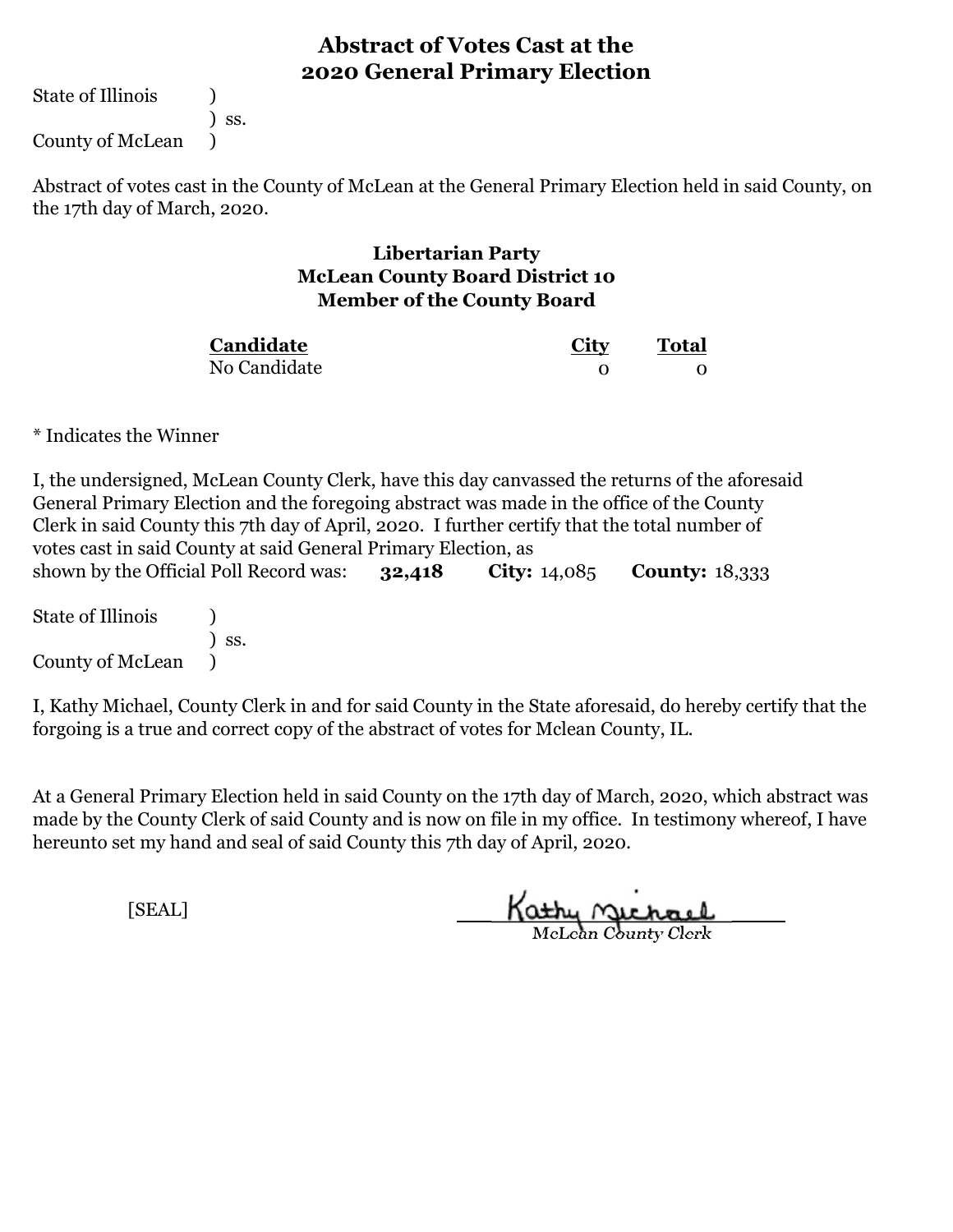State of Illinois (1)

) ss. County of McLean )

Abstract of votes cast in the County of McLean at the General Primary Election held in said County, on the 17th day of March, 2020.

#### **Libertarian Party McLean County Judge of the Circuit Court Eleventh Judicial Circuit (To fill the vacancy of the Hon. )**

| Candidate    | City County Total |  |
|--------------|-------------------|--|
| No Candidate |                   |  |

\* Indicates the Winner

**32,418 City:** 14,085 **County:** 18,333 I, the undersigned, McLean County Clerk, have this day canvassed the returns of the aforesaid General Primary Election and the foregoing abstract was made in the office of the County Clerk in said County this 7th day of April, 2020. I further certify that the total number of votes cast in said County at said General Primary Election, as shown by the Official Poll Record was:

State of Illinois (a) ) ss. County of McLean )

I, Kathy Michael, County Clerk in and for said County in the State aforesaid, do hereby certify that the forgoing is a true and correct copy of the abstract of votes for Mclean County, IL.

At a General Primary Election held in said County on the 17th day of March, 2020, which abstract was made by the County Clerk of said County and is now on file in my office. In testimony whereof, I have hereunto set my hand and seal of said County this 7th day of April, 2020.

Kathy Jichael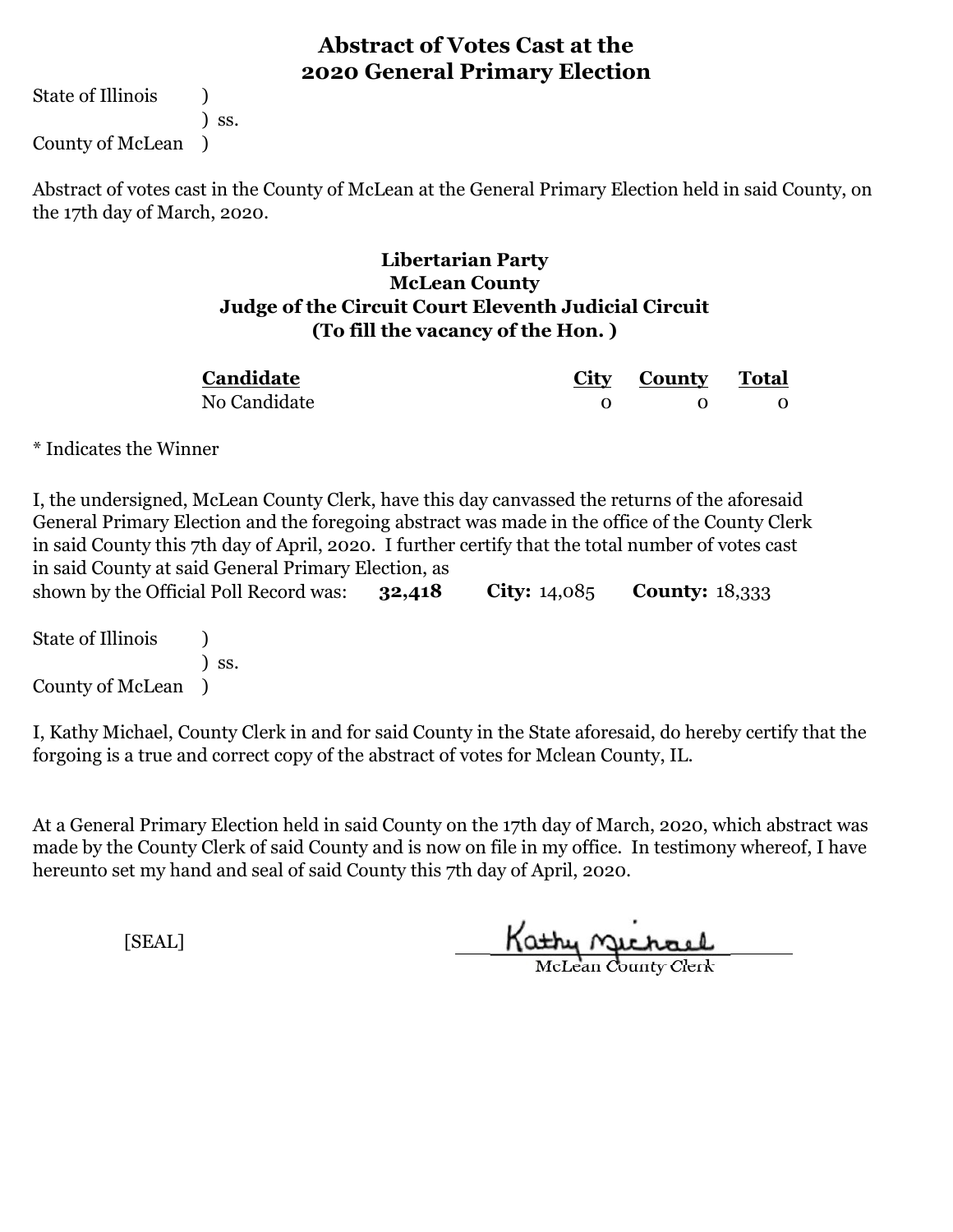State of Illinois ( )

| SS. |
|-----|
|     |

County of McLean )

Abstract of votes cast in the County of McLean at the General Primary Election held in said County, on the 17th day of March, 2020

#### **Libertarian Party Precinct Committeemen McLean County**

| <b>Precinct</b>    | <b>Candidate</b> | <b>Total</b> |
|--------------------|------------------|--------------|
| Allin              |                  | $\mathbf 0$  |
| Anchor             |                  | $\mathbf 0$  |
| Arrowsmith         |                  | $\mathbf 0$  |
| <b>Bellflower</b>  |                  | $\mathbf{O}$ |
| Bloomington 01     |                  | $\mathbf 0$  |
| Bloomington 02     |                  | $\mathbf 0$  |
| <b>Blue Mound</b>  |                  | $\mathbf{O}$ |
| Cheney's Grove     |                  | $\mathbf 0$  |
| Chenoa 01          |                  | $\mathbf 0$  |
| Chenoa 02          |                  | $\mathbf 0$  |
| Cropsey            |                  | $\mathbf 0$  |
| Dale               |                  | $\mathbf 0$  |
| Danvers 01         |                  | $\mathbf{O}$ |
| Danvers 02         |                  | $\mathbf{O}$ |
| Dawson             |                  | $\mathbf 0$  |
| Downs              |                  | $\mathbf{O}$ |
| Dry Grove          |                  | $\mathbf 0$  |
| Empire 01          |                  | $\mathbf{O}$ |
| Empire 02          |                  | $\mathbf 0$  |
| Empire 03          |                  | $\mathbf{O}$ |
| <b>Funks Grove</b> |                  | $\mathbf 0$  |
| Gridley 01         |                  | $\mathbf 0$  |
| Gridley 02         |                  | $\mathbf 0$  |
| Hudson 01          |                  | $\mathbf{O}$ |
| Hudson 02          |                  | $\mathbf 0$  |
| Lawndale           |                  | $\mathbf 0$  |
| Lexington 01       |                  | $\mathbf 0$  |
| Lexington 02       |                  | $\mathbf{O}$ |
| Martin             |                  | $\mathbf 0$  |
| <b>Money Creek</b> |                  | $\mathbf 0$  |
| Mt. Hope           |                  | $\mathbf 0$  |

\* Indicates the Winner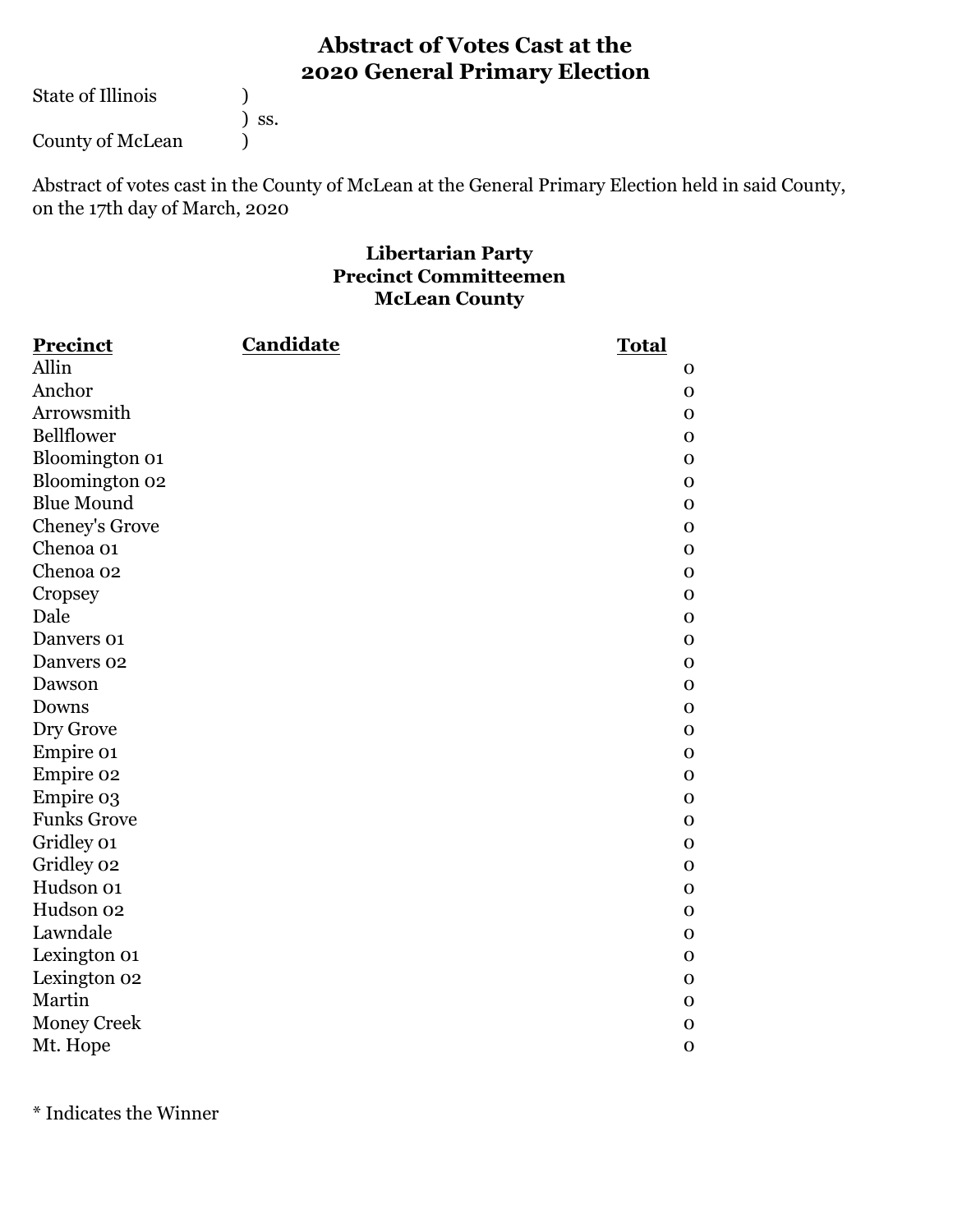Abstract of votes cast in the County of McLean at the General Primary Election held in said County, on the 17th day of March, 2020.

#### **Libertarian Party Precinct Committeemen McLean County**

| <b>Precinct</b>     | <b>Candidate</b> | <b>Total</b> |
|---------------------|------------------|--------------|
| Old Town 01         |                  | $\mathbf 0$  |
| Old Town 02         |                  | $\mathbf 0$  |
| Randolph 01         |                  | $\mathbf 0$  |
| Randolph 02         |                  | $\mathbf{O}$ |
| Randolph 03         |                  | $\mathbf 0$  |
| Towanda             |                  | $\mathbf{O}$ |
| West                |                  | $\mathbf{O}$ |
| White Oak           |                  | $\mathbf{O}$ |
| Yates               |                  | $\mathbf 0$  |
| Normal <sub>1</sub> |                  | $\mathbf{O}$ |
| Normal <sub>2</sub> |                  | $\mathbf 0$  |
| Normal 3            |                  | $\mathbf{O}$ |
| Normal 4            |                  | $\mathbf{O}$ |
| Normal <sub>5</sub> |                  | $\mathbf O$  |
| Normal 6            |                  | $\mathbf{O}$ |
| Normal 7            |                  | $\mathbf{O}$ |
| Normal 8            |                  | $\mathbf{O}$ |
| Normal 9            |                  | $\mathbf 0$  |
| Normal 10           |                  | $\mathbf{O}$ |
| Normal 11           |                  | $\mathbf 0$  |
| Normal 12           |                  | $\mathbf 0$  |
| Normal 13           |                  | $\mathbf{O}$ |
| Normal 14           |                  | $\mathbf{O}$ |
| Normal 15           |                  | $\mathbf{O}$ |
| Normal 16           |                  | $\mathbf{O}$ |
| Normal 17           |                  | $\mathbf{O}$ |
| Normal 18           |                  | $\mathbf{O}$ |
| Normal 19           |                  | $\mathbf 0$  |
| Normal 20           |                  | $\mathbf 0$  |
| Normal 21           |                  | $\Omega$     |
| Normal 22           |                  | $\mathbf 0$  |
| Normal 23           |                  | $\mathbf 0$  |
| Normal 24           |                  | $\mathbf 0$  |
| Normal 25           |                  | $\mathbf 0$  |
| Normal 26           |                  | $\mathbf{O}$ |
| Normal 27           |                  | $\mathbf{O}$ |
| Normal 28           |                  | $\mathbf 0$  |
| Normal 29           |                  | $\mathbf O$  |
| Normal 30           |                  | $\mathbf 0$  |

\* Indicates the winner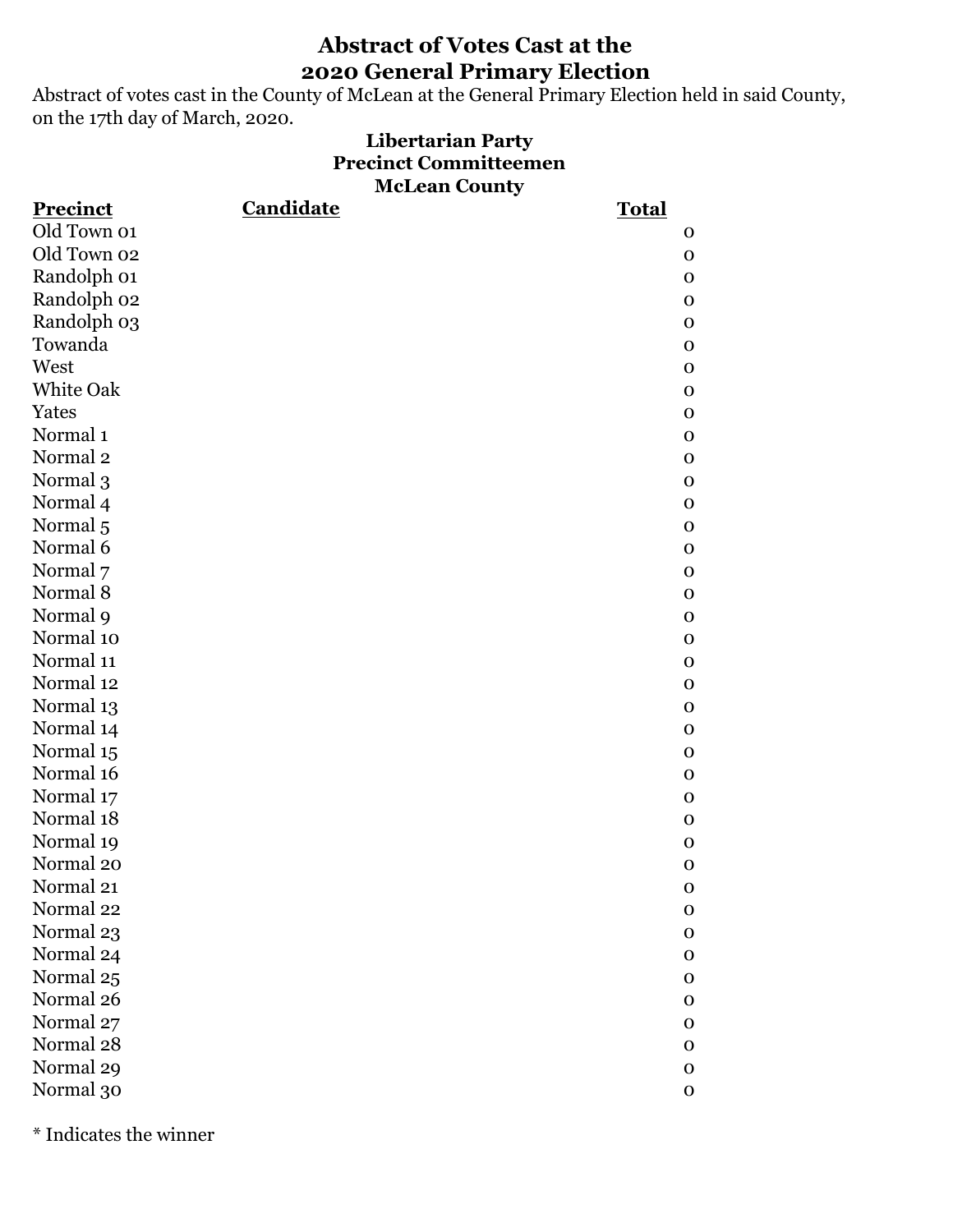Abstract of votes cast in the County of McLean at the General Primary Election held in said County, on the 17th day of March, 2020.

#### **McLean County Libertarian Party Precinct Committeemen**

| <b>Precinct</b>        | Candidate          | <b>Total</b>             |
|------------------------|--------------------|--------------------------|
| City of Bloomington 1  |                    | $\mathbf 0$              |
| City of Bloomington 2  |                    | $\mathbf 0$              |
| City of Bloomington 3  |                    | $\mathbf 0$              |
| City of Bloomington 4  |                    | $\mathbf 0$              |
| City of Bloomington 5  |                    | $\mathbf 0$              |
| City of Bloomington 6  |                    | $\mathbf 0$              |
| City of Bloomington 7  |                    | $\mathbf 0$              |
| City of Bloomington 8  |                    | $\mathbf 0$              |
| City of Bloomington 9  |                    | $\mathbf 0$              |
| City of Bloomington 10 |                    | $\mathbf 0$              |
| City of Bloomington 11 |                    | $\mathbf 0$              |
| City of Bloomington 12 | <b>Steve Suess</b> | $\ast$<br>$\mathbf{1}$   |
| City of Bloomington 13 |                    | $\mathbf 0$              |
| City of Bloomington 14 |                    | $\mathbf 0$              |
| City of Bloomington 15 |                    | $\mathbf 0$              |
| City of Bloomington 16 |                    | $\mathbf 0$              |
| City of Bloomington 17 |                    | $\mathbf 0$              |
| City of Bloomington 18 |                    | $\mathbf 0$              |
| City of Bloomington 19 |                    | $\mathbf 0$              |
| City of Bloomington 20 |                    | $\mathbf 0$              |
| City of Bloomington 21 |                    | $\mathbf 0$              |
| City of Bloomington 22 |                    | $\mathbf 0$              |
| City of Bloomington 23 |                    | $\mathbf 0$              |
| City of Bloomington 24 |                    | $\mathbf 0$              |
| City of Bloomington 25 |                    | $\mathbf 0$              |
| City of Bloomington 26 |                    | $\mathbf 0$              |
| City of Bloomington 27 |                    | $\mathbf 0$              |
| City of Bloomington 28 |                    | $\mathbf 0$              |
| City of Bloomington 29 |                    | $\mathbf 0$              |
| City of Bloomington 30 |                    | $\mathbf O$              |
| City of Bloomington 31 | Darin George Kaeb  | $\ast$<br>$\overline{4}$ |
| City of Bloomington 32 |                    | $\mathbf 0$              |
| City of Bloomington 33 |                    | $\mathbf 0$              |
| City of Bloomington 34 |                    | $\mathbf 0$              |
| City of Bloomington 35 |                    | $\Omega$                 |
| City of Bloomington 36 |                    | $\mathbf 0$              |
| City of Bloomington 37 |                    | 0                        |
| City of Bloomington 38 |                    | $\mathbf 0$              |
| City of Bloomington 39 |                    | $\mathbf 0$              |
| City of Bloomington 40 | Kevin Woodard      | $1^*$                    |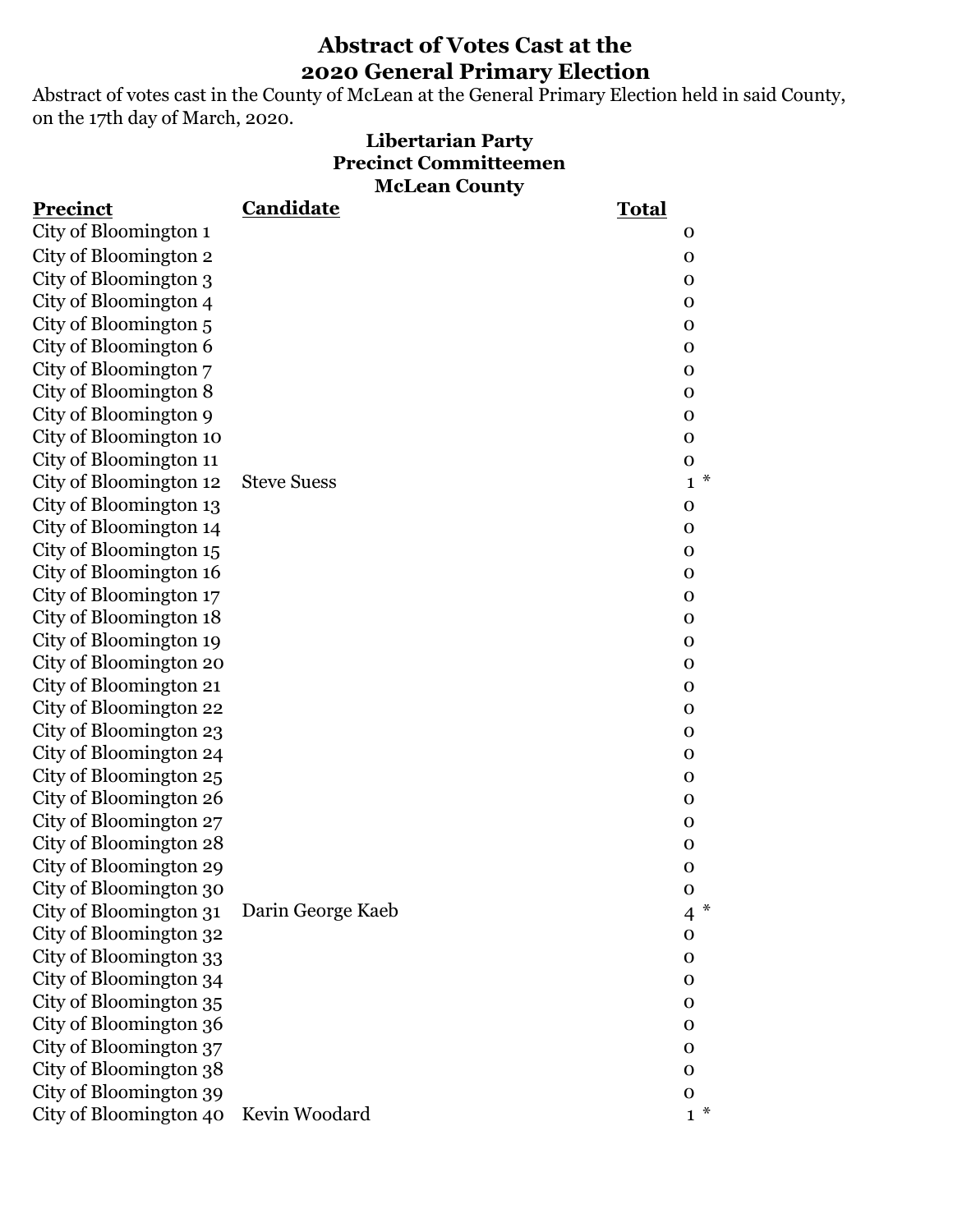| City of Bloomington 41           | O        |
|----------------------------------|----------|
| City of Bloomington 42           | O        |
| City of Bloomington 43           | O        |
| City of Bloomington 44           | 0        |
| City of Bloomington 45           | 0        |
| City of Bloomington 46           | 0        |
| City of Bloomington 47           | $\Omega$ |
| City of Bloomington 48           | O        |
| City of Bloomington 49           | O        |
| City of Bloomington 50           | 0        |
| City of Bloomington 51           | $\Omega$ |
| City of Bloomington 52 Lex Green | 3        |

**32,418 City:** 14,085 **County:** 18,333 I, the undersigned, McLean County Clerk, have this day canvassed the returns of the aforesaid General Primary Election and the foregoing abstract was made in the office of the County Clerk in said County this 7th day of April, 2020. I further certify that the total number of votes cast in said County at said General Primary Election, as shown by the Official Poll Record was:

| <b>State of Illinois</b> |                              |
|--------------------------|------------------------------|
|                          | $\overline{\phantom{a}}$ SS. |
| <b>County of McLean</b>  |                              |

I, Kathy Michael, County Clerk in and for said County in the State aforesaid, do hereby certify that the forgoing is a true and correct copy of the abstract of votes for Mclean County, IL.

At a General Primary Election held in said County on the 17th day of March, 2020, which abstract was made by the County Clerk of said County and is now on file in my office. In testimony whereof, I have hereunto set my hand and seal of said County this 7th day of April, 2020.

Kathy Michael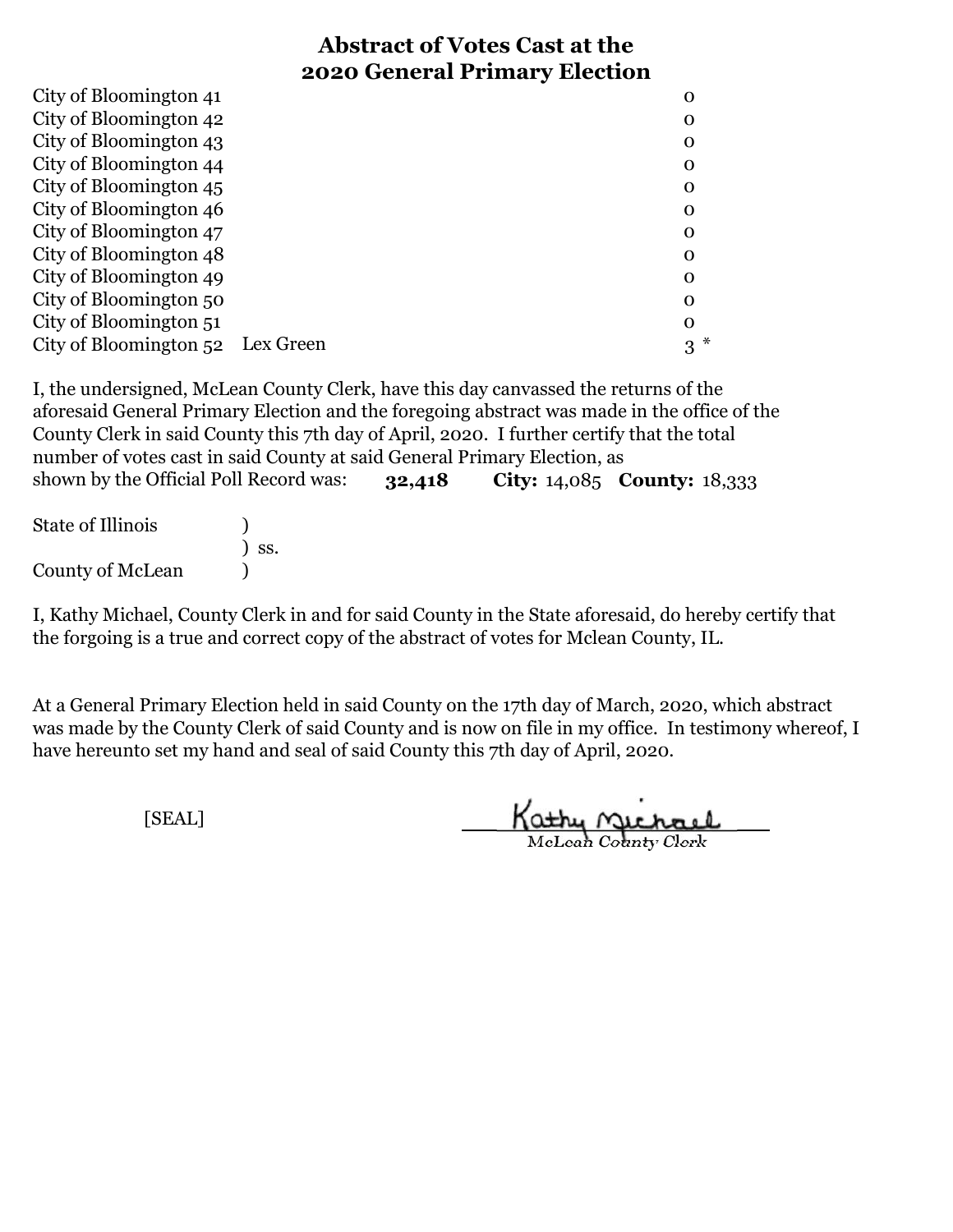State of Illinois (1)

) ss.

County of McLean )

Abstract of votes cast in the County of McLean at the General Primary Election held in said County, on the 17th day of March, 2020.

#### **Abstract of Votes Cast 2020 General Primary Election**

|                                    |          | <b>County</b> | <b>Total</b> |
|------------------------------------|----------|---------------|--------------|
| Number of Precincts                | 52       | 70            | 122          |
| Number of Precincts Counted        | 52       | 70            | 122          |
| Number of Registered Voters        | 49,687   | 59,406        | 109,093      |
| Number of Republican Ballots Cast  | 4,880    | 8,191         | 13,071       |
| Number of Democratic Ballots Cast  | 9,166    | 9,975         | 19,141       |
| Number of Libertarian Ballots Cast | 39       | 61            | 100          |
| Number of Nonpartisan Ballots Cast | $\Omega$ | 106           | 106          |
| <b>Total Ballots Cast</b>          | 14,085   | 18.333        | 32.418       |

I, the undersigned, McLean County Clerk, have this day canvassed the returns of the aforesaid General Primary Election and the foregoing abstract was made in the office of the County Clerk in said County this 7th day of April, 2020. I further certify that the total number of votes cast in said County at said General Primary Election, as shown by

**32,418 City:** 14,085 **County:** 18,333 the Official Poll Record was:

State of Illinois (1) ) ss. County of McLean )

I, Kathy Michael, County Clerk in and for said County in the State aforesaid, do hereby certify that the forgoing is a true and correct copy of the abstract of votes for Mclean County, IL.

At a General Primary Election held in said County on the 17th day of March, 2020, which abstract was made by the County Clerk of said County and is now on file in my office. In testimony whereof, I have hereunto set my hand and seal of said County this 7th day of April, 2020.

Kathy Michael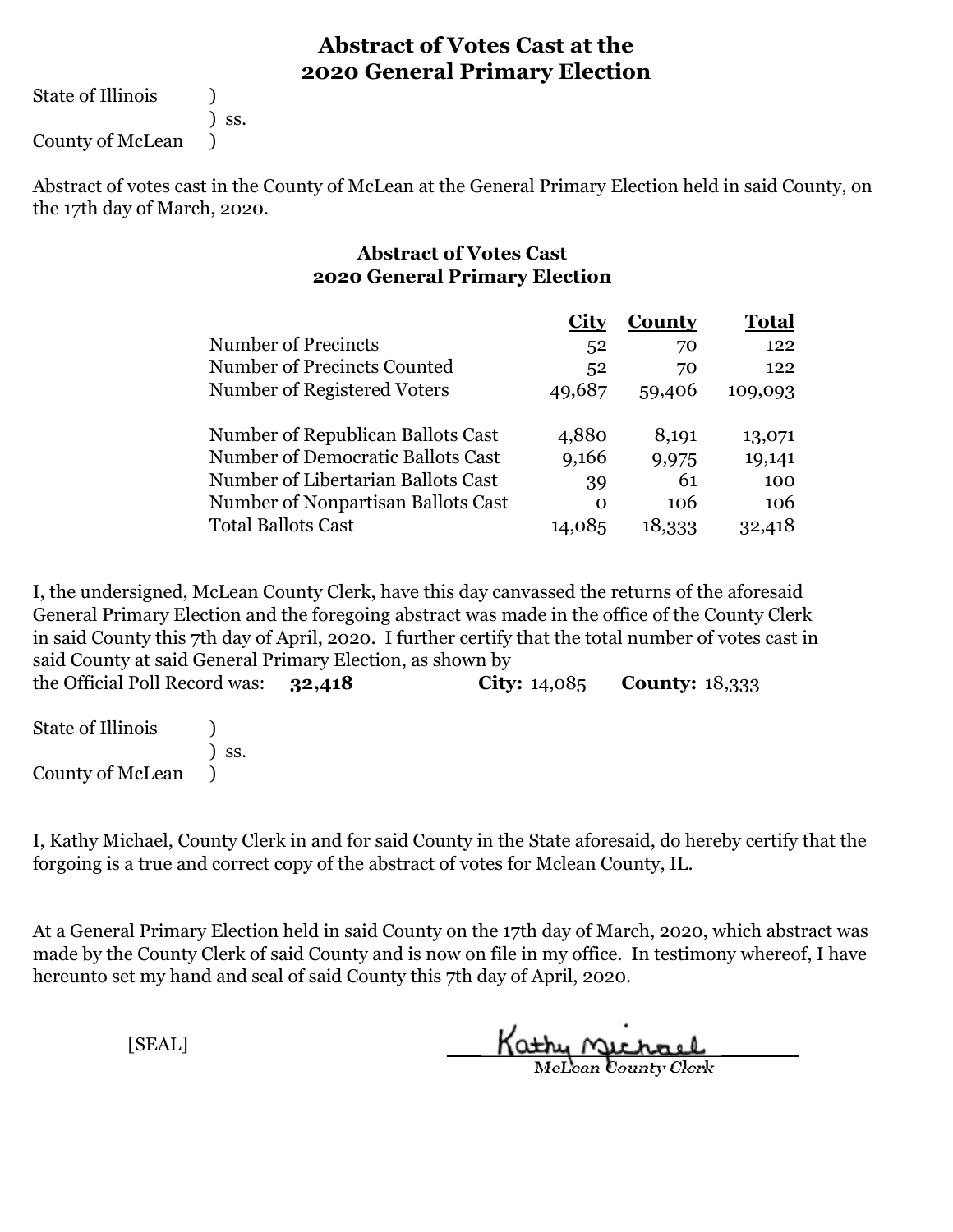State of Illinois (1) County of McLean (1)

) ss.

Abstract of votes cast in the County of McLean at the General Primary Election held in said County, on the 17th day of March, 2020.

#### **Republican Party President of the United States of America**

| Candidate                  |      | City County Total  |     |
|----------------------------|------|--------------------|-----|
| Donald J Trump             |      | 4,316 7,450 11,766 |     |
| Roque "Rocky" De La Fuente | -328 | 421                | 749 |

I, the undersigned, McLean County Clerk, have this day canvassed the returns of the aforesaid General Primary Election and the foregoing abstract was made in the office of the County Clerk in said County this 7th day of April, 2020. I further certify that the total number of votes cast in said County at said General Primary Election, as shown by the

| <b>Official Poll Record was:</b> | 32,418 | <b>City:</b> $14,085$ <b>County:</b> $18,333$ |  |
|----------------------------------|--------|-----------------------------------------------|--|
| State of Illinois                | SS.    |                                               |  |
| County of McLean                 |        |                                               |  |

I, Kathy Michael, County Clerk in and for said County in the State aforesaid, do hereby certify that the forgoing is a true and correct copy of the abstract of votes for Mclean County, IL.

At a General Primary Election held in said County on the 17th day of March, 2020, which abstract was made by the County Clerk of said County and is now on file in my office. In testimony whereof, I have hereunto set my hand and seal of said County this 7th day of April, 2020.

Kathy Michael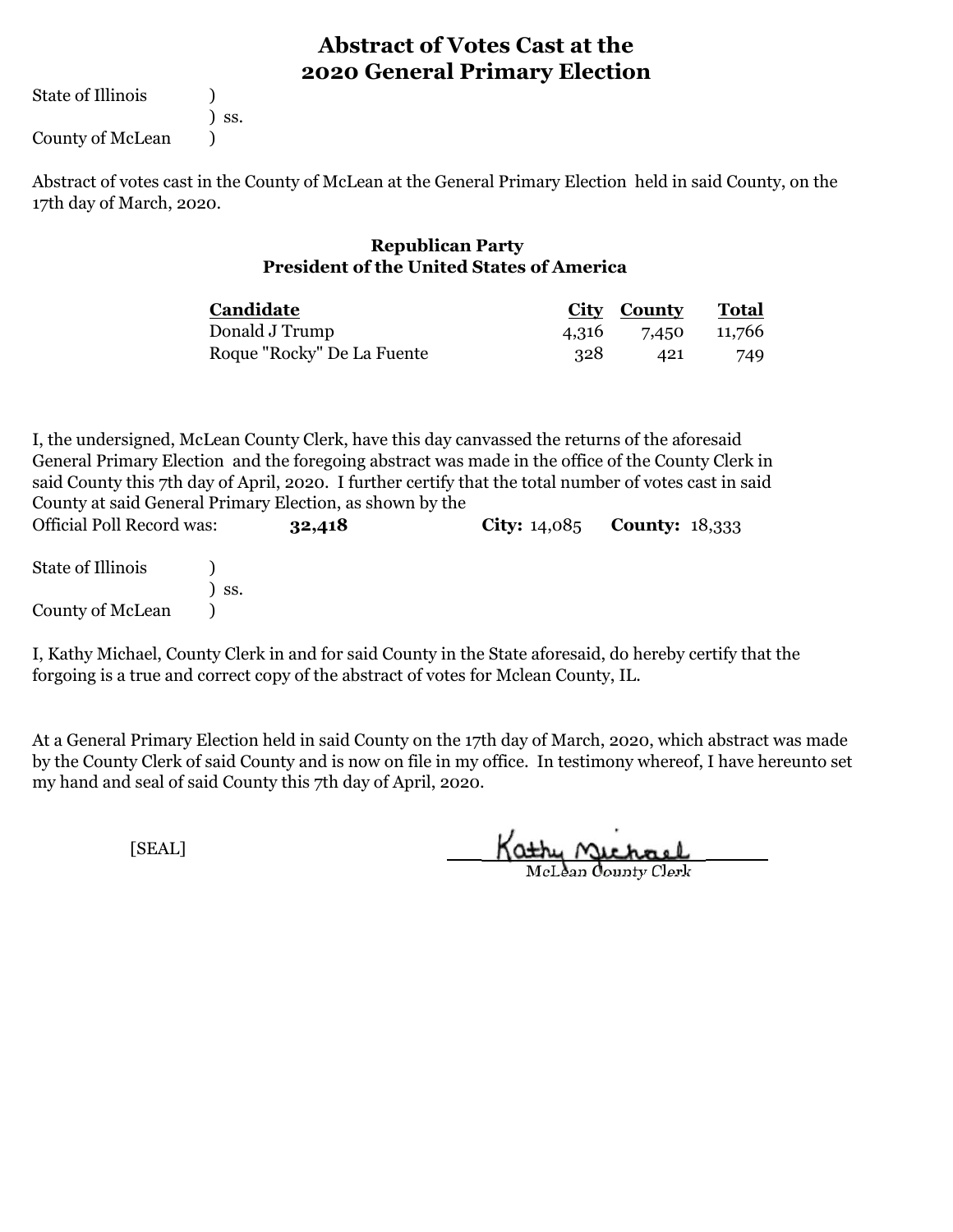State of Illinois (1)

) ss.

County of McLean )

Abstract of votes cast in the County of McLean at the General Primary Election held in said County, on the 17th day of March, 2020.

#### **Republican Party United States Senator**

| Candidate              |       | <b>City County</b> | <b>Total</b> |  |
|------------------------|-------|--------------------|--------------|--|
| Mark C. Curran Jr.     | 1,443 | 2,421              | 3,864        |  |
| Tom Tarter             | 730   | 1,268              | 1,998        |  |
| Casey Chlebek          | 183   | 318                | 501          |  |
| Peggy Hubbard          | 1,214 | 1,972              | 3,186        |  |
| <b>Robert Marshall</b> | 643   | 1.097              | 1,740        |  |

**32,418 City:** 14,085 **County** 18,333 I, the undersigned, McLean County Clerk, have this day canvassed the returns of the aforesaid General Primary Election and the foregoing abstract was made in the office of the County Clerk in said County this 7th day of April, 2020. I further certify that the total number of votes cast in said County at said General Primary Election, as shown by the Official Poll Record was:

State of Illinois (1) ) ss. County of McLean )

I, Kathy Michael, County Clerk in and for said County in the State aforesaid, do hereby certify that the forgoing is a true and correct copy of the abstract of votes for Mclean County, IL.

At a General Primary Election held in said County on the 17th day of March, 2020, which abstract was made by the County Clerk of said County and is now on file in my office. In testimony whereof, I have hereunto set my hand and seal of said County this 7th day of April, 2020.

Kathy Michael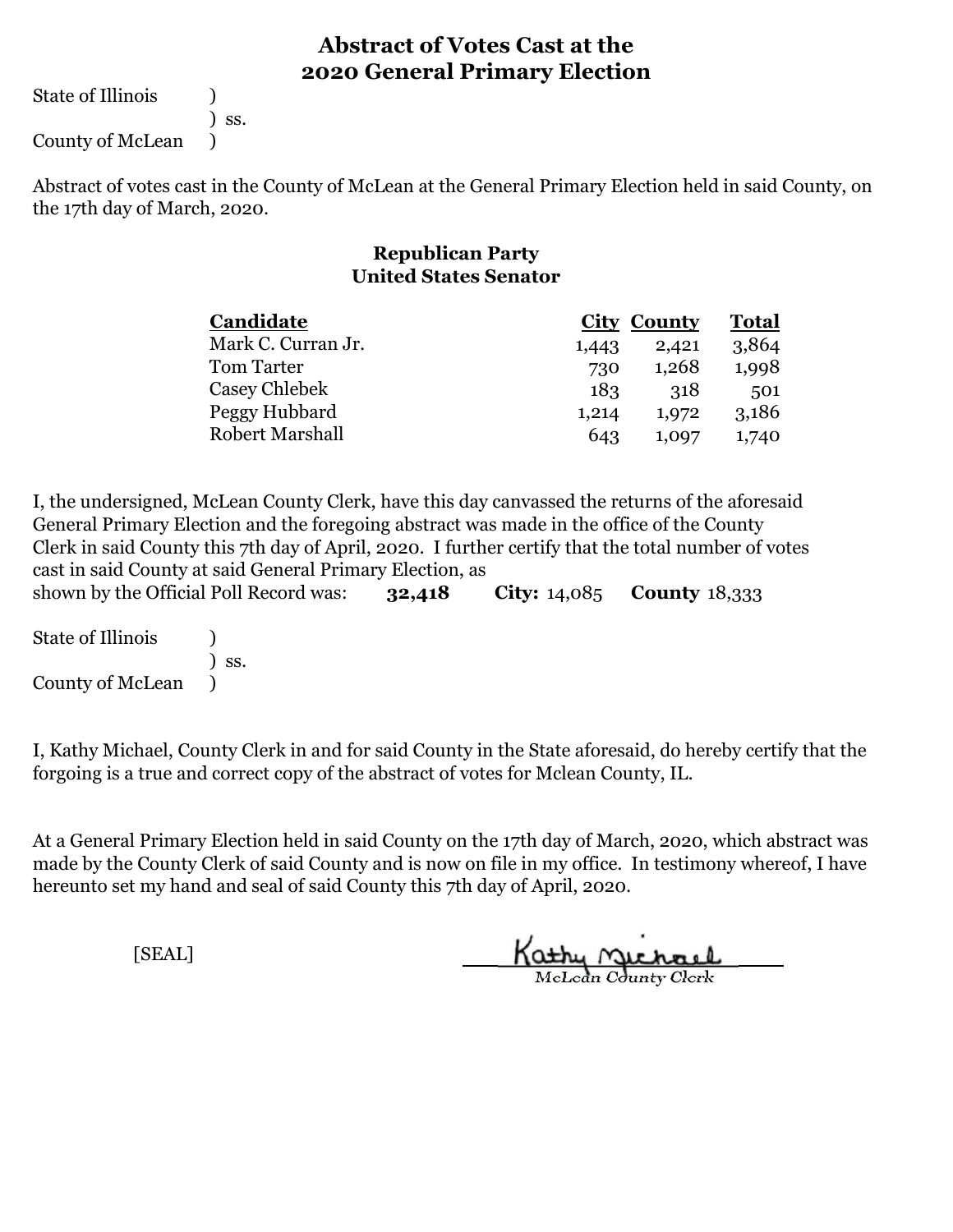State of Illinois (1)

) ss.

County of McLean )

Abstract of votes cast in the County of McLean at the General Primary Election held in said County, on the 17th day of March, 2020.

#### **Republican Party Congressional Representative in Congress Thirteenth Congressional District**

| Candidate           | City County Total     |  |
|---------------------|-----------------------|--|
| <b>Rodney Davis</b> | $1,156$ $982$ $2,138$ |  |

**32,418** City: 14,085 County: 18,333 I, the undersigned, McLean County Clerk, have this day canvassed the returns of the aforesaid General Primary Election and the foregoing abstract was made in the office of the County Clerk in said County this 7th day of April, 2020. I further certify that the total number of votes cast in said County at said General Primary Election, as shown by the Official Poll Record was:

State of Illinois (1) ) ss. County of McLean )

I, Kathy Michael, County Clerk in and for said County in the State aforesaid, do hereby certify that the forgoing is a true and correct copy of the abstract of votes for Mclean County, IL.

At a General Primary Election held in said County on the 17th day of March, 2020, which abstract was made by the County Clerk of said County and is now on file in my office. In testimony whereof, I have hereunto set my hand and seal of said County this 7th day of April, 2020.

Kathy Michael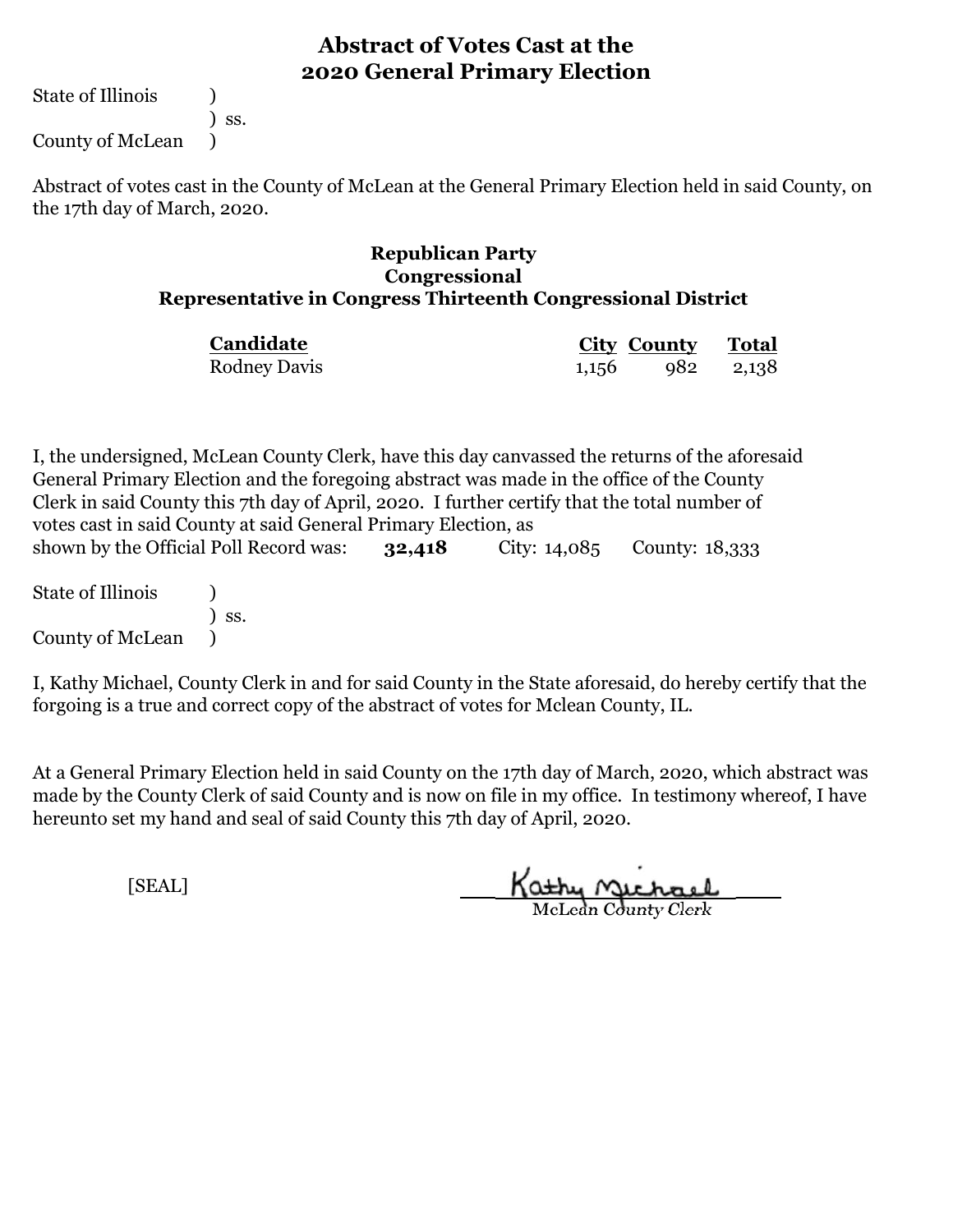State of Illinois (1) ) ss.

County of McLean )

Abstract of votes cast in the County of McLean at the General Primary Election held in said County, on the 17th day of March, 2020.

#### **Republican Party Congressional Representative In Congress Eighteenth Congressional District**

| Candidate    | <b>City County Total</b> |  |
|--------------|--------------------------|--|
| Darin LaHood | 3,350 6,516 9,866        |  |

**32,418 City:** 14,085 **County:** 18,333 I, the undersigned, McLean County Clerk, have this day canvassed the returns of the aforesaid General Primary Election and the foregoing abstract was made in the office of the County Clerk in said County this 7th day of April, 2020. I further certify that the total number of votes cast in said County at said General Primary Election, as shown by the Official Poll Record was:

State of Illinois (1) ) ss. County of McLean )

I, Kathy Michael, County Clerk in and for said County in the State aforesaid, do hereby certify that the forgoing is a true and correct copy of the abstract of votes for Mclean County, IL.

At a General Primary Election held in said County on the 17th day of March, 2020, which abstract was made by the County Clerk of said County and is now on file in my office. In testimony whereof, I have hereunto set my hand and seal of said County this 7th day of April, 2020.

Kathy Michael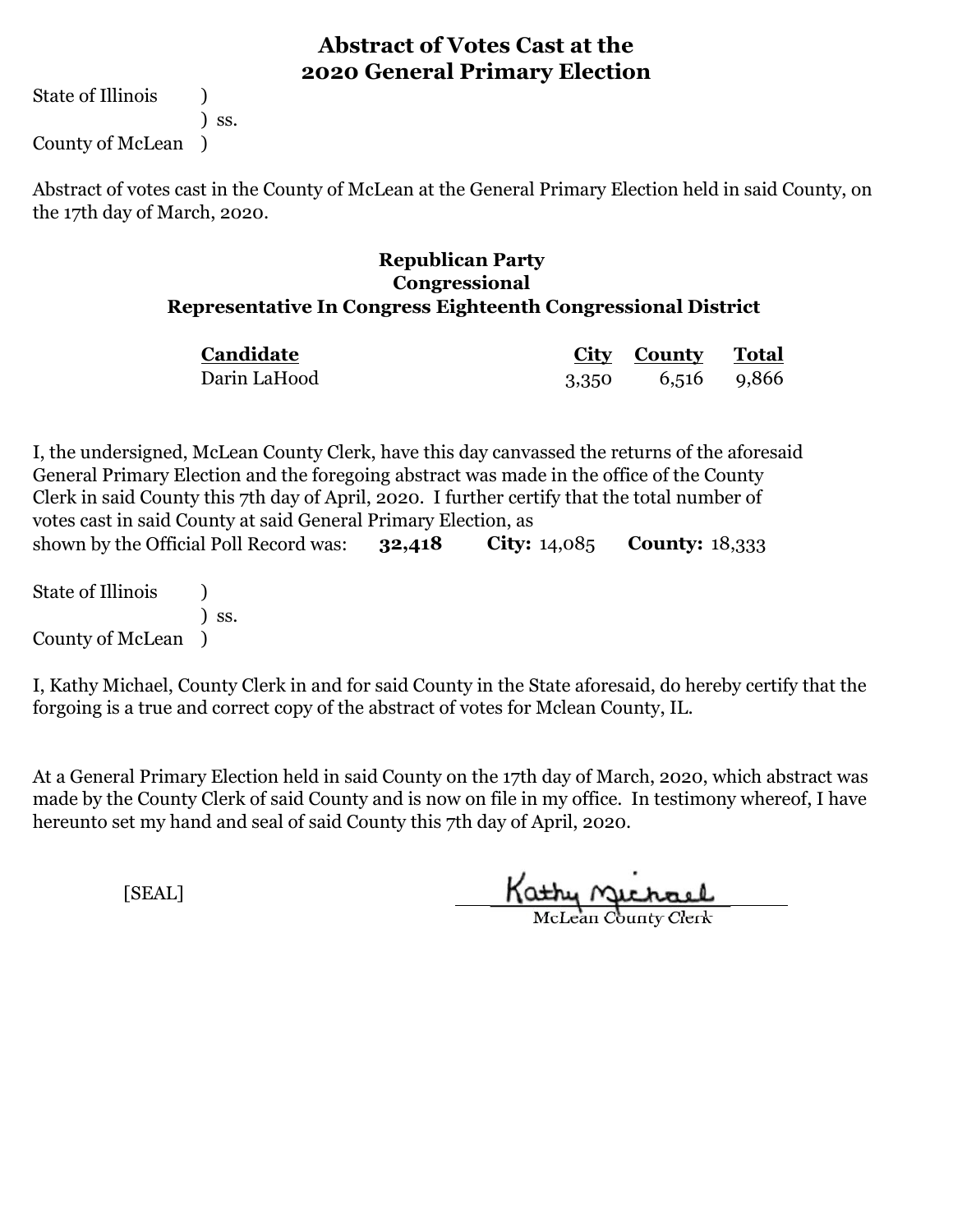State of Illinois (1)

) ss.

County of McLean )

Abstract of votes cast in the County of McLean at the General Primary Election held in said County, on the 17th day of March, 2020.

#### **Republican Party Delegate To the National Nominating Convention Thirteenth Congressional District Congressional**

| Candidate           | <b>City</b> | County | Total |
|---------------------|-------------|--------|-------|
| <b>Martin Davis</b> | 951         | 804    | 1,755 |
| Susan Gant Reynolds | 839         | 688    | 1.527 |
| Maria Vasquez       | 793         | 628    | 1.421 |

**32,418 City:** 14,085 **County:** 18,333 I, the undersigned, McLean County Clerk, have this day canvassed the returns of the aforesaid General Primary Election and the foregoing abstract was made in the office of the County Clerk in said County this 7th day of April, 2020. I further certify that the total number of votes cast in said County at said General Primary Election, as shown by the Official Poll Record was:

| <b>State of Illinois</b> |                              |
|--------------------------|------------------------------|
|                          | $\overline{\phantom{a}}$ SS. |
| County of McLean         |                              |

I, Kathy Michael, County Clerk in and for said County in the State aforesaid, do hereby certify that the forgoing is a true and correct copy of the abstract of votes for Mclean County, IL.

At a General Primary Election held in said County on the 17th day of March, 2020, which abstract was made by the County Clerk of said County and is now on file in my office. In testimony whereof, I have hereunto set my hand and seal of said County this 7th day of April, 2020.

Kathy Jichael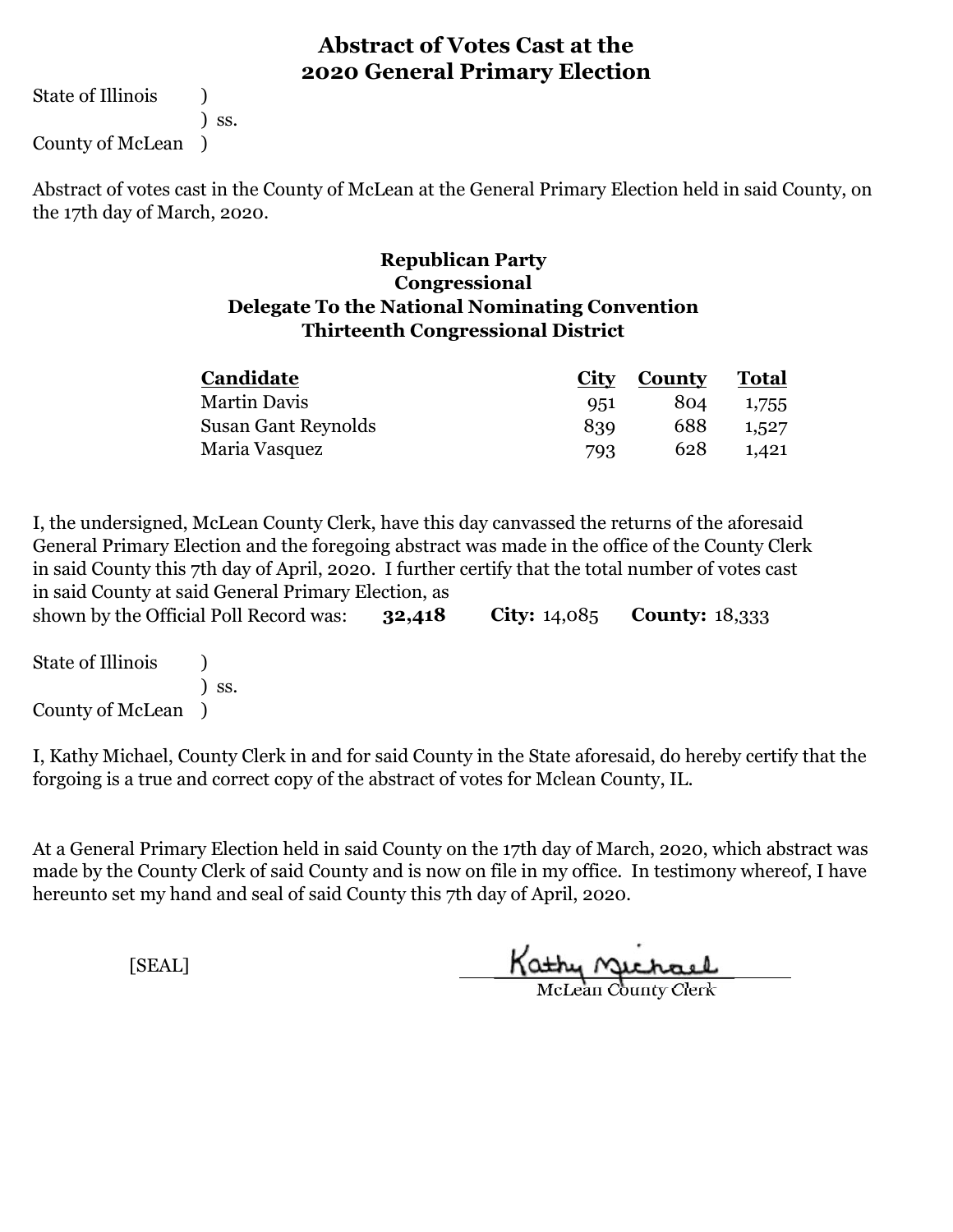State of Illinois (1)

) ss.

County of McLean )

Abstract of votes cast in the County of McLean at the General Primary Election held in said County, on the 17th day of March, 2020.

#### **Republican Party Eighteenth Congressional District Delegate To the National Nominating Convention Congressional**

| Candidate       | City  | County | <b>Total</b> |  |
|-----------------|-------|--------|--------------|--|
| Darin LaHood    | 3,099 | 6,066  | 9.165        |  |
| Sally Bomke     | 2,173 | 3,960  | 6,133        |  |
| Kathryn Sparrow | 2,177 | 4,028  | 6,205        |  |

**32,418 City:** 14,085 **County:** 18,333 I, the undersigned, McLean County Clerk, have this day canvassed the returns of the aforesaid General Primary Election and the foregoing abstract was made in the office of the County Clerk in said County this 7th day of April, 2020. I further certify that the total number of votes cast in said County at said General Primary Election, as shown by the Official Poll Record was:

State of Illinois (1) ) ss. County of McLean )

I, Kathy Michael, County Clerk in and for said County in the State aforesaid, do hereby certify that the forgoing is a true and correct copy of the abstract of votes for Mclean County, IL.

At a General Primary Election held in said County on the 17th day of March, 2020, which abstract was made by the County Clerk of said County and is now on file in my office. In testimony whereof, I have hereunto set my hand and seal of said County this 7th day of April, 2020.

Kathy Michael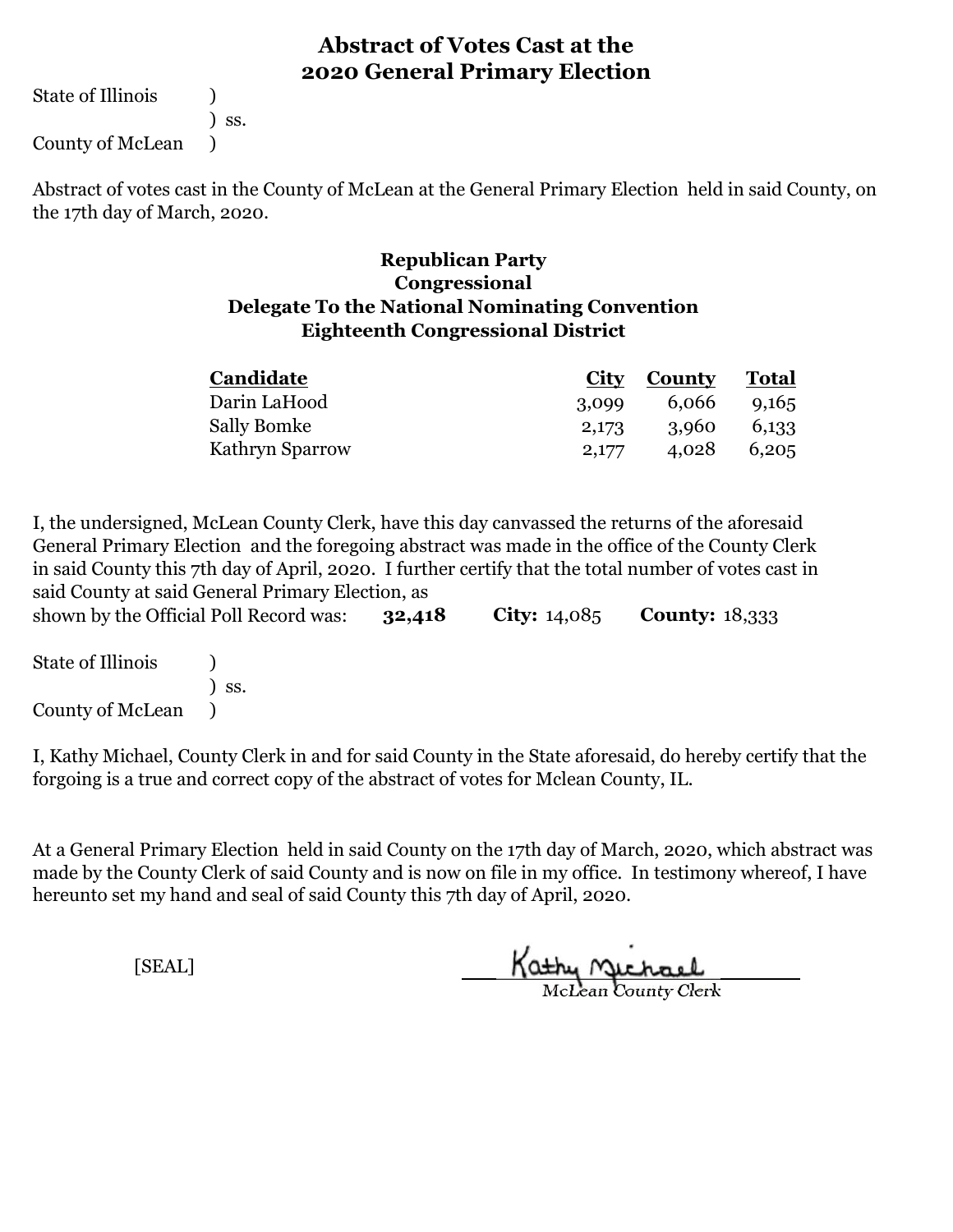State of Illinois (1)

) ss.

County of McLean )

Abstract of votes cast in the County of McLean at the General Primary Election held in said County, on the 17th day of March, 2020.

#### **Republican Party Thirteenth Congressional District Congressional Alternate Delegate To the National Nominating Convention**

| Candidate     | City | County | Total |
|---------------|------|--------|-------|
| Don Tracy     | 906  | 751    | 1,657 |
| Kevin Breheny | 807  | 665    | 1,472 |
| Seth McMillan | 822  | 658    | 1,480 |

**32,418 City:** 14,085 **County:** 18,333 I, the undersigned, McLean County Clerk, have this day canvassed the returns of the aforesaid General Primary Election and the foregoing abstract was made in the office of the County Clerk in said County this 7th day of April, 2020. I further certify that the total number of votes cast in said County at said General Primary Election, as shown by the Official Poll Record was:

| <b>State of Illinois</b> |                              |
|--------------------------|------------------------------|
|                          | $\overline{\phantom{a}}$ SS. |
| County of McLean         |                              |

I, Kathy Michael, County Clerk in and for said County in the State aforesaid, do hereby certify that the forgoing is a true and correct copy of the abstract of votes for Mclean County, IL.

At a General Primary Election held in said County on the 17th day of March, 2020, which abstract was made by the County Clerk of said County and is now on file in my office. In testimony whereof, I have hereunto set my hand and seal of said County this 7th day of April, 2020.

Kathy Michael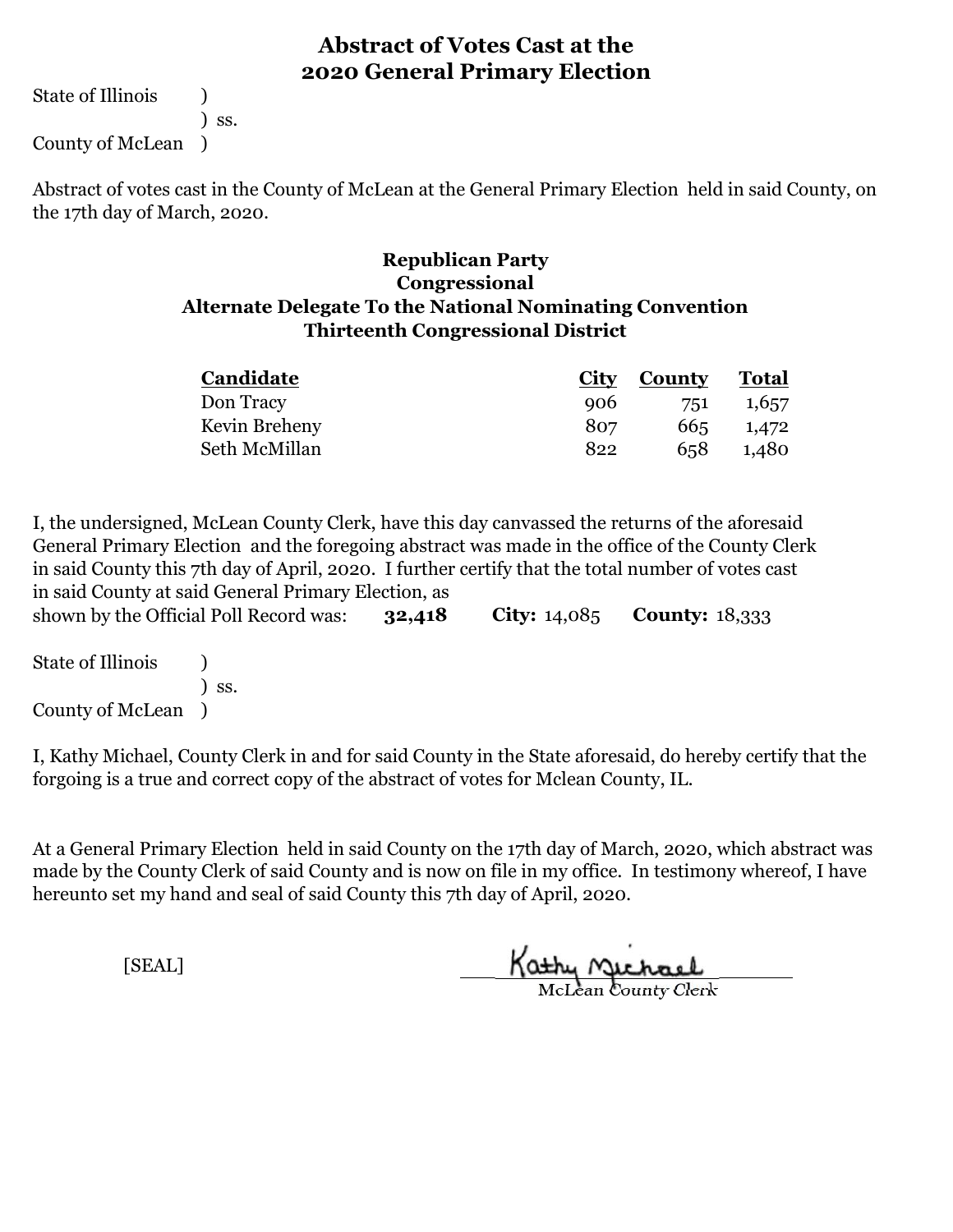State of Illinois (1)

) ss.

County of McLean )

Abstract of votes cast in the County of McLean at the General Primary Election held in said County, on the 17th day of March, 2020.

#### **Congressional Alternate Delegate To the National Nominating Convention Republican Party Eighteenth Congressional District**

| <b>Candidate</b>   |                 | City County Total |       |
|--------------------|-----------------|-------------------|-------|
| Lori McKee         |                 | 2,587 5,013 7,600 |       |
| Christian Gramm    | 2,443           | 4,605 7,048       |       |
| <b>Matthew Mau</b> | $2,153$ $3,868$ |                   | 6.021 |

**32,418 City:** 14,085 **County :** 18,333 I, the undersigned, McLean County Clerk, have this day canvassed the returns of the aforesaid General Primary Election and the foregoing abstract was made in the office of the County Clerk in said County this 7th day of April, 2020. I further certify that the total number of votes cast in said County at said General Primary Election, as shown by the Official Poll Record was: 32,418

| <b>State of Illinois</b> |                              |
|--------------------------|------------------------------|
|                          | $\overline{\phantom{a}}$ SS. |
| County of McLean )       |                              |

I, Kathy Michael, County Clerk in and for said County in the State aforesaid, do hereby certify that the forgoing is a true and correct copy of the abstract of votes for Mclean County, IL.

At a General Primary Election held in said County on the 17th day of March, 2020, which abstract was made by the County Clerk of said County and is now on file in my office. In testimony whereof, I have hereunto set my hand and seal of said County this 7th day of April, 2020.

Kathy nichael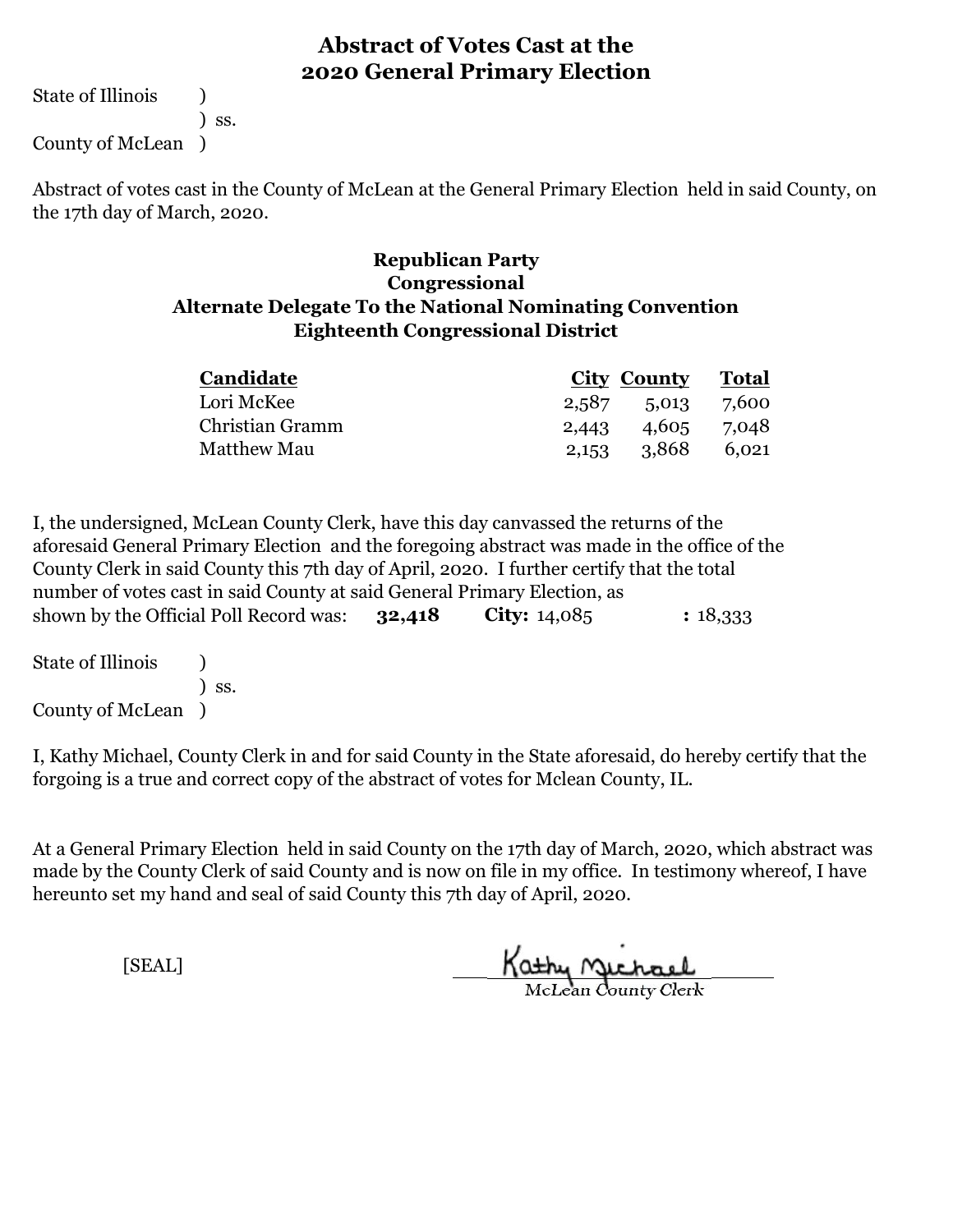State of Illinois (1)

) ss.

County of McLean )

Abstract of votes cast in the County of McLean at the General Primary Election held in said County, on the 17th day of March, 2020.

#### **Republican Party State of Illinois Representative In the General Assembly Eighty-Eighth Representative District**

| Candidate       |       | City County | Total |
|-----------------|-------|-------------|-------|
| Keith P. Sommer | 2,045 | 1,038 3,083 |       |

**32,418 City:** 14,085 **County:** 18,333 I, the undersigned, McLean County Clerk, have this day canvassed the returns of the aforesaid General Primary Election and the foregoing abstract was made in the office of the County Clerk in said County this 7th day of April, 2020. I further certify that the total number of votes cast in said County at said General Primary Election, as shown by the Official Poll Record was:

State of Illinois (a) ) ss. County of McLean )

I, Kathy Michael, County Clerk in and for said County in the State aforesaid, do hereby certify that the forgoing is a true and correct copy of the abstract of votes for Mclean County, IL.

At a General Primary Election held in said County on the 17th day of March, 2020, which abstract was made by the County Clerk of said County and is now on file in my office. In testimony whereof, I have hereunto set my hand and seal of said County this 7th day of April, 2020.

Kathy Michael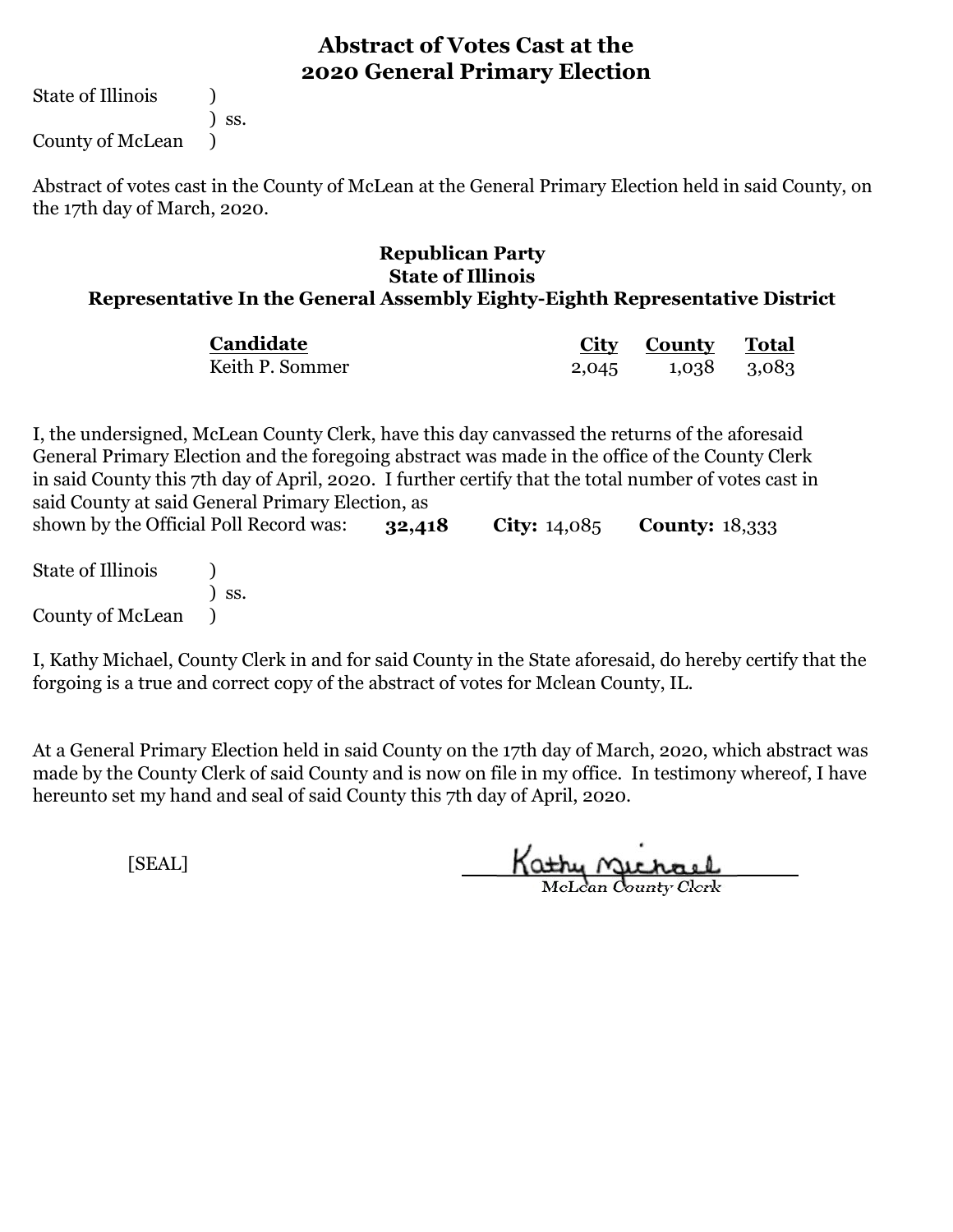State of Illinois (1) ) ss.

County of McLean )

Abstract of votes cast in the County of McLean at the General Primary Election held in said County, on the 17th day of March, 2020.

#### **Republican Party State of Illinois Representative In the General Assembly One Hundred and First Representative District**

| Candidate    | <b>County</b> Total |  |
|--------------|---------------------|--|
| Dan Caulkins | 1,349 1,349         |  |

**32,418 City:** 14,085 **County:** 18,333 I, the undersigned, McLean County Clerk, have this day canvassed the returns of the aforesaid General Primary Election and the foregoing abstract was made in the office of the County Clerk in said County this 7th day of April, 2020. I further certify that the total number of votes cast in said County at said General Primary Election, as shown by the Official Poll Record was:

State of Illinois (1) ) ss. County of McLean )

I, Kathy Michael, County Clerk in and for said County in the State aforesaid, do hereby certify that the forgoing is a true and correct copy of the abstract of votes for Mclean County, IL.

At a General Primary Election held in said County on the 17th day of March, 2020, which abstract was made by the County Clerk of said County and is now on file in my office. In testimony whereof, I have hereunto set my hand and seal of said County this 7th day of April, 2020.

Kathy Michael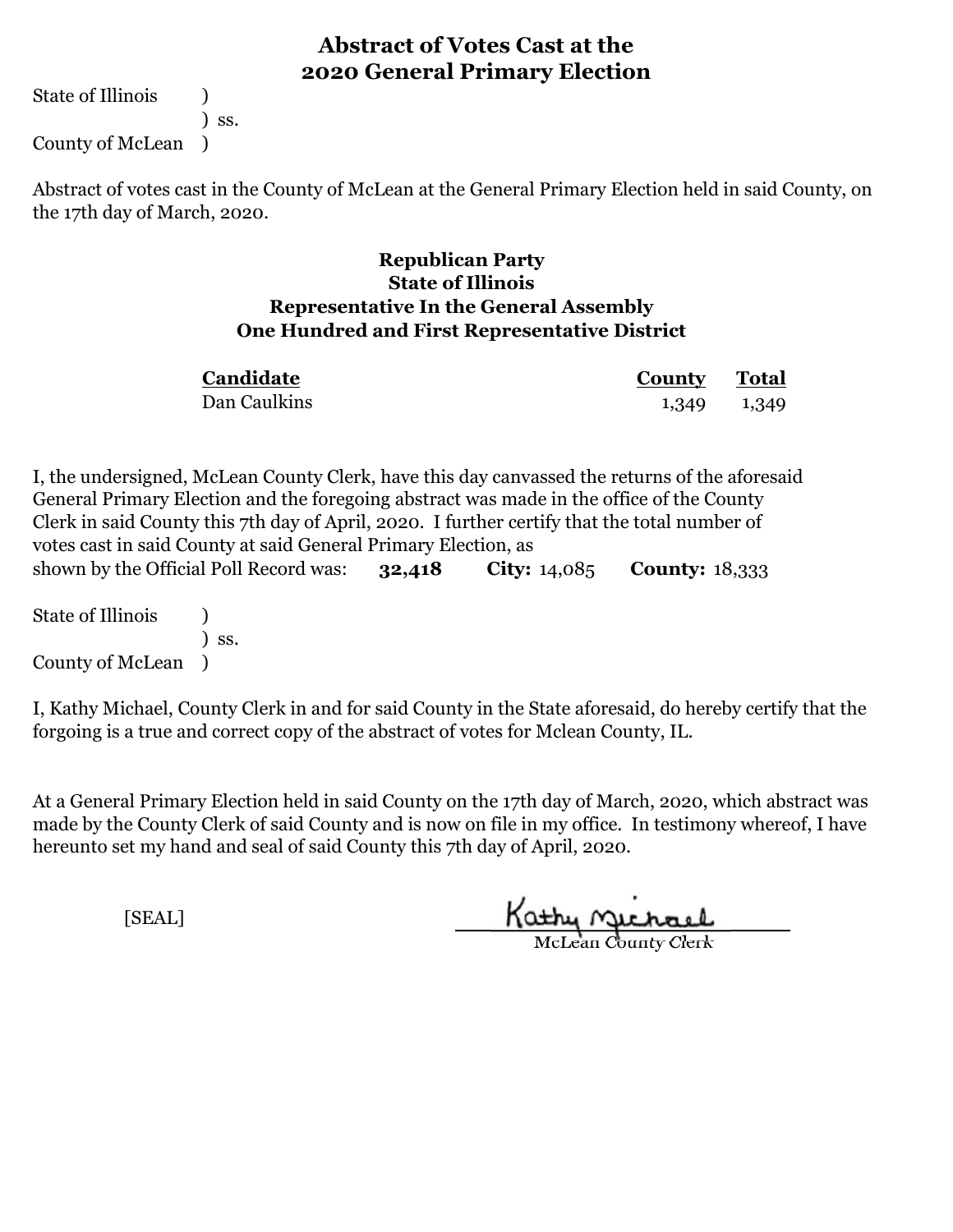State of Illinois (1) ) ss.

County of McLean )

Abstract of votes cast in the County of McLean at the General Primary Election held in said County, on the 17th day of March, 2020.

#### **Republican Party State of Illinois Representative In the General Assembly One Hundred and Fifth Representative District**

| Candidate              | City County Total       |  |
|------------------------|-------------------------|--|
| Dan Brady              | $1,631$ $3,425$ $5,056$ |  |
| David Paul Blumenshine | 985 2,075 3,060         |  |

**32,418 City:** 14,085 **County:** 18,333 I, the undersigned, McLean County Clerk, have this day canvassed the returns of the aforesaid General Primary Election and the foregoing abstract was made in the office of the County Clerk in said County this 7th day of April, 2020. I further certify that the total number of votes cast in said County at said General Primary Election, as shown by the Official Poll Record was:

State of Illinois (1) ) ss. County of McLean )

I, Kathy Michael, County Clerk in and for said County in the State aforesaid, do hereby certify that the forgoing is a true and correct copy of the abstract of votes for Mclean County, IL.

At a General Primary Election held in said County on the 17th day of March, 2020, which abstract was made by the County Clerk of said County and is now on file in my office. In testimony whereof, I have hereunto set my hand and seal of said County this 7th day of April, 2020.

Kathy Michael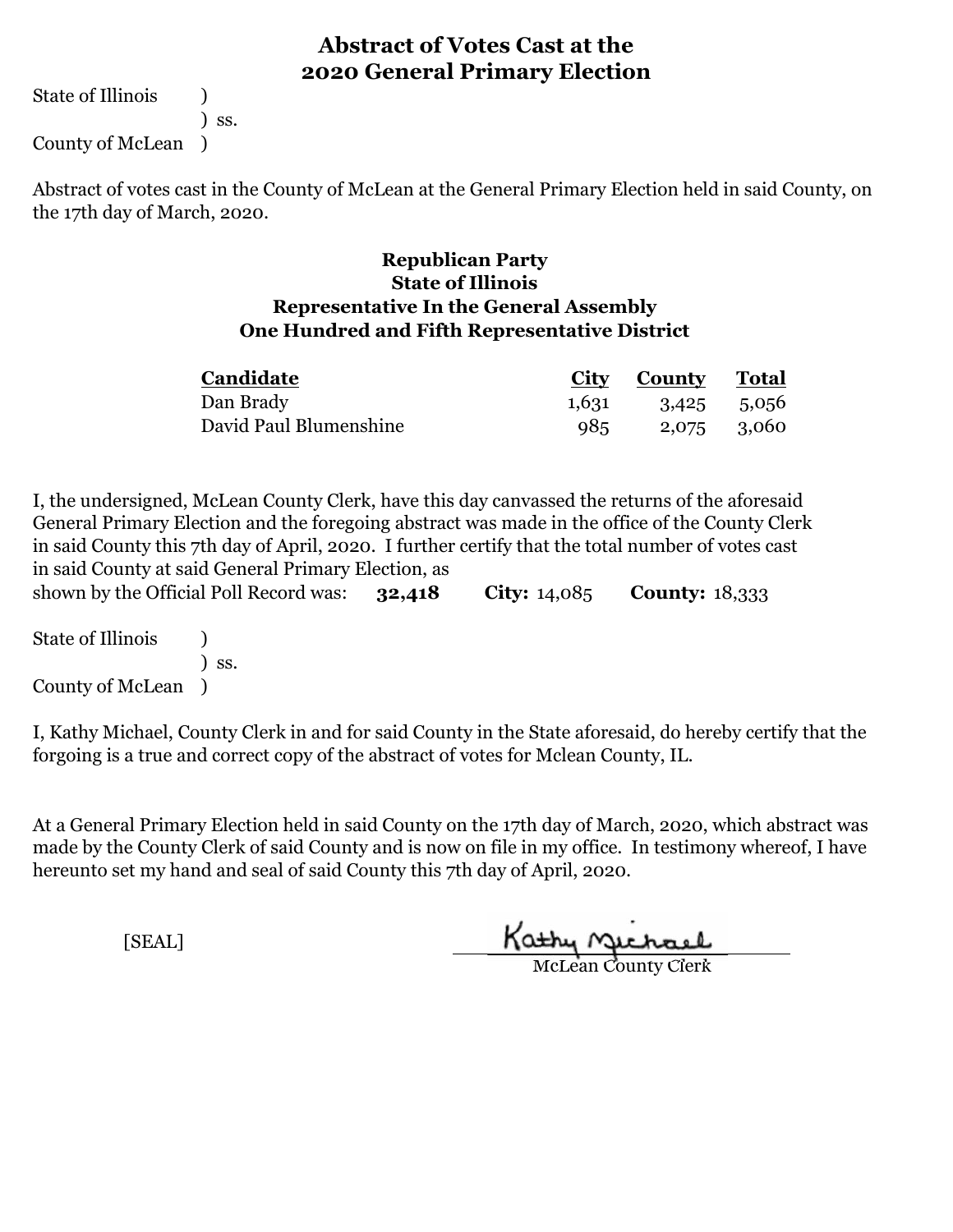State of Illinois (1)

) ss.

County of McLean )

Abstract of votes cast in the County of McLean at the General Primary Election held in said County, on the 17th day of March, 2020.

#### **Republican Party McLean County Circuit Clerk**

**Candidate** Don Everhart

**City County Total** 4,363 7,315 11,678 \*

\* Indicates the Winner

**32,418 City:** 14,085 **County:** 18,333 I, the undersigned, McLean County Clerk, have this day canvassed the returns of the aforesaid General Primary Election and the foregoing abstract was made in the office of the County Clerk in said County this 7th day of April, 2020. I further certify that the total number of votes cast in said County at said General Primary Election, as shown by the Official Poll Record was:

State of Illinois (1) ) ss. County of McLean )

I, Kathy Michael, County Clerk in and for said County in the State aforesaid, do hereby certify that the forgoing is a true and correct copy of the abstract of votes for Mclean County, IL.

At a General Primary Election held in said County on the 17th day of March, 2020, which abstract was made by the County Clerk of said County and is now on file in my office. In testimony whereof, I have hereunto set my hand and seal of said County this 7th day of April, 2020.

Kathy Michael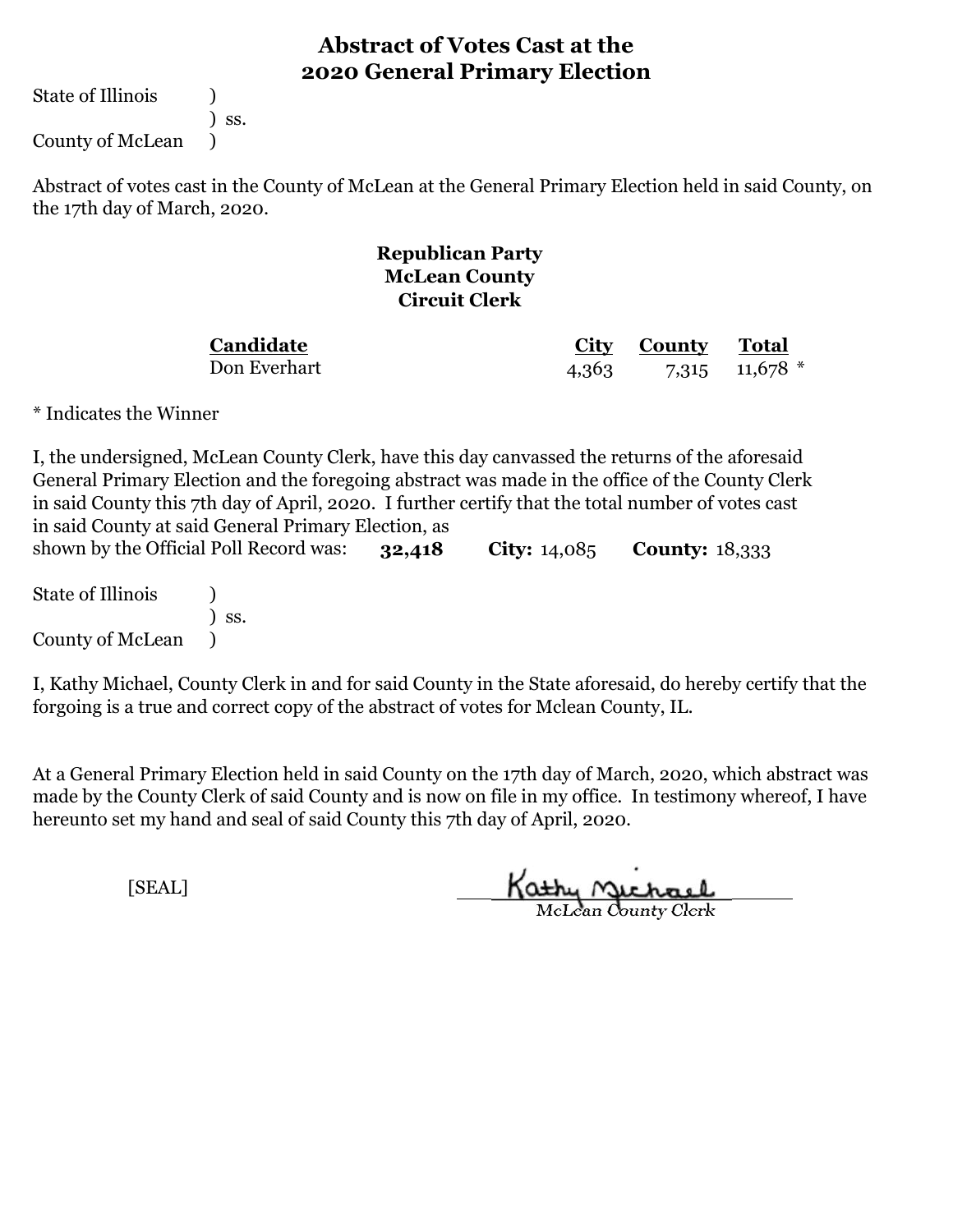State of Illinois (a)

) ss.

County of McLean )

Abstract of votes cast in the County of McLean at the General Primary Election held in said County, on the 17th day of March, 2020.

### **Republican Party McLean County State's Attorney**

**Candidate**

**City County Total** Don Knapp 4,371 7,309 11,680 \*

\* Indicates the Winner

| I, the undersigned, McLean County Clerk, have this day canvassed the returns of the aforesaid     |  |        |  |  |                                               |  |
|---------------------------------------------------------------------------------------------------|--|--------|--|--|-----------------------------------------------|--|
| General Primary Election and the foregoing abstract was made in the office of the County Clerk    |  |        |  |  |                                               |  |
| in said County this 7th day of April, 2020. I further certify that the total number of votes cast |  |        |  |  |                                               |  |
| in said County at said General Primary Election, as                                               |  |        |  |  |                                               |  |
| shown by the Official Poll Record was:                                                            |  | 32,418 |  |  | <b>City:</b> $14,085$ <b>County:</b> $18,333$ |  |
| State of Illinois                                                                                 |  |        |  |  |                                               |  |
| $\overline{\phantom{a}}$ SS.                                                                      |  |        |  |  |                                               |  |
| County of McLean (1)                                                                              |  |        |  |  |                                               |  |

I, Kathy Michael, County Clerk in and for said County in the State aforesaid, do hereby certify that the forgoing is a true and correct copy of the abstract of votes for Mclean County, IL.

At a General Primary Election held in said County on the 17th day of March, 2020, which abstract was made by the County Clerk of said County and is now on file in my office. In testimony whereof, I have hereunto set my hand and seal of said County this 7th day of April, 2020.

Kathy Michael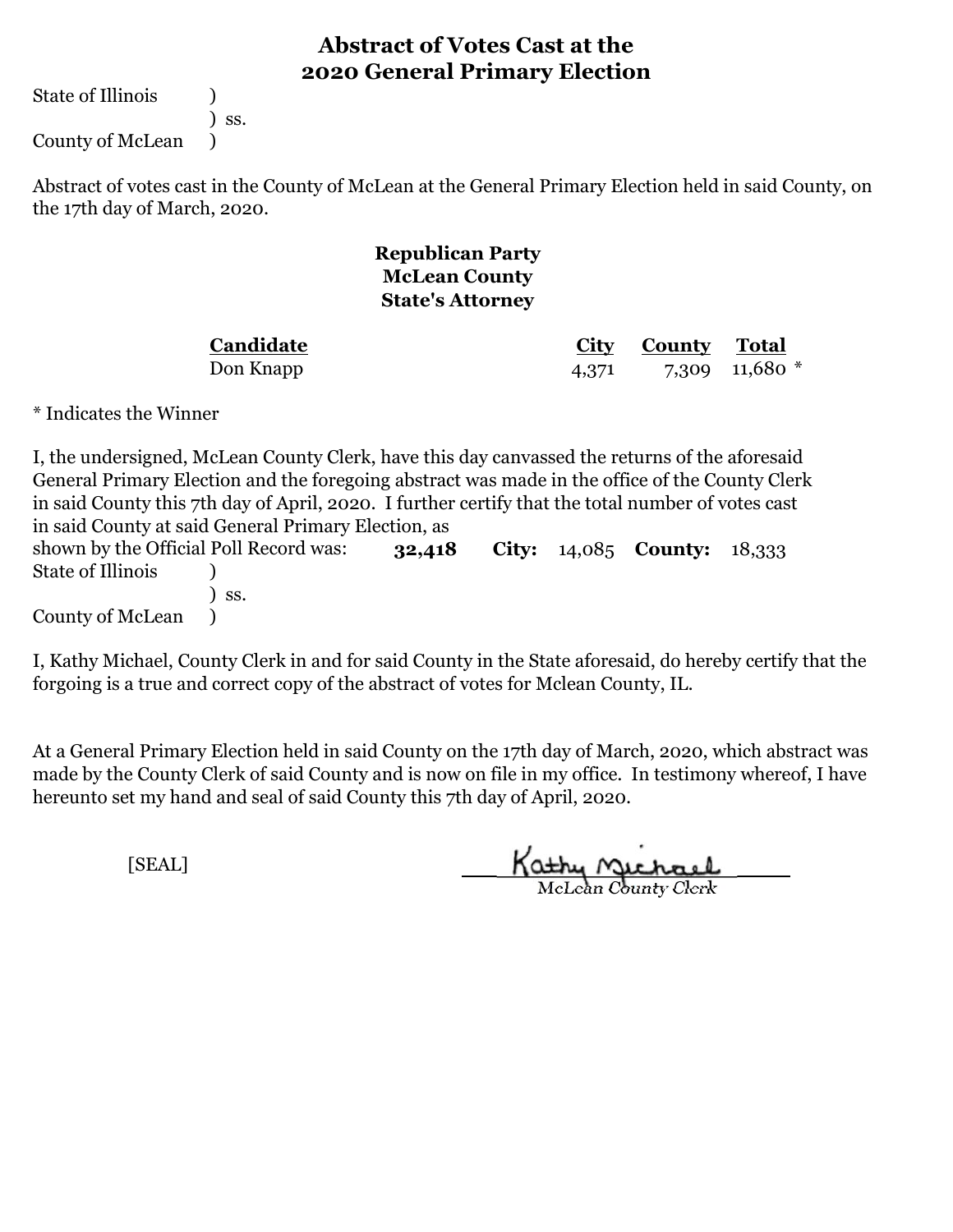State of Illinois (a)

) ss.

County of McLean )

Abstract of votes cast in the County of McLean at the General Primary Election held in said County, on the 17th day of March, 2020.

#### **Republican Party McLean County Auditor**

| <b>Candidate</b>     |       | City County Total |                   |
|----------------------|-------|-------------------|-------------------|
| Michelle L. Anderson | 2.466 |                   | $3,987$ 6,453 $*$ |
| Trisha P. Malott     | 1,955 | 3,350             | 5,305             |

\* Indicates the Winner

| said County at said General Primary Election, as |     |        | I, the undersigned, McLean County Clerk, have this day canvassed the returns of the aforesaid<br>General Primary Election and the foregoing abstract was made in the office of the County Clerk<br>in said County this 7th day of April, 2020. I further certify that the total number of votes cast in |  |
|--------------------------------------------------|-----|--------|---------------------------------------------------------------------------------------------------------------------------------------------------------------------------------------------------------------------------------------------------------------------------------------------------------|--|
| shown by the Official Poll Record was:           |     | 32,418 | <b>City:</b> $14,085$ <b>County:</b> $18,333$                                                                                                                                                                                                                                                           |  |
| State of Illinois                                | SS. |        |                                                                                                                                                                                                                                                                                                         |  |

County of McLean )

I, Kathy Michael, County Clerk in and for said County in the State aforesaid, do hereby certify that the forgoing is a true and correct copy of the abstract of votes for Mclean County, IL.

At a General Primary Election held in said County on the 17th day of March, 2020, which abstract was made by the County Clerk of said County and is now on file in my office. In testimony whereof, I have hereunto set my hand and seal of said County this 7th day of April, 2020.

Kathy Michael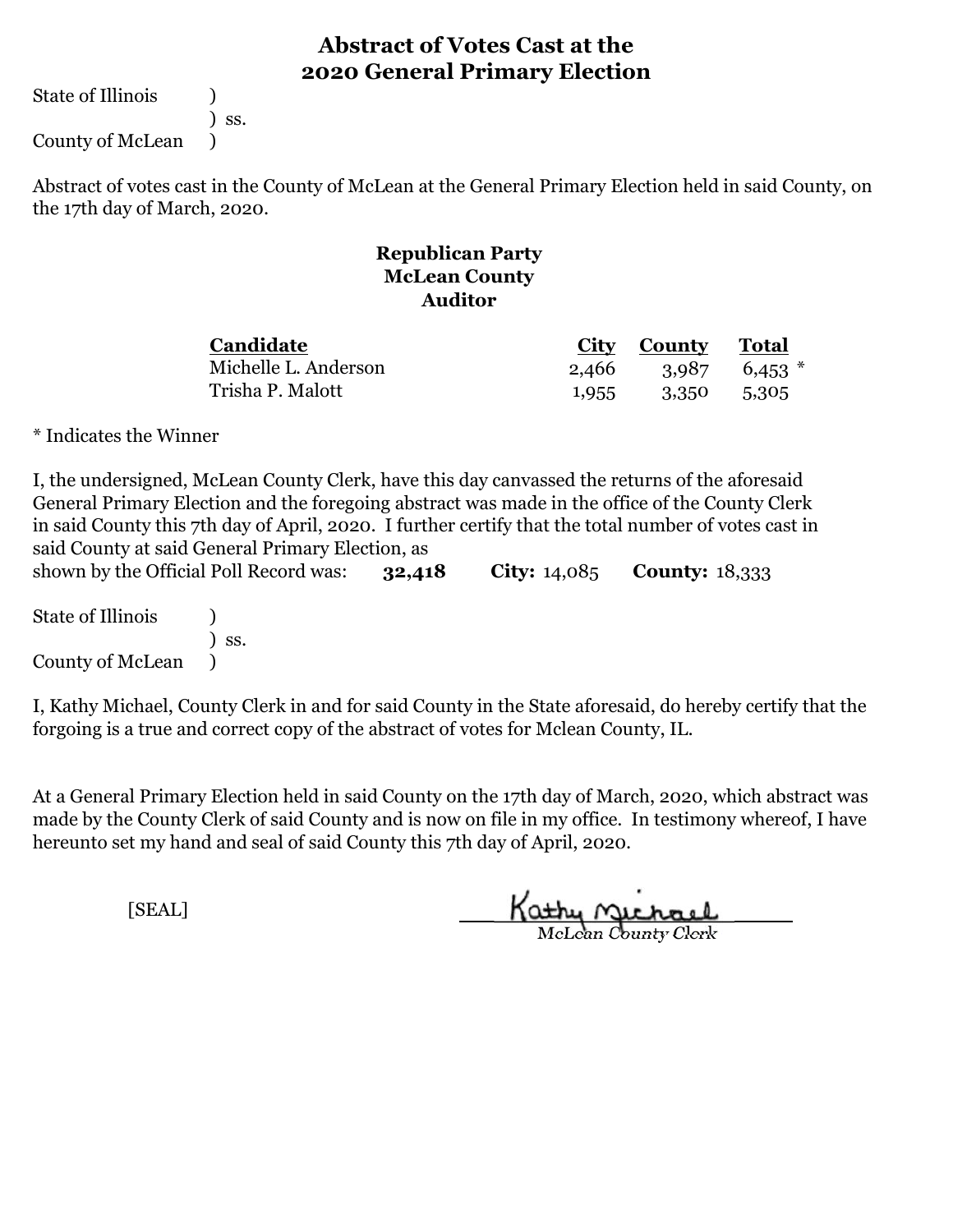State of Illinois (1)

) ss.

County of McLean )

Abstract of votes cast in the County of McLean at the General Primary Election held in said County, on the 17th day of March, 2020.

#### **Republican Party McLean County Coroner**

# **Candidate**

Kathy Yoder

**City County Total** 4,463 7,474 11,937 \*

\* Indicates the Winner

**32,418 City:** 14,085 **County:** 18,333 I, the undersigned, McLean County Clerk, have this day canvassed the returns of the aforesaid General Primary Election and the foregoing abstract was made in the office of the County Clerk in said County this 7th day of April, 2020. I further certify that the total number of votes cast in said County at said General Primary Election, as shown by the Official Poll Record was:

State of Illinois (a) ) ss. County of McLean )

I, Kathy Michael, County Clerk in and for said County in the State aforesaid, do hereby certify that the forgoing is a true and correct copy of the abstract of votes for Mclean County, IL.

At a General Primary Election held in said County on the 17th day of March, 2020, which abstract was made by the County Clerk of said County and is now on file in my office. In testimony whereof, I have hereunto set my hand and seal of said County this 7th day of April, 2020.

Kathy Michael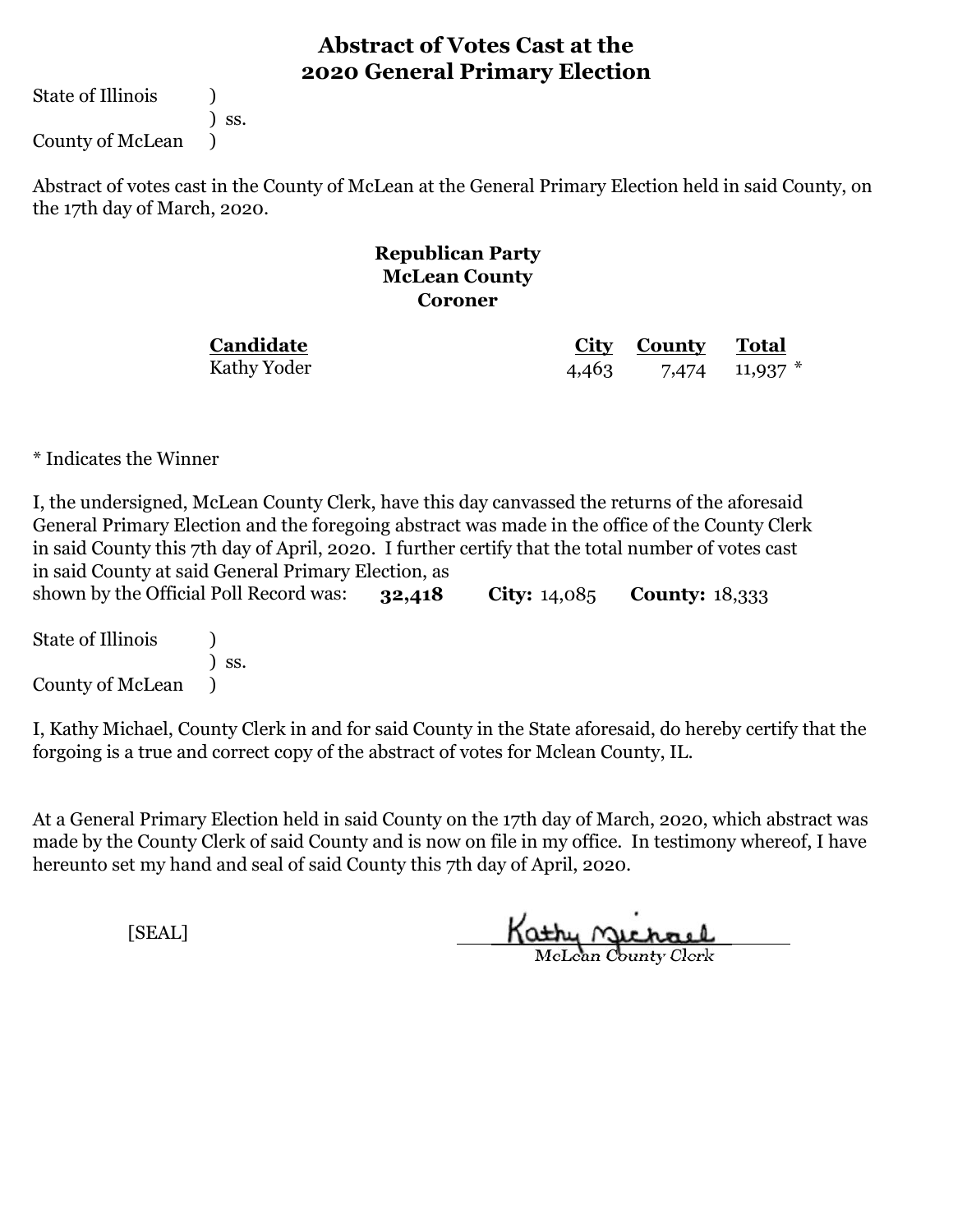State of Illinois (1)

) ss.

County of McLean )

Abstract of votes cast in the County of McLean at the General Primary Election held in said County, on the 17th day of March, 2020.

### **Republican Party Educational Service Region Regional Superintendent of Schools (Mason, Tazewell and Woodford Counties) Unexpired 2-year term**

| Candidate     | <b>County</b> Total |         |  |
|---------------|---------------------|---------|--|
| Jeffrey Ekena | 402                 | $402 *$ |  |

\* Indicates the Winner

**32,418 City:** 14,085 **County:** 18,333 I, the undersigned, McLean County Clerk, have this day canvassed the returns of the aforesaid General Primary Election and the foregoing abstract was made in the office of the County Clerk in said County this 7th day of April, 2020. I further certify that the total number of votes cast in said County at said General Primary Election, as shown by the Official Poll Record was:

| <b>State of Illinois</b> |                              |
|--------------------------|------------------------------|
|                          | $\overline{\phantom{a}}$ SS. |
| County of McLean         |                              |

I, Kathy Michael, County Clerk in and for said County in the State aforesaid, do hereby certify that the forgoing is a true and correct copy of the abstract of votes for Mclean County, IL.

At a General Primary Election held in said County on the 17th day of March, 2020, which abstract was made by the County Clerk of said County and is now on file in my office. In testimony whereof, I have hereunto set my hand and seal of said County this 7th day of April, 2020.

Kathy <u>Michael</u>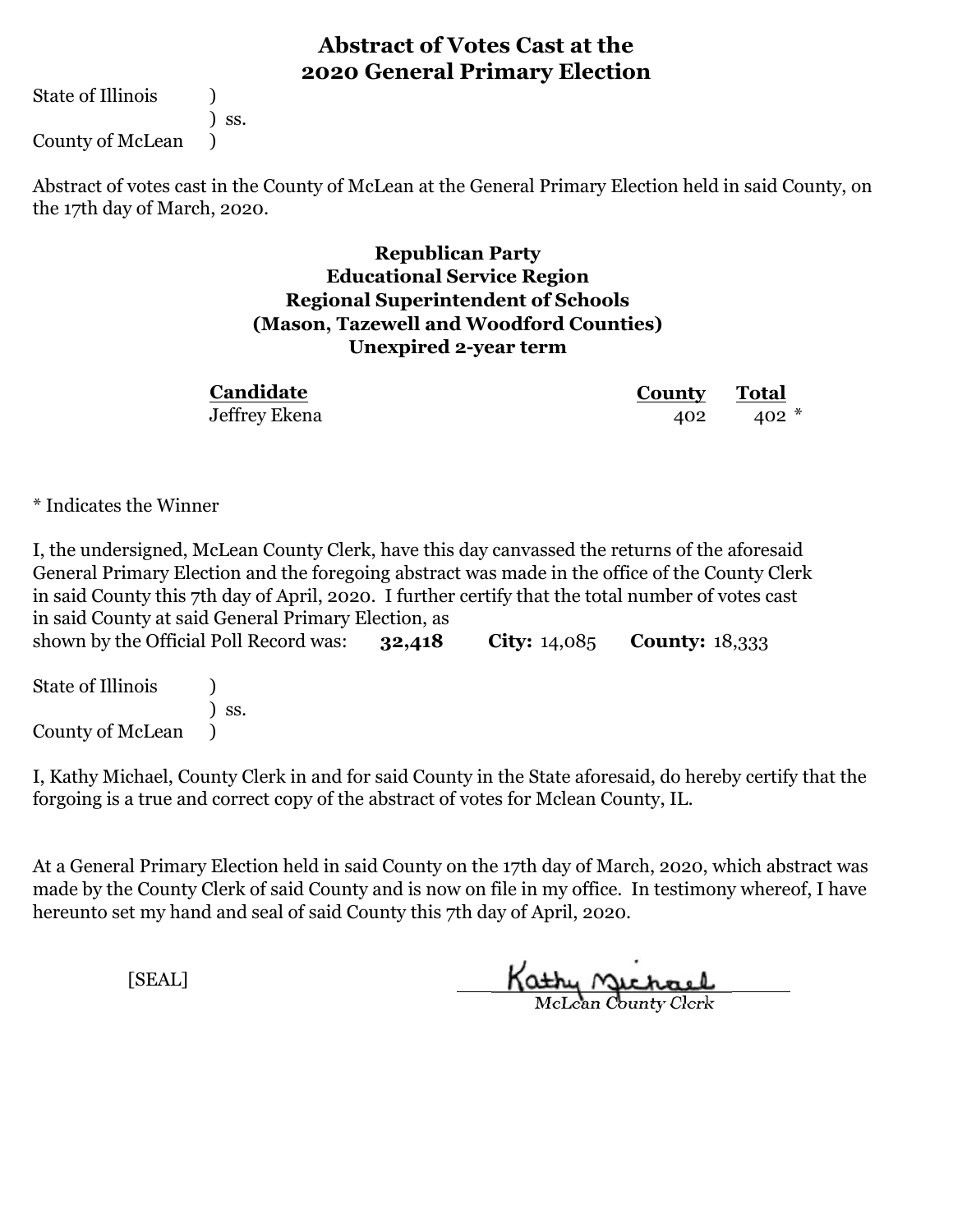State of Illinois (1)

) ss.

County of McLean )

Abstract of votes cast in the County of McLean at the General Primary Election held in said County, on the 17th day of March, 2020.

#### **Republican Party McLean County Board District 1 Member of the County Board**

Catherine Metsker **Candidate**

**County Total** 1,949 1,949 \*

\* Indicates the Winner

I, the undersigned, McLean County Clerk, have this day canvassed the returns of the aforesaid General Primary Election and the foregoing abstract was made in the office of the County Clerk in said County this 7th day of April, 2020. I further certify that the total number of votes cast in said County at said General Primary Election, as shown by the

**32,418 City:** 14,085 **County:** 18,333 State of Illinois (1) ) ss. County of McLean ) Official Poll Record was:

I, Kathy Michael, County Clerk in and for said County in the State aforesaid, do hereby certify that the forgoing is a true and correct copy of the abstract of votes for Mclean County, IL.

At a General Primary Election held in said County on the 17th day of March, 2020, which abstract was made by the County Clerk of said County and is now on file in my office. In testimony whereof, I have hereunto set my hand and seal of said County this 7th day of April, 2020.

Kathy Michael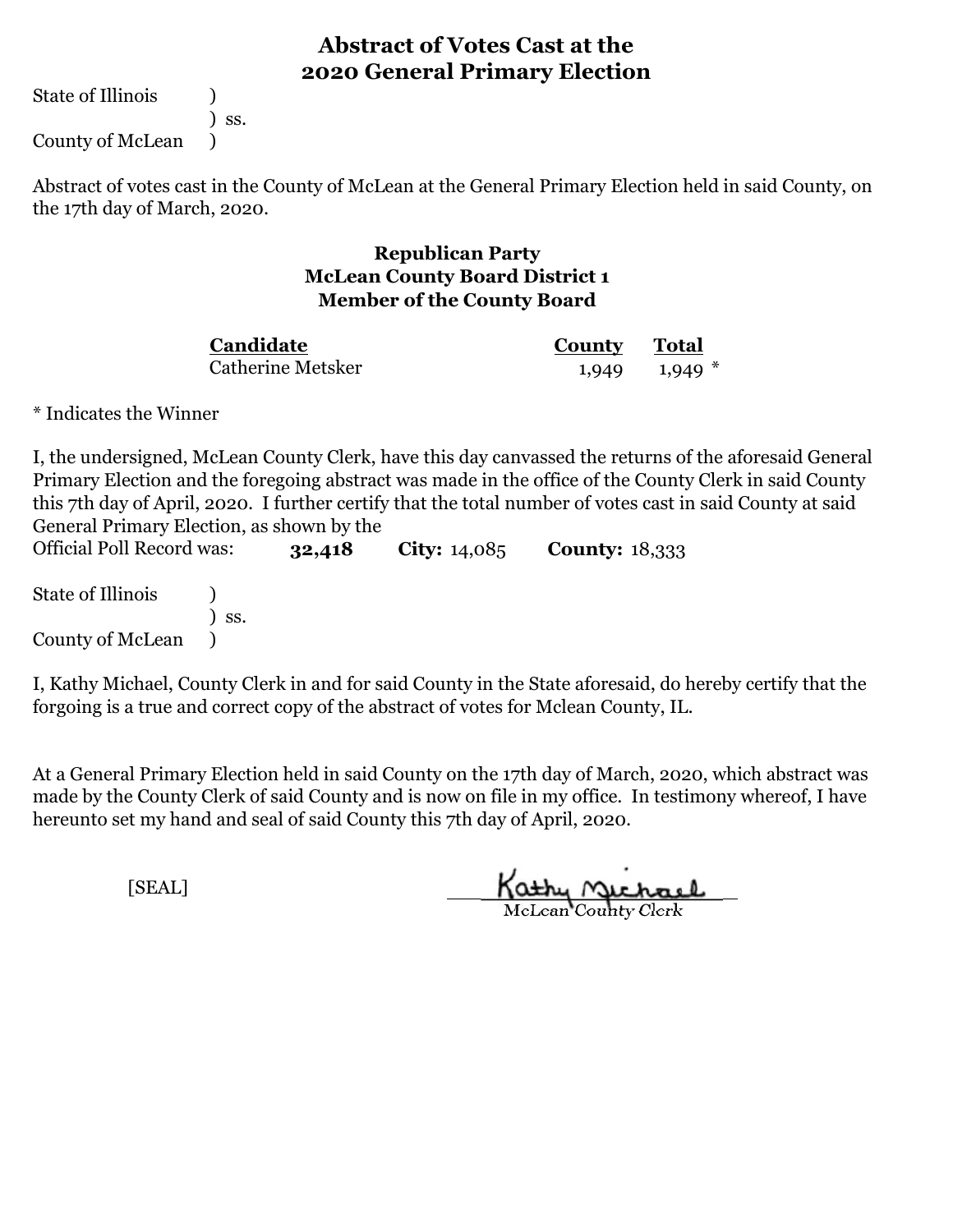State of Illinois (1)

) ss.

County of McLean )

Abstract of votes cast in the County of McLean at the General Primary Election held in said County, on the 17th day of March, 2020.

#### **Republican Party McLean County Board District 2 Member of the County Board**

William Friedrich **Candidate**

**County Total** 1,914 1,914 \*

\* Indicates the Winner

**32,418 City:** 14,085 **County:** 18,333 I, the undersigned, McLean County Clerk, have this day canvassed the returns of the aforesaid General Primary Election and the foregoing abstract was made in the office of the County Clerk in said County this 7th day of April, 2020. I further certify that the total number of votes cast in said County at said General Primary Election, as shown by the the Official Poll Record was: 32.418

State of Illinois (1) ) ss. County of McLean )

I, Kathy Michael, County Clerk in and for said County in the State aforesaid, do hereby certify that the forgoing is a true and correct copy of the abstract of votes for Mclean County, IL.

At a General Primary Election held in said County on the 17th day of March, 2020, which abstract was made by the County Clerk of said County and is now on file in my office. In testimony whereof, I have hereunto set my hand and seal of said County this 7th day of April, 2020.

Kathy Michael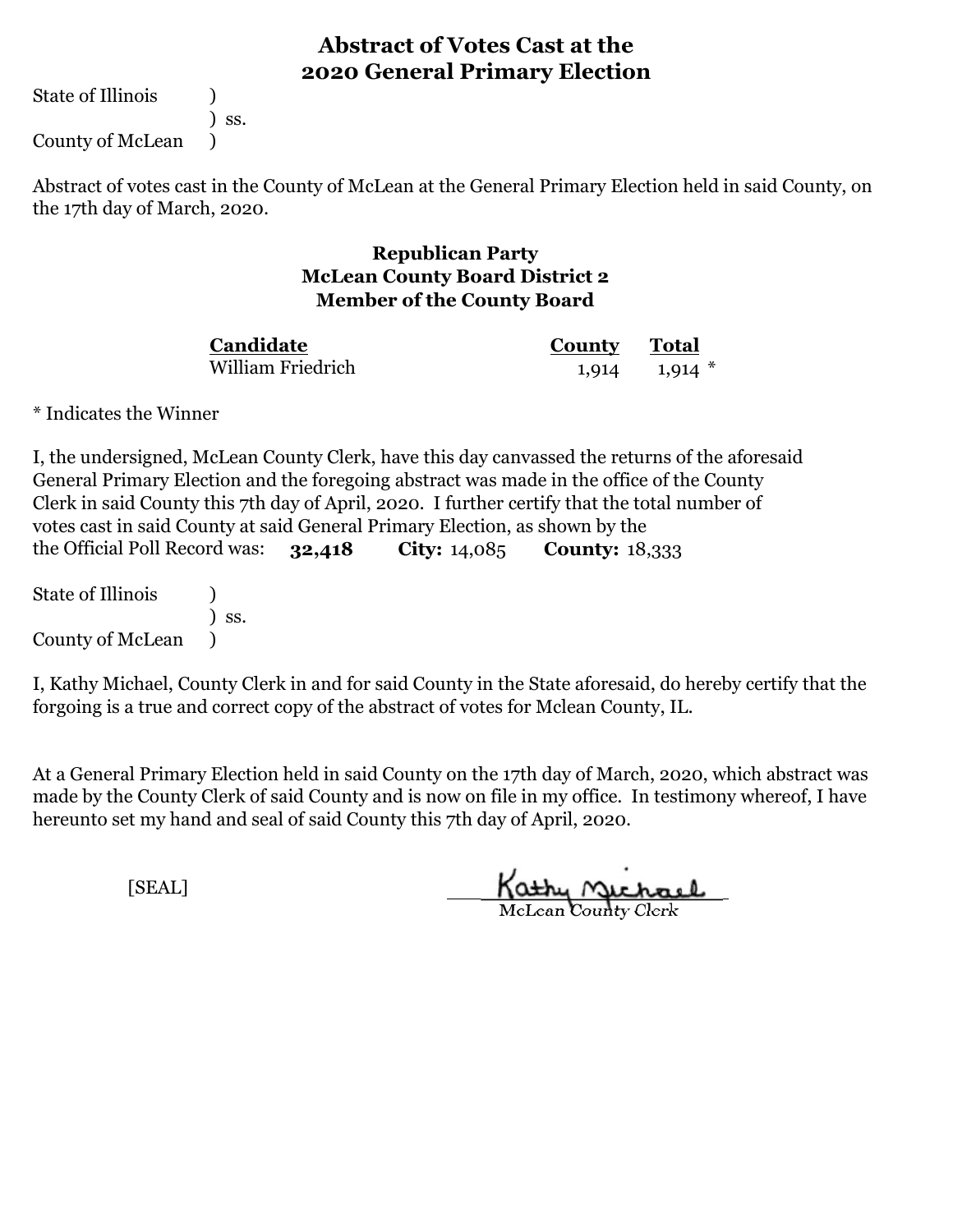State of Illinois (1)

) ss.

County of McLean )

Abstract of votes cast in the County of McLean at the General Primary Election held in said County, on the 17th day of March, 2020.

#### **Republican Party McLean County Board District 3 Member of the County Board**

**City County Total** George O. Wendt 219 963 1,182 \* **Candidate**

\* Indicates the Winner

**32,418 City:** 14,085 **County:** 18,333 shown by the Official Poll Record was: I, the undersigned, McLean County Clerk, have this day canvassed the returns of the aforesaid General Primary Election and the foregoing abstract was made in the office of the County Clerk in said County this 7th day of April, 2020. I further certify that the total number of votes cast in said County at said General Primary Election, as

State of Illinois (1) ) ss. County of McLean )

I, Kathy Michael, County Clerk in and for said County in the State aforesaid, do hereby certify that the forgoing is a true and correct copy of the abstract of votes for Mclean County, IL.

At a General Primary Election held in said County on the 17th day of March, 2020, which abstract was made by the County Clerk of said County and is now on file in my office. In testimony whereof, I have hereunto set my hand and seal of said County this 7th day of April, 2020.

Kathy Michael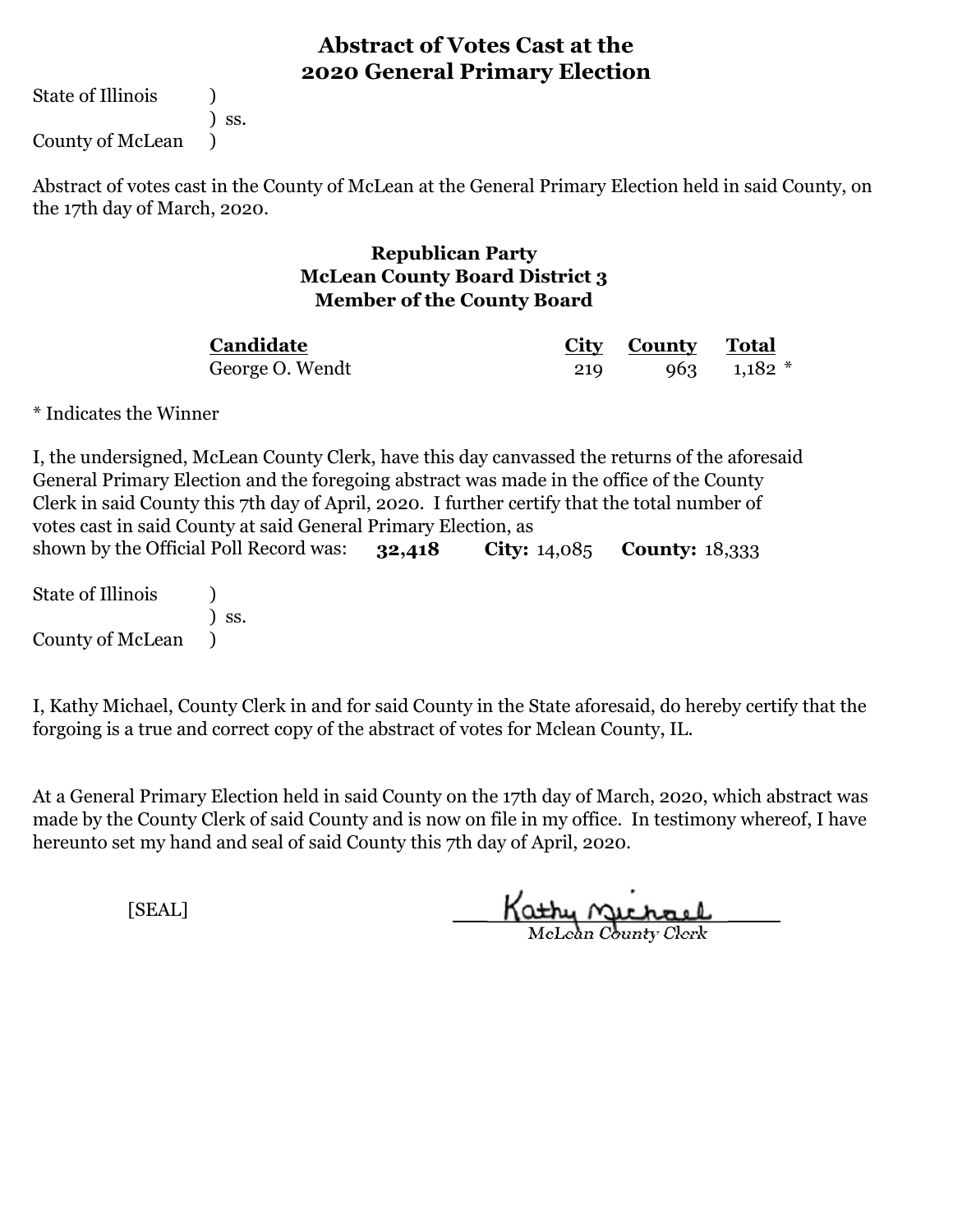State of Illinois (1)

) ss.

County of McLean )

Abstract of votes cast in the County of McLean at the General Primary Election held in said County, on the 17th day of March, 2020.

#### **Republican Party McLean County Board District 4 Member of the County Board**

**City County Total** 81 821 902 Adelita Cruz **Candidate**

\* Indicates the Winner

**32,418 City:** 14,085 **County:** 18,333 shown by the Official Poll Record was: I, the undersigned, McLean County Clerk, have this day canvassed the returns of the aforesaid General Primary Election and the foregoing abstract was made in the office of the County Clerk in said County this 7th day of April, 2020. I further certify that the total number of votes cast in said County at said General Primary Election, as shown by the Official Poll Record was:

State of Illinois (1) ) ss. County of McLean )

I, Kathy Michael, County Clerk in and for said County in the State aforesaid, do hereby certify that the forgoing is a true and correct copy of the abstract of votes for Mclean County, IL.

At a General Primary Election held in said County on the 17th day of March, 2020, which abstract was made by the County Clerk of said County and is now on file in my office. In testimony whereof, I have hereunto set my hand and seal of said County this 7th day of April, 2020.

Kathy Michael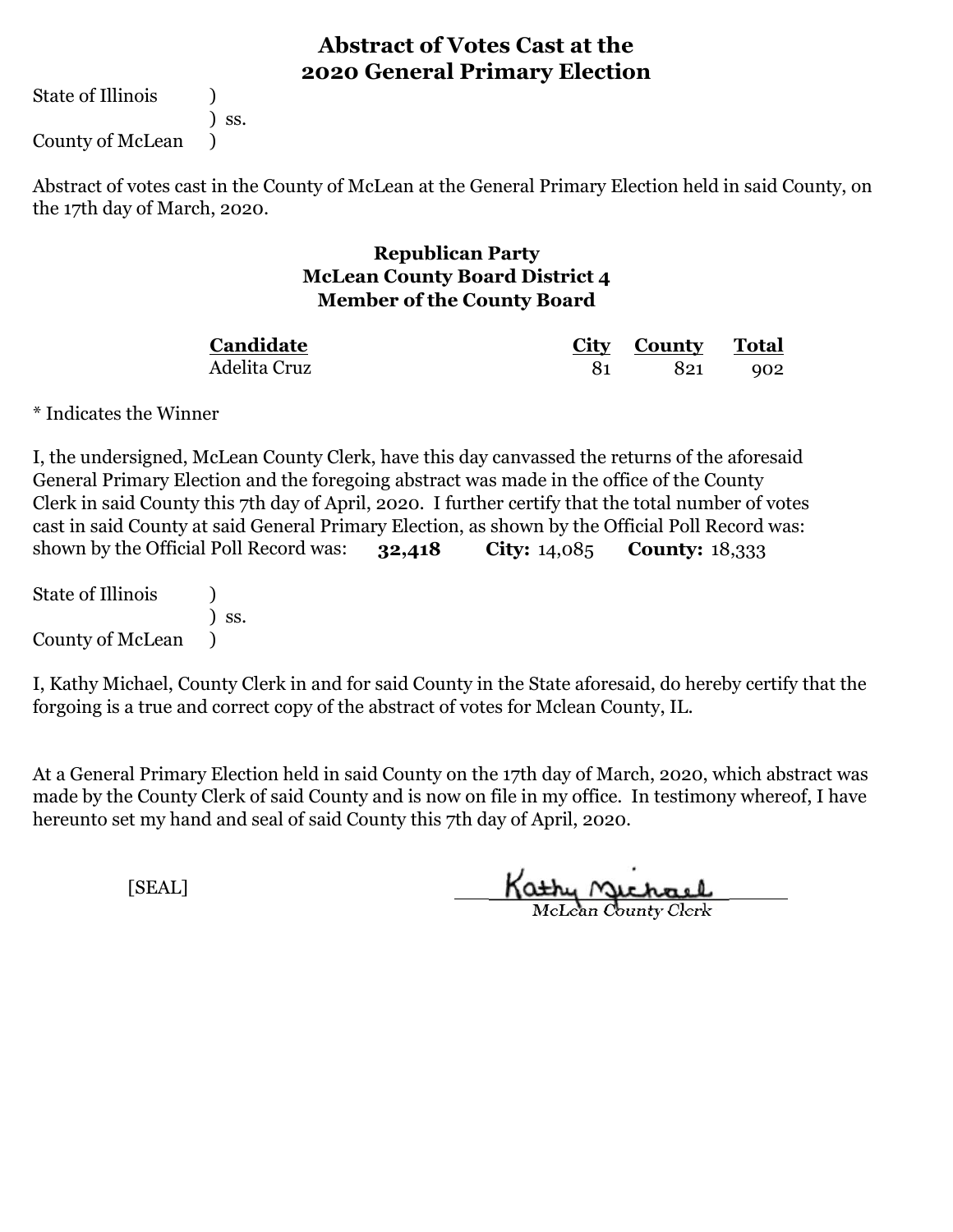State of Illinois (1)

) ss.

County of McLean )

Abstract of votes cast in the County of McLean at the General Primary Election held in said County, on the 17th day of March, 2020.

#### **Republican Party McLean County Board District 5 Member of the County Board**

John D. McIntyre **Candidate**

**County Total** 1,223 1,223 \*

\* Indicates the Winner

**32,418 City:** 14,085 **County:** 18,333 I, the undersigned, McLean County Clerk, have this day canvassed the returns of the aforesaid General Primary Election and the foregoing abstract was made in the office of the County Clerk in said County this 7th day of April, 2020. I further certify that the total number of votes cast in said County at said General Primary Election, as shown by the the Official Poll Record was: 32,418

State of Illinois (1) ) ss. County of McLean )

I, Kathy Michael, County Clerk in and for said County in the State aforesaid, do hereby certify that the forgoing is a true and correct copy of the abstract of votes for Mclean County, IL.

At a General Primary Election held in said County on the 17th day of March, 2020, which abstract was made by the County Clerk of said County and is now on file in my office. In testimony whereof, I have hereunto set my hand and seal of said County this 7th day of April, 2020.

Kathy Michael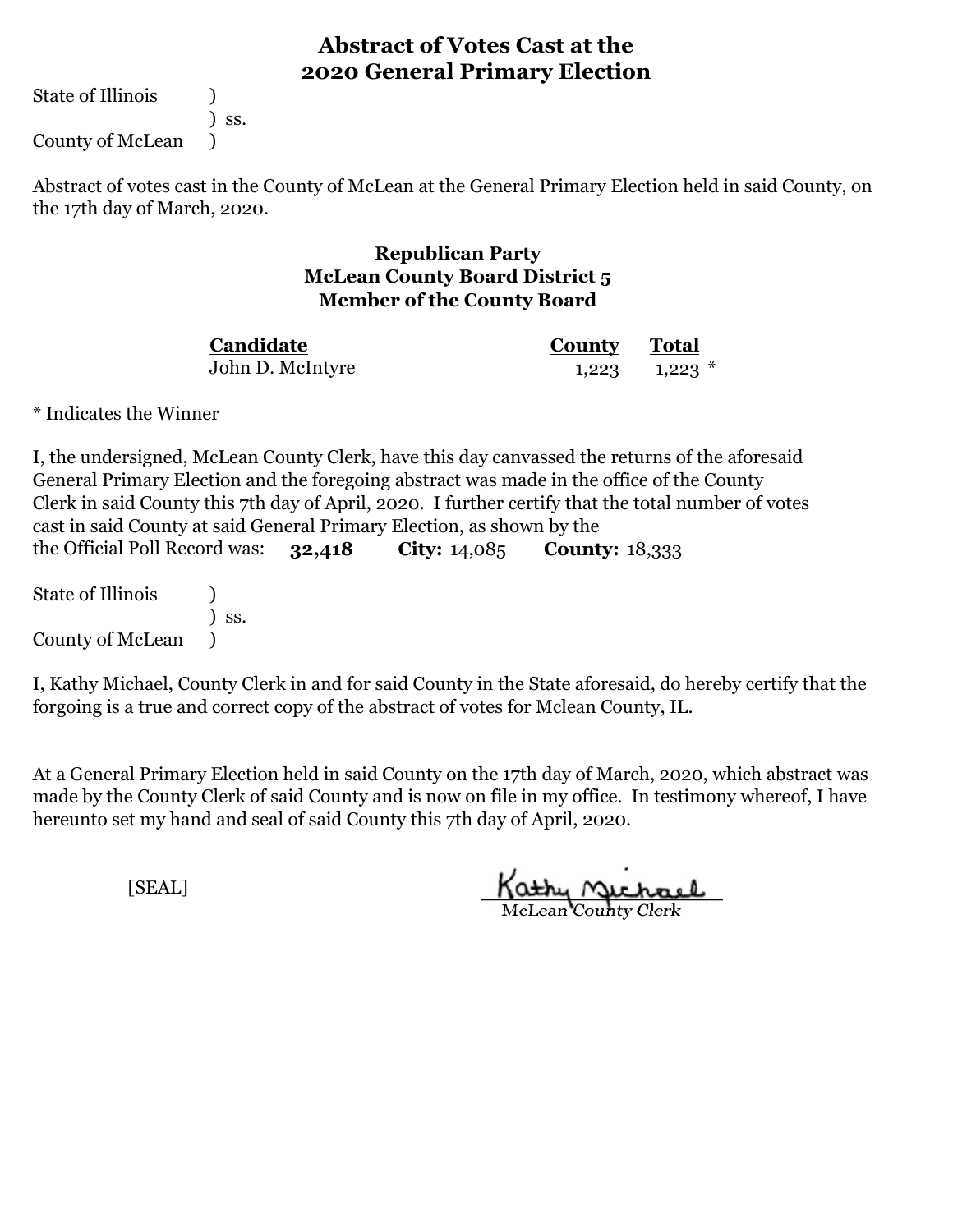State of Illinois (1)

) ss.

County of McLean )

Abstract of votes cast in the County of McLean at the General Primary Election held in said County, on the 17th day of March, 2020.

## **Republican Party McLean County Board District 6 Member of the County Board**

| Candidate    | <b>County</b> Total |  |
|--------------|---------------------|--|
| No Candidate |                     |  |

\* Indicates the Winner

**32,418 City:** 14,085 **County:** 18,333 I, the undersigned, McLean County Clerk, have this day canvassed the returns of the aforesaid General Primary Election and the foregoing abstract was made in the office of the County Clerk in said County this 7th day of April, 2020. I further certify that the total number of votes cast in said County at said General Primary Election, as shown by the the Official Poll Record was: 32.418

State of Illinois (1) ) ss. County of McLean )

I, Kathy Michael, County Clerk in and for said County in the State aforesaid, do hereby certify that the forgoing is a true and correct copy of the abstract of votes for Mclean County, IL.

At a General Primary Election held in said County on the 17th day of March, 2020, which abstract was made by the County Clerk of said County and is now on file in my office. In testimony whereof, I have hereunto set my hand and seal of said County this 7th day of April, 2020.

Kathy Michael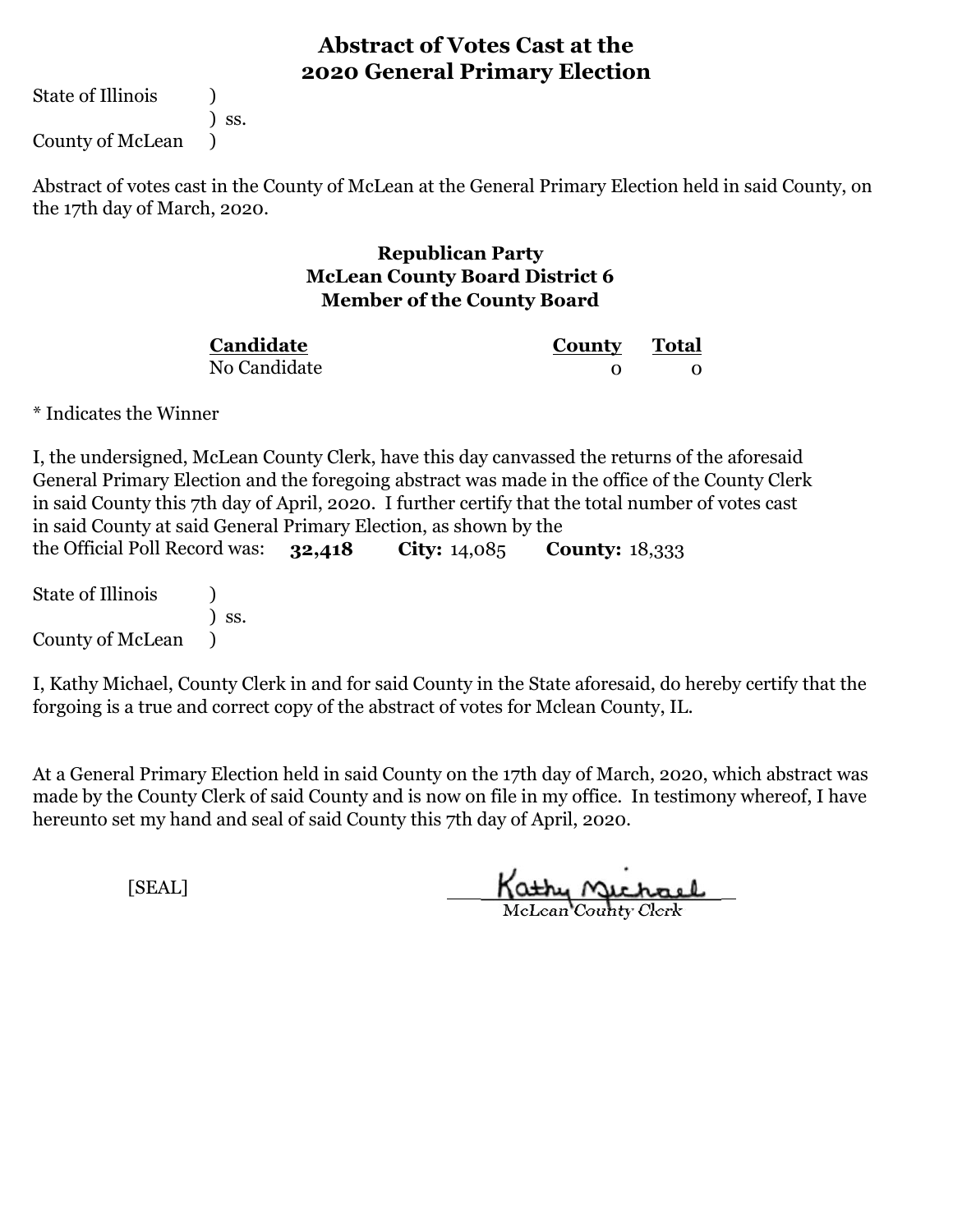State of Illinois (1)

) ss.

County of McLean )

Abstract of votes cast in the County of McLean at the General Primary Election held in said County, on the 17th day of March, 2020.

## **Republican Party McLean County Board District 7 Member of the County Board**

| Candidate   | City  | <b>Total</b> |
|-------------|-------|--------------|
| Jacob Beard | 1,053 | $1,053$ *    |

\* Indicates the Winner

**32,418 City:** 14,085 **County:** 18,333 State of Illinois (1) shown by the Official Poll Record was: I, the undersigned, McLean County Clerk, have this day canvassed the returns of the aforesaid General Primary Election and the foregoing abstract was made in the office of the County Clerk in said County this 7th day of April, 2020. I further certify that the total number of votes cast in said County at said General Primary Election, as

) ss. County of McLean )

I, Kathy Michael, County Clerk in and for said County in the State aforesaid, do hereby certify that the forgoing is a true and correct copy of the abstract of votes for Mclean County, IL.

At a General Primary Election held in said County on the 17th day of March, 2020, which abstract was made by the County Clerk of said County and is now on file in my office. In testimony whereof, I have hereunto set my hand and seal of said County this 7th day of April, 2020.

Kathy Michael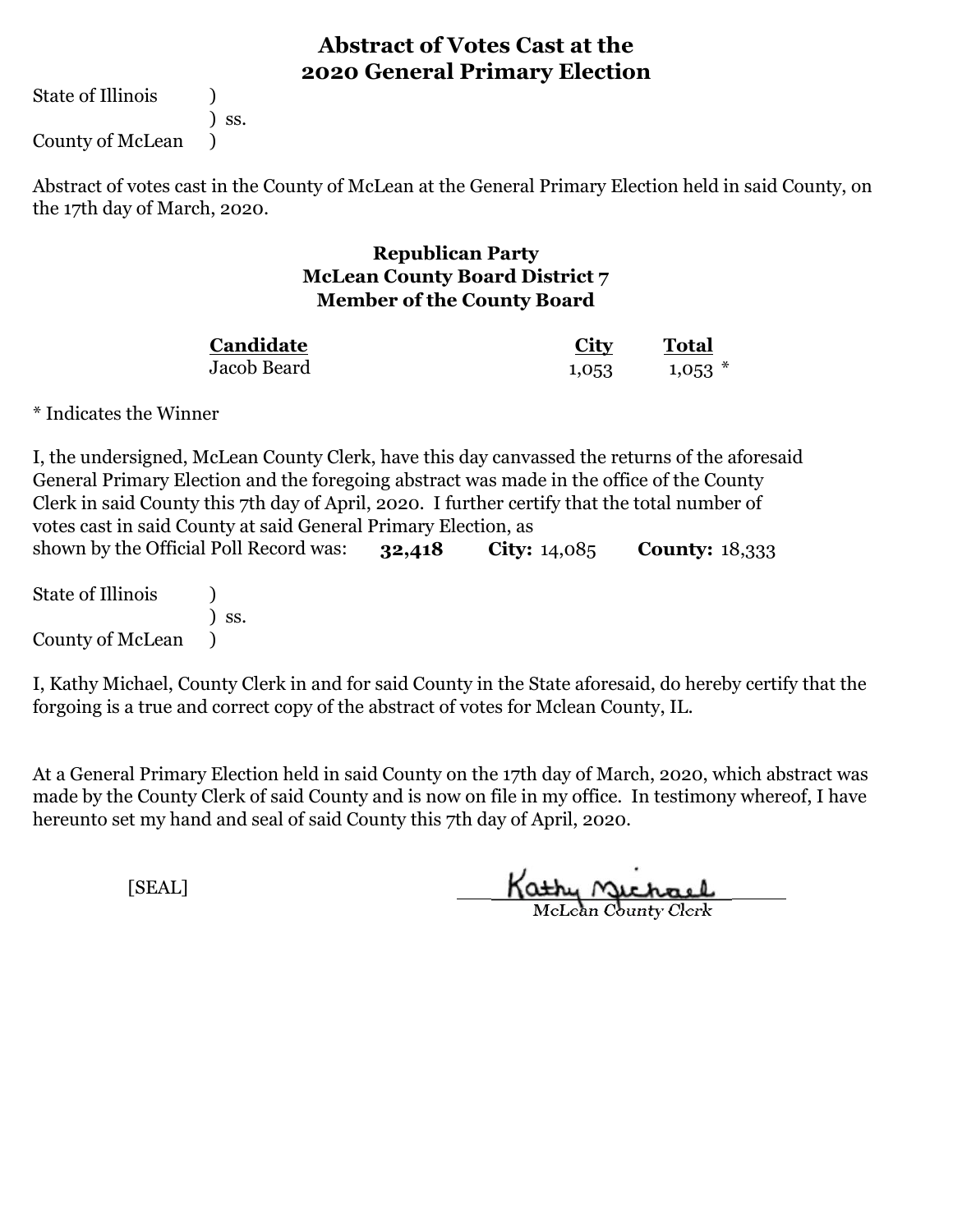State of Illinois (1)

) ss.

County of McLean )

Abstract of votes cast in the County of McLean at the General Primary Election held in said County, on the 17th day of March, 2020.

## **Republican Party McLean County Board District 8 Member of the County Board**

| Candidate    | <b>City</b> | <b>Total</b> |  |
|--------------|-------------|--------------|--|
| Jordan Baker | 362         | $362 *$      |  |

\* Indicates the Winner

**32,418 City:** 14,085 **County:** 18,333 I, the undersigned, McLean County Clerk, have this day canvassed the returns of the aforesaid General Primary Election and the foregoing abstract was made in the office of the County Clerk in said County this 7th day of April, 2020. I further certify that the total number of votes cast in said County at said General Primary Election, as shown by the Official Poll Record was:

State of Illinois (1) ) ss. County of McLean )

I, Kathy Michael, County Clerk in and for said County in the State aforesaid, do hereby certify that the forgoing is a true and correct copy of the abstract of votes for Mclean County, IL.

At a General Primary Election held in said County on the 17th day of March, 2020, which abstract was made by the County Clerk of said County and is now on file in my office. In testimony whereof, I have hereunto set my hand and seal of said County this 7th day of April, 2020.

Kathy Michael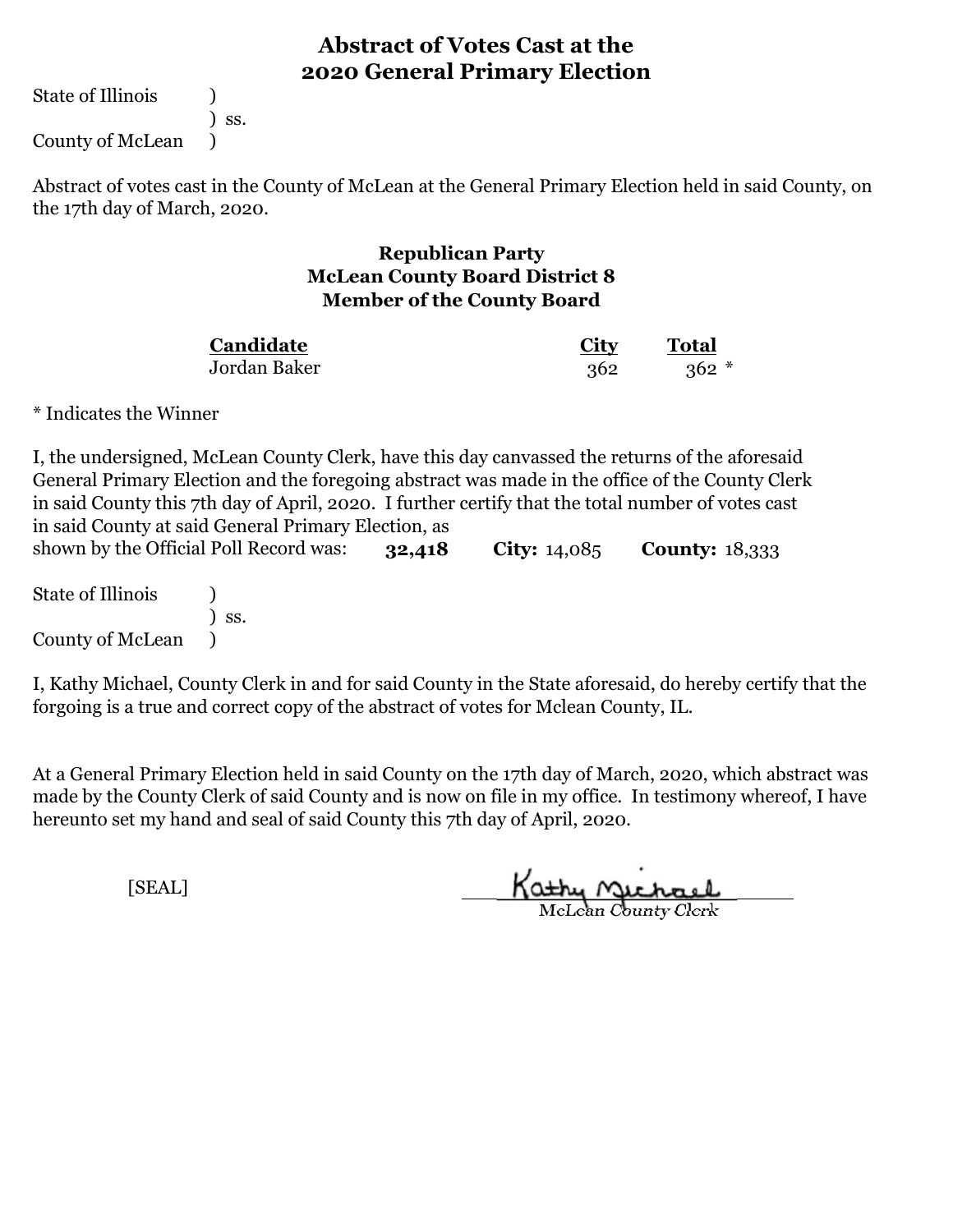State of Illinois (1)

) ss.

County of McLean )

Abstract of votes cast in the County of McLean at the General Primary Election held in said County, on the 17th day of March, 2020.

## **Republican Party McLean County Board District 9 Member of the County Board**

| Candidate     | <u>City</u> | Total     |
|---------------|-------------|-----------|
| Susan Schafer | 1,130       | $1,130$ * |

\* Indicates the Winner

**32,418 City:** 14,085 **County:** 18,333 shown by the Official Poll Record was: I, the undersigned, McLean County Clerk, have this day canvassed the returns of the aforesaid General Primary Election and the foregoing abstract was made in the office of the County Clerk in said County this 7th day of April, 2020. I further certify that the total number of votes cast in said County at said General Primary Election, as

State of Illinois (1) ) ss. County of McLean )

I, Kathy Michael, County Clerk in and for said County in the State aforesaid, do hereby certify that the forgoing is a true and correct copy of the abstract of votes for Mclean County, IL.

At a General Primary Election held in said County on the 17th day of March, 2020, which abstract was made by the County Clerk of said County and is now on file in my office. In testimony whereof, I have hereunto set my hand and seal of said County this 7th day of April, 2020.

Kathy Michael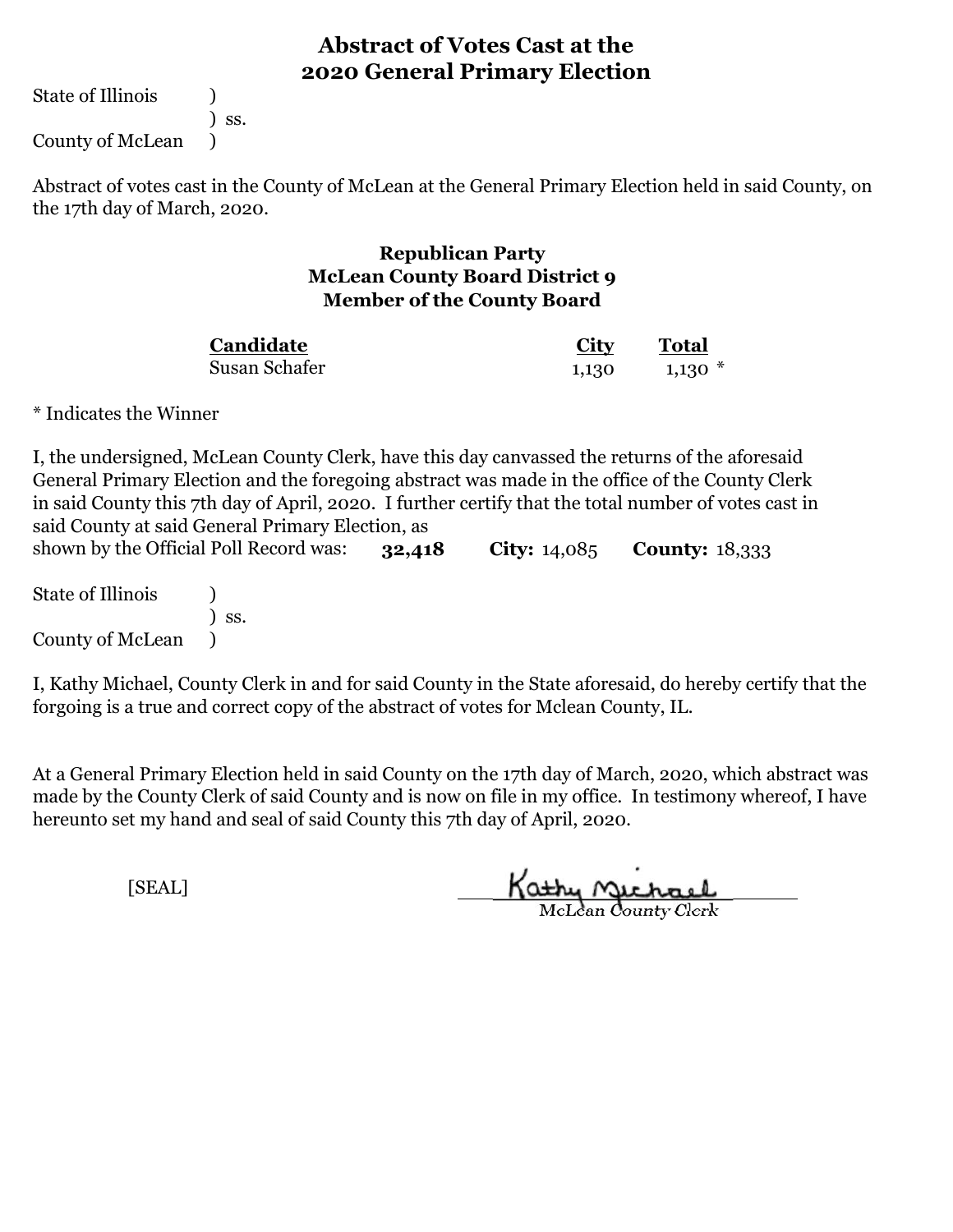State of Illinois (1)

) ss.

County of McLean )

Abstract of votes cast in the County of McLean at the General Primary Election held in said County, on the 17th day of March, 2020.

## **Republican Party McLean County Board District 10 Member of the County Board**

| Candidate       | <u>City</u> | Total     |
|-----------------|-------------|-----------|
| Josh W. Barnett | 1,491       | $1,491$ * |

\* Indicates the Winner

**32,418 City:** 14,085 **County:** 18,333 State of Illinois (1) I, the undersigned, McLean County Clerk, have this day canvassed the returns of the aforesaid General Primary Election and the foregoing abstract was made in the office of the County Clerk in said County this 7th day of April, 2020. I further certify that the total number of votes cast in said County at said General Primary Election, as shown by the Official Poll Record was:

) ss. County of McLean )

I, Kathy Michael, County Clerk in and for said County in the State aforesaid, do hereby certify that the forgoing is a true and correct copy of the abstract of votes for Mclean County, IL.

At a General Primary Election held in said County on the 17th day of March, 2020, which abstract was made by the County Clerk of said County and is now on file in my office. In testimony whereof, I have hereunto set my hand and seal of said County this 7th day of April, 2020.

Kathy Michael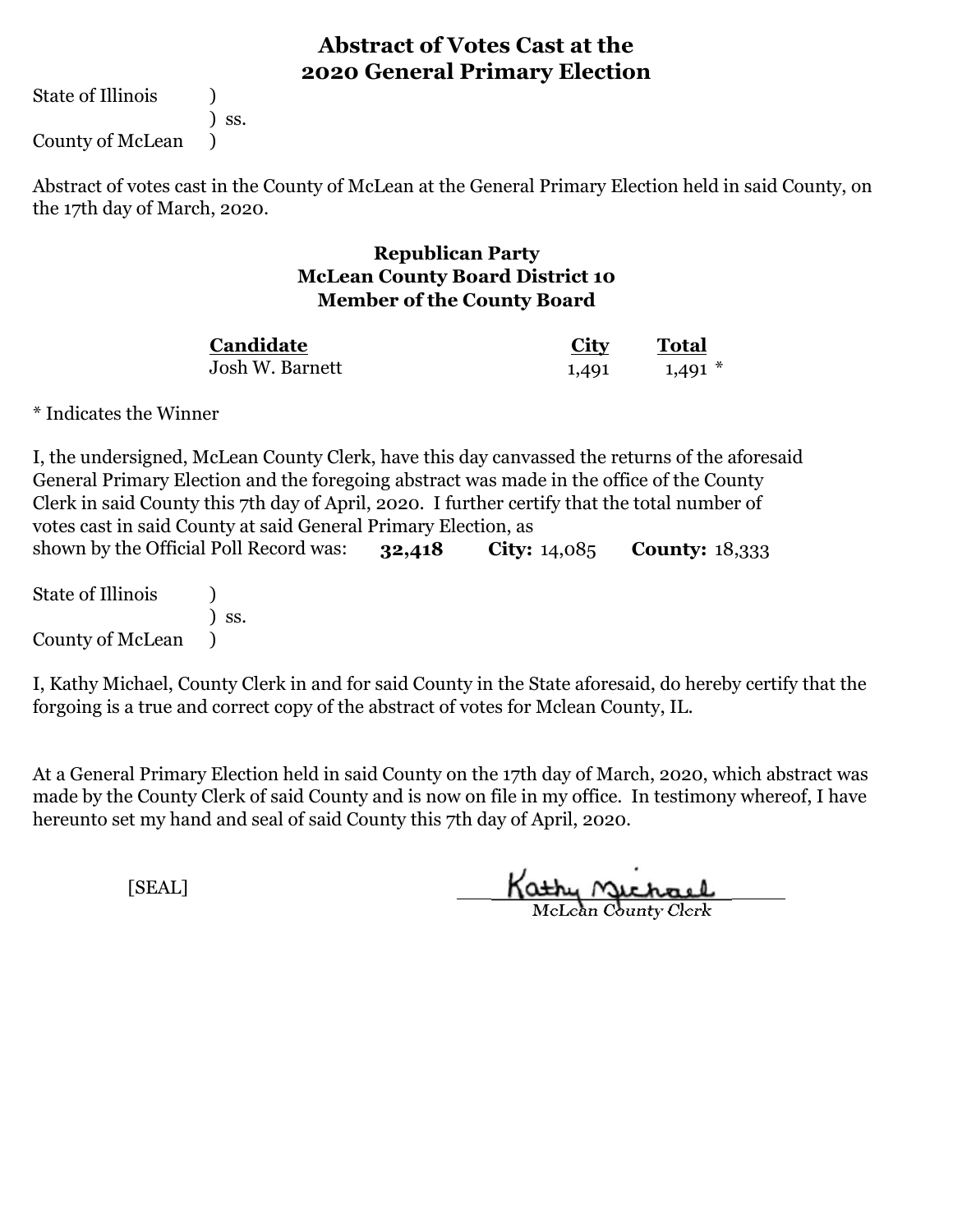State of Illinois (1) ) ss.

County of McLean )

Abstract of votes cast in the County of McLean at the General Primary Election held in said County, on the 17th day of March, 2020.

## **Republican Party McLean County Judge of the Circuit Court Eleventh Judicial Circuit (To fill the vacancy of the Hon. Robert L. Freitag)**

| Candidate             |       | City County Total |                  |
|-----------------------|-------|-------------------|------------------|
| <b>Jason Chambers</b> | 4,371 |                   | 7,368 11,739 $*$ |

\* Indicates the Winner

**32,418 City:** 14,085 **County:** 18,333 I, the undersigned, McLean County Clerk, have this day canvassed the returns of the aforesaid General Primary Election and the foregoing abstract was made in the office of the County Clerk in said County this 7th day of April, 2020. I further certify that the total number of votes cast in said County at said General Primary Election, as shown by the Official Poll Record was:

State of Illinois (a) ) ss. County of McLean )

I, Kathy Michael, County Clerk in and for said County in the State aforesaid, do hereby certify that the forgoing is a true and correct copy of the abstract of votes for Mclean County, IL.

At a General Primary Election held in said County on the 17th day of March, 2020, which abstract was made by the County Clerk of said County and is now on file in my office. In testimony whereof, I have hereunto set my hand and seal of said County this 7th day of April, 2020.

Kathy Jichael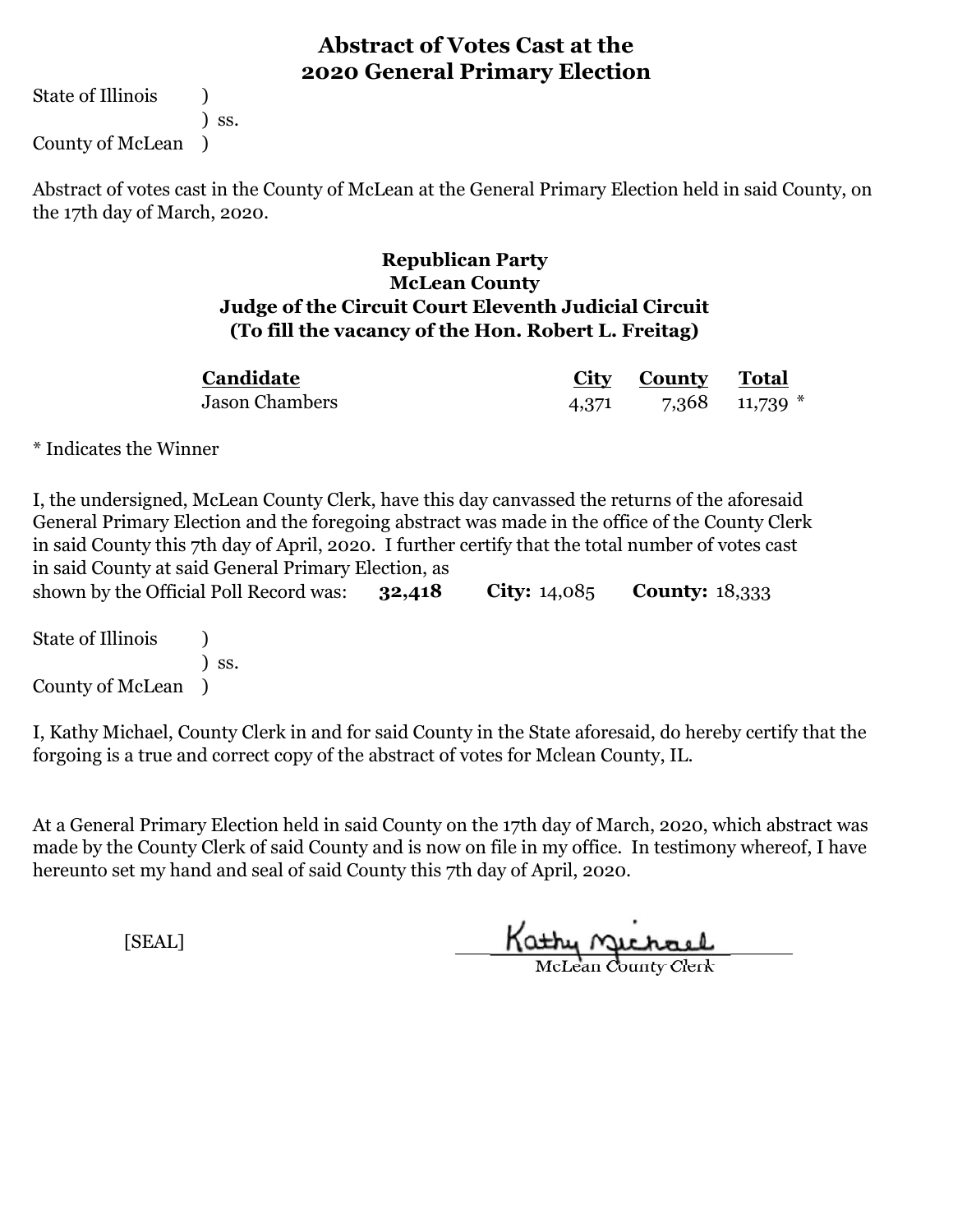State of Illinois ( )

) ss.

County of McLean (1)

Abstract of votes cast in the County of McLean at the General Primary Election held in said County, on the 17th day of March, 2020

## **Republican Party Precinct Committeemen McLean County**

| Precinct           | Candidate             | <b>Total</b> |
|--------------------|-----------------------|--------------|
| Allin              |                       | O            |
| Anchor             |                       | O            |
| Arrowsmith         |                       | $\mathbf 0$  |
| Bellflower         | Chelsie Leffelman     | 80 *         |
| Bloomington 01     |                       | $\mathbf 0$  |
| Bloomington 02     | George O. Wendt       | 186 *        |
| <b>Blue Mound</b>  |                       | $\mathbf 0$  |
| Cheney's Grove     | Marty Tipsord         | $142 *$      |
| Chenoa 01          |                       | $\mathbf 0$  |
| Chenoa 02          |                       | $\mathbf 0$  |
| Cropsey            |                       | $\mathbf 0$  |
| Dale               | Mary A. Thompson      | $138 *$      |
| Danvers 01         |                       | $\mathbf 0$  |
| Danvers 02         | W. Thomas Caisley     | $\ast$<br>94 |
| Dawson             | <b>James Soeldner</b> | 84 *         |
| Downs              |                       | $\mathbf 0$  |
| Dry Grove          | John A. Chambers      | $177*$       |
| Empire 01          |                       | 0            |
| Empire 02          |                       | 0            |
| Empire 03          |                       | $\mathbf{O}$ |
| <b>Funks Grove</b> |                       | $\mathbf 0$  |
| Gridley 01         | Paul Laiming          | $166*$       |
| Gridley 02         | Perry A. Klopfenstein | $283 *$      |
| Hudson 01          | <b>James Fisher</b>   | $163 *$      |
| Hudson 02          | Mark J. Kotte         | $153$ $*$    |
| Lawndale           | Brandon A. Hepner     | $25$ $*$     |
| Lexington 01       | Rebecca L. Pentecost  | $142 *$      |
| Lexington 02       | John A. Brown         | $150*$       |
| Martin             |                       | $\mathbf 0$  |
| <b>Money Creek</b> |                       | O            |
| Mt. Hope           | Daryl Yoder           | $127 *$      |

\* Indicates the Winner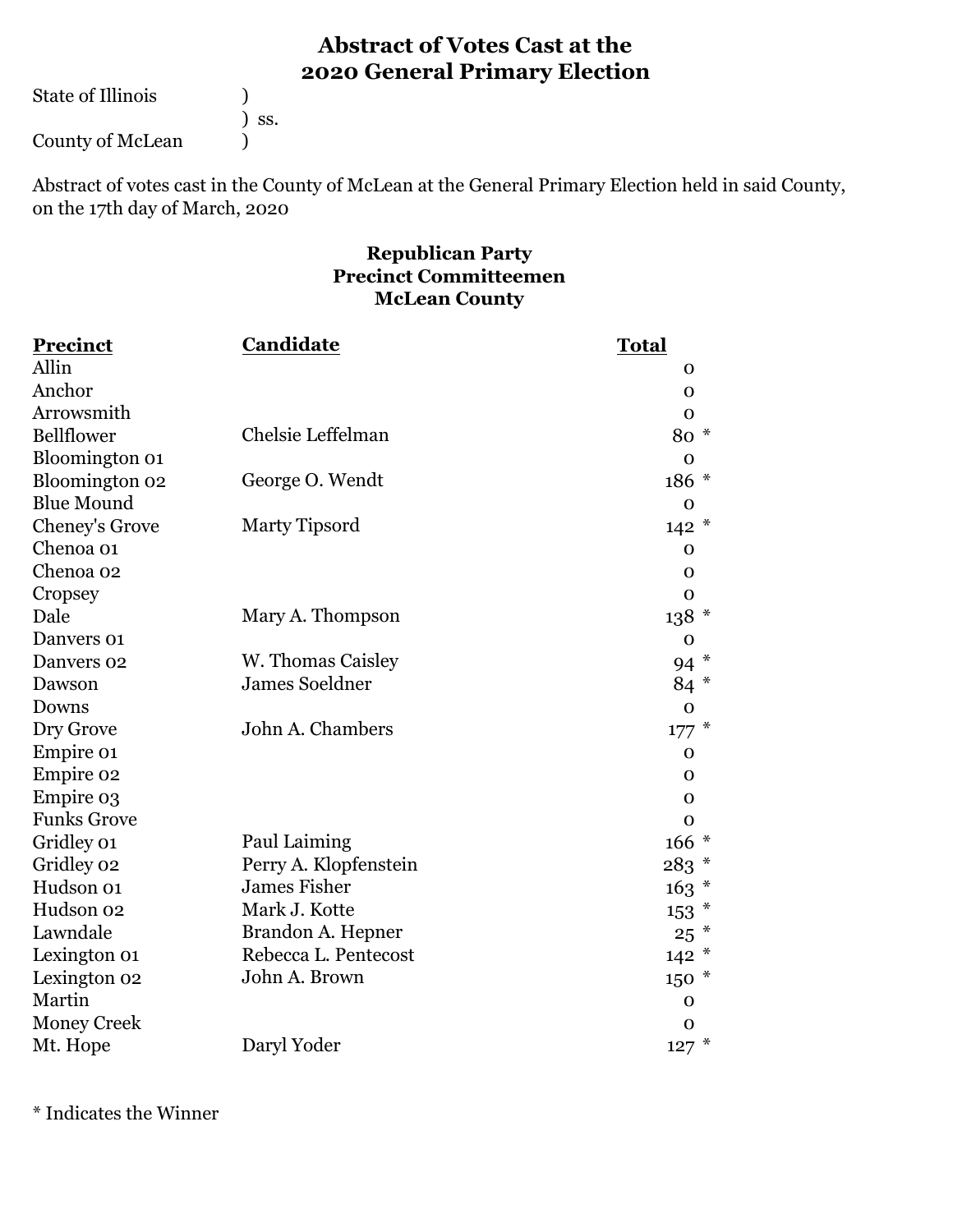Abstract of votes cast in the County of McLean at the General Primary Election held in said County, on the 17th day of March, 2020.

### **Republican Party Precinct Committeemen McLean County**

| Ruth E. Novosad<br>Old Town 01<br>$212 *$<br>Old Town 02<br>$\mathbf{O}$<br>Carl V. Hinshaw<br>Randolph 01<br>$122 *$<br>Randolph 02<br>$\mathbf 0$<br>Randolph 03<br>$\mathbf 0$ |
|-----------------------------------------------------------------------------------------------------------------------------------------------------------------------------------|
|                                                                                                                                                                                   |
|                                                                                                                                                                                   |
|                                                                                                                                                                                   |
|                                                                                                                                                                                   |
|                                                                                                                                                                                   |
| Towanda<br>$\mathbf 0$                                                                                                                                                            |
| Leslie Franzen<br>West<br>$34$ *                                                                                                                                                  |
| <b>Catherine Metsker</b><br><b>White Oak</b><br>$107 *$                                                                                                                           |
| Yates<br>$\mathbf 0$                                                                                                                                                              |
| Normal <sub>1</sub><br>$\mathbf 0$                                                                                                                                                |
| Normal <sub>2</sub><br>$\mathbf 0$                                                                                                                                                |
| Janet S. Hood<br>96 *<br>Normal 3                                                                                                                                                 |
| Normal 4<br>$\mathbf{0}$                                                                                                                                                          |
| Normal <sub>5</sub><br>$\mathbf 0$                                                                                                                                                |
| Normal 6<br>$\Omega$                                                                                                                                                              |
| Normal 7<br>$\mathbf{O}$                                                                                                                                                          |
| Normal 8<br>$\Omega$                                                                                                                                                              |
| Normal 9<br>$\mathbf 0$                                                                                                                                                           |
| Normal 10<br>$\mathbf{O}$                                                                                                                                                         |
| Normal 11<br>$\mathbf 0$                                                                                                                                                          |
| Normal 12<br>Roy J. Willan<br>$122 *$                                                                                                                                             |
| Paul E. Bender<br>Normal 13<br>$113*$                                                                                                                                             |
| Andrew D. Byars<br>Normal 14<br>$39 *$                                                                                                                                            |
| Normal 15<br><b>Tyler Gonigam</b><br>$110 *$                                                                                                                                      |
| Normal 16<br>$\mathbf 0$                                                                                                                                                          |
| Normal 17<br>$\mathbf 0$                                                                                                                                                          |
| Normal 18<br>Rebecca C. McNeil<br>$148 *$                                                                                                                                         |
| Gary Ohler<br>$138$ $^{\ast}$<br>Normal 19                                                                                                                                        |
| David Paul Blumenshine<br>Normal 20<br>$149 *$                                                                                                                                    |
| Normal 21<br>$\mathbf{O}$                                                                                                                                                         |
| William T. Caisley<br>$92 *$<br>Normal 22                                                                                                                                         |
| Normal 23<br>$\mathbf 0$                                                                                                                                                          |
| Normal 24<br>$\mathbf 0$                                                                                                                                                          |
| ~Scott Preston<br>$13$ $^*$<br>Normal 25                                                                                                                                          |
| Normal 26<br>$\mathbf 0$                                                                                                                                                          |
| Normal 27<br>$\mathbf 0$                                                                                                                                                          |
| Normal 28<br>$\mathbf 0$                                                                                                                                                          |
| Normal 29<br>$\mathbf 0$                                                                                                                                                          |
| Normal 30<br>$\mathbf O$                                                                                                                                                          |

 $*$  Indicates the winner  $\sim$  Indicates Write-in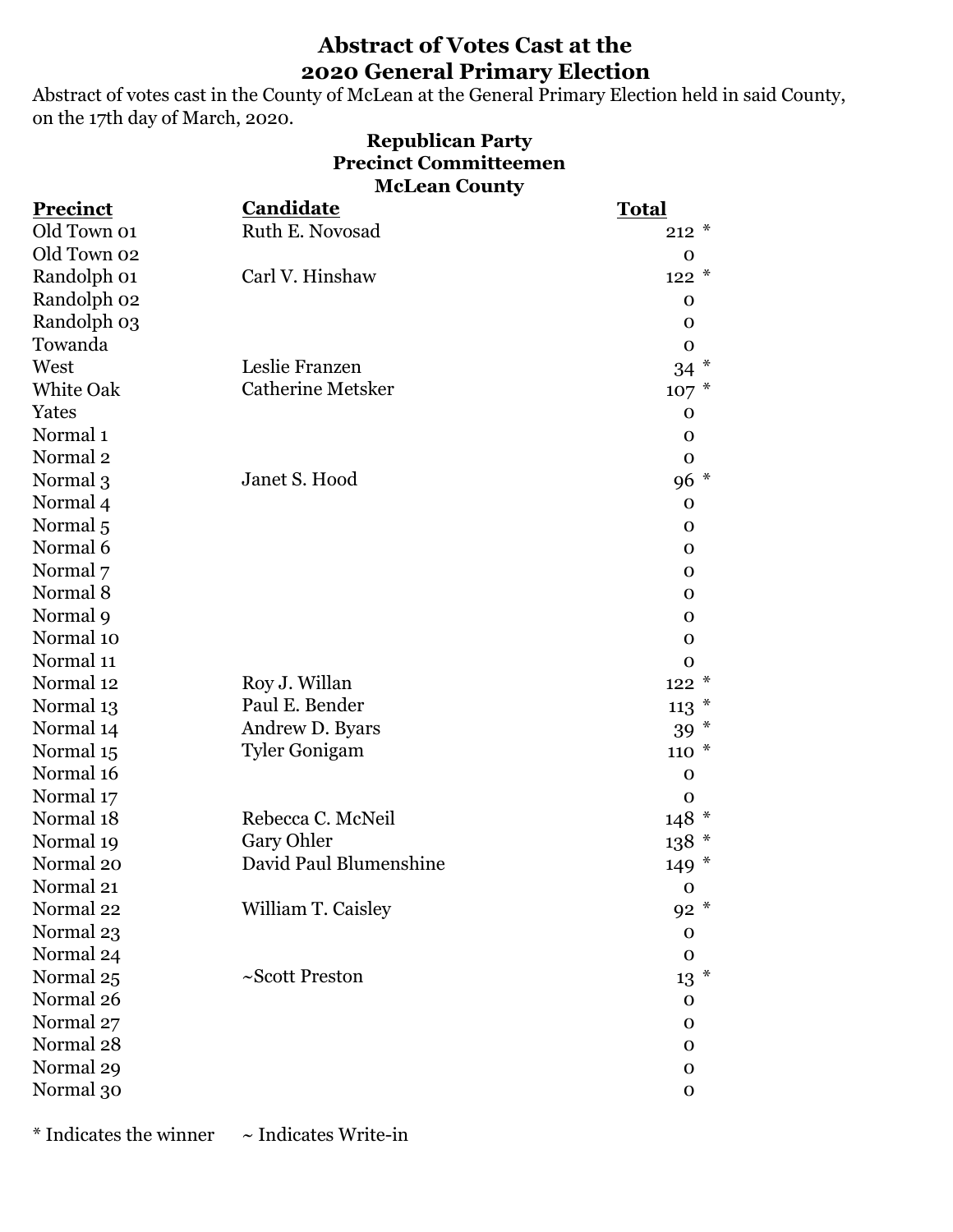Abstract of votes cast in the County of McLean at the General Primary Election held in said County, on the 17th day of March, 2020.

### **McLean County Republican Party Precinct Committeemen**

| Precinct               | Candidate              | <b>Total</b>    |
|------------------------|------------------------|-----------------|
| City of Bloomington 1  |                        | 0               |
| City of Bloomington 2  | <b>Tyler Cravens</b>   | 69 *            |
| City of Bloomington 3  |                        | $\mathbf 0$     |
| City of Bloomington 4  | Jordan Baker           | 43 $*$          |
| City of Bloomington 5  |                        | $\mathbf 0$     |
| City of Bloomington 6  |                        | $\mathbf 0$     |
| City of Bloomington 7  |                        | $\mathbf O$     |
| City of Bloomington 8  | John Walther           | $82 *$          |
| City of Bloomington 9  | Glenda Jackson         | $39 *$          |
| City of Bloomington 10 |                        | $\mathbf 0$     |
| City of Bloomington 11 | Timothy M. Harris      | $118 *$         |
| City of Bloomington 12 |                        | $\mathbf 0$     |
| City of Bloomington 13 | Virginia A. Akins      | 59 *            |
| City of Bloomington 14 | <b>Connie Beard</b>    | 81 *            |
| City of Bloomington 15 | <b>Bruce Hany</b>      | 66 *            |
| City of Bloomington 16 |                        | $\mathbf 0$     |
| City of Bloomington 17 |                        | $\mathbf 0$     |
| City of Bloomington 18 | Kevin G. Lower         | 93 <sup>*</sup> |
| City of Bloomington 19 |                        | $\mathbf 0$     |
| City of Bloomington 20 |                        | $\mathbf 0$     |
| City of Bloomington 21 |                        | $\mathbf 0$     |
| City of Bloomington 22 | Erik N. Prenzler       | $110 *$         |
| City of Bloomington 23 |                        | $\mathbf 0$     |
| City of Bloomington 24 | Ronald S. Schultz      | $71 *$          |
| City of Bloomington 25 |                        | $\mathbf 0$     |
| City of Bloomington 26 |                        | $\mathbf 0$     |
| City of Bloomington 27 | Ann R. Sullivan        | 98 *            |
| City of Bloomington 28 | Jacob Beard            | 79              |
| City of Bloomington 29 |                        | $\mathbf 0$     |
| City of Bloomington 30 | <b>Ryan Scritchlow</b> | 80 *            |
| City of Bloomington 31 |                        | $\mathbf 0$     |
| City of Bloomington 32 |                        | $\mathbf 0$     |
| City of Bloomington 33 |                        | $\mathbf 0$     |
| City of Bloomington 34 | <b>Chuck Erickson</b>  | $118 *$         |
| City of Bloomington 35 | Maureen M. Barnes      | $124$ *         |
| City of Bloomington 36 |                        | $\mathbf 0$     |
| City of Bloomington 37 |                        | $\Omega$        |
| City of Bloomington 38 | Dan Brady              | $107 *$         |
| City of Bloomington 39 | Norma Jane Brown       | $131 *$         |
| City of Bloomington 40 | <b>Steven Jiles</b>    | $102 *$         |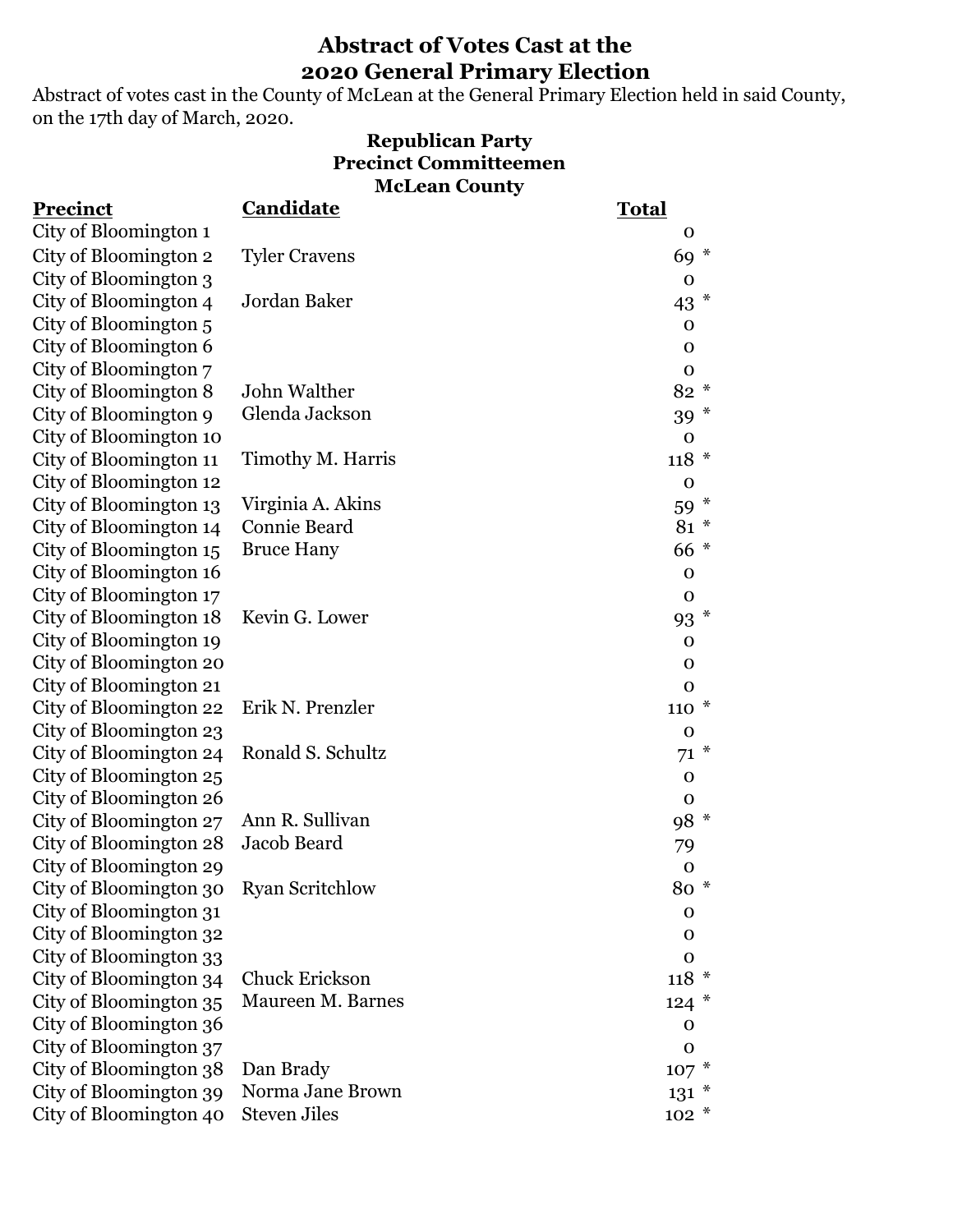| City of Bloomington 41                 | O           |
|----------------------------------------|-------------|
| City of Bloomington 42                 | O           |
| City of Bloomington 43 Jason Barickman | $136 *$     |
| City of Bloomington 44                 | O           |
| City of Bloomington 45                 | $\Omega$    |
| City of Bloomington 46 James Snyder    | $37$ $*$    |
| City of Bloomington 47                 | 0           |
| City of Bloomington 48                 | 0           |
| City of Bloomington 49                 | 0           |
| City of Bloomington 50                 | $\mathbf 0$ |
| City of Bloomington 51                 | 0           |
| City of Bloomington 52                 | O           |

**32,418 City:** 14,085 **County:** 18,333 I, the undersigned, McLean County Clerk, have this day canvassed the returns of the aforesaid General Primary Election and the foregoing abstract was made in the office of the County Clerk in said County this 7th day of April, 2020. I further certify that the total number of votes cast in said County at said General Primary Election, as shown by the Official Poll Record was:

| <b>State of Illinois</b> |                              |
|--------------------------|------------------------------|
|                          | $\overline{\phantom{a}}$ SS. |
| County of McLean         |                              |

I, Kathy Michael, County Clerk in and for said County in the State aforesaid, do hereby certify that the forgoing is a true and correct copy of the abstract of votes for Mclean County, IL.

At a General Primary Election held in said County on the 17th day of March, 2020, which abstract was made by the County Clerk of said County and is now on file in my office. In testimony whereof, I have hereunto set my hand and seal of said County this 7th day of April, 2020.

Kathy nichael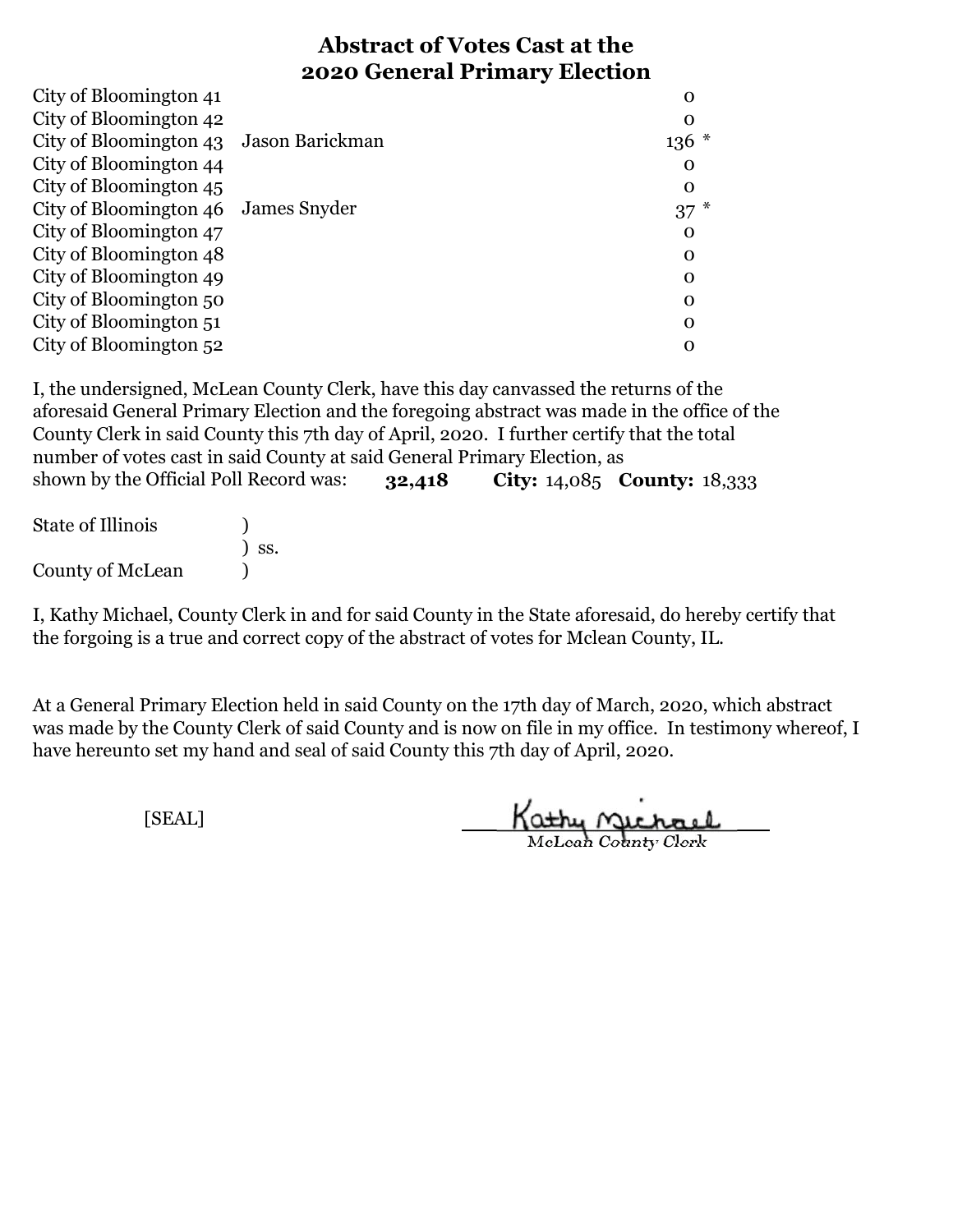State of Illinois (a) ) ss. County of McLean )

Abstract of votes cast in the County of McLean at the General Primary Election held on the 17th day of March, 2020.

#### **PUBLIC QUESTION LeRoy Community Unit School District Number 2**

Shall the Board of Education of LeRoy Community Unit School District Number 2, McLean and DeWitt Counties, Illinois, build and equip an addition to the LeRoy Elementary School to be used as an auditorium, alter, repair and equip school buildings in the District and improve the sites thereof, and issue bonds of said School District to the amount of \$8,315,223.00 for the purpose of paying the costs thereof?

|     | DeWitt County | McLean County | Total   |
|-----|---------------|---------------|---------|
| Yes |               | 673           | $676 *$ |
| No  |               | 470           | 472     |

\*-Indicates pass/fail

I, the undersigned, McLean County Clerk, have this day canvassed the returns of the aforesaid General Primary Election and the foregoing abstract was made in the office of the McLean County Clerk this 7th day of April, 2020. I further certify that the total number of votes cast in McLean County at said General Primary Election, as shown by the Official Poll Record was: **18,333**

State of Illinois (1) ) ss. County of McLean )

I, Kathy Michael, McLean County Clerk, do hereby certify that the foregoing is a true and correct copy of the abstract of votes for McLean County, Illinois, for the General Primary Election held in McLean County on the 17th day of March, 2020. This abstract was made by the McLean County Clerk and is now on file in my office. In testimony whereof, I have hereunto set my hand and seal of McLean County this 7th day of April, 2020.

[SEAL]

Kathy Michael